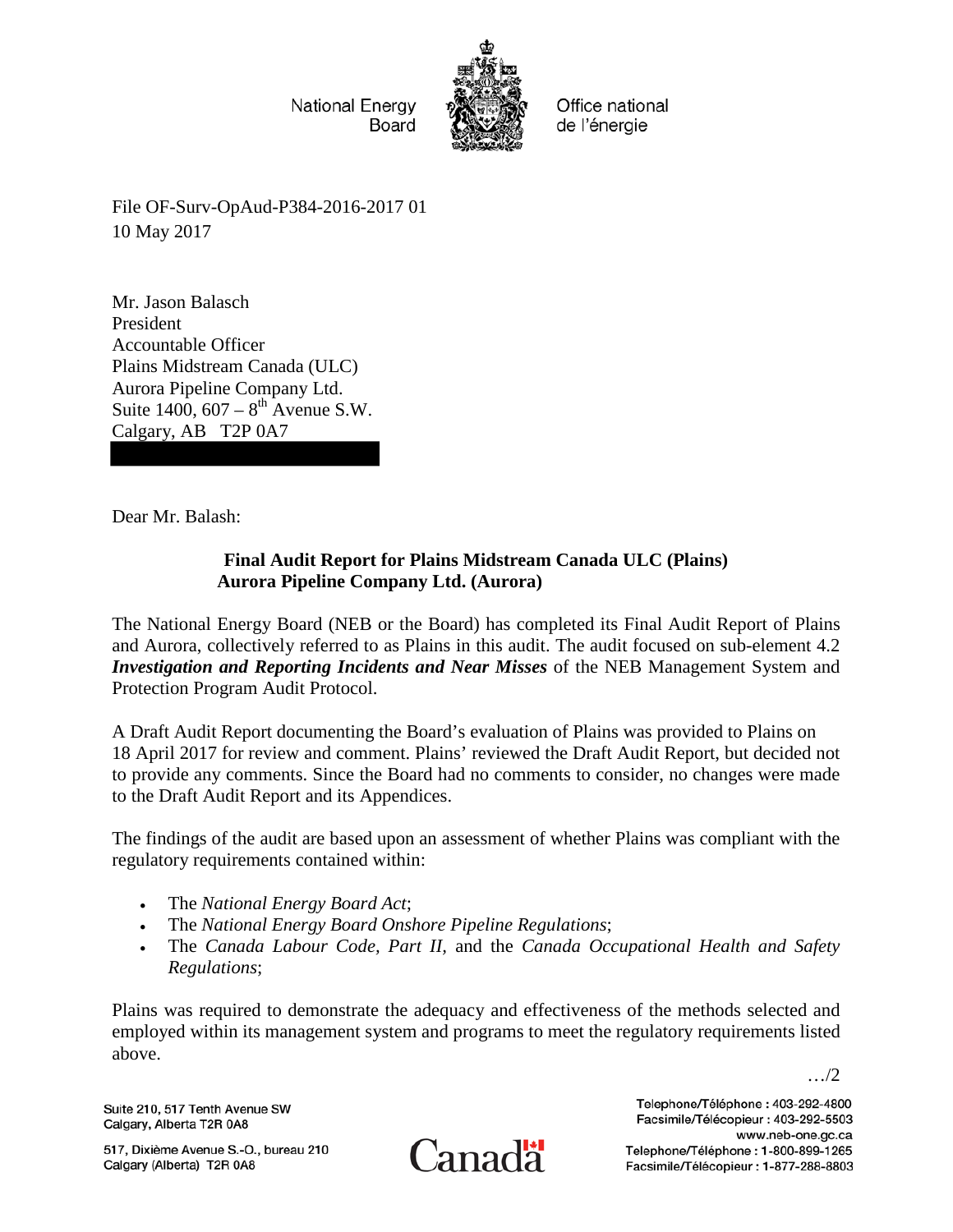The Board has enclosed its Final Audit Report and associated Appendices with this letter. The Board will make the Final Audit Report public and it will be posted on the Board's website.

Within 30 days of the issuance of the Final Audit Report by the Board, Plains is required to file with the Board for approval, a Corrective Action Plan (CAP) which describes the methods and timing for addressing the Non-Compliant findings identified through this audit, for approval.

The Board will make the CAP public and will continue to monitor and assess all of Plains corrective actions with respect to this audit until they are fully implemented. The Board will also continue to monitor the implementation and effectiveness of Plains management system and programs through targeted compliance verification activities as a part of its on-going regulatory mandate.

If you require any further information or clarification, please contact Darryl Pederson, Lead Auditor, at 403-461-9953.

Yours truly,

*Original signed by* 

Sheri Young Secretary of the Board

Attachment

| C.C. |  |
|------|--|
|      |  |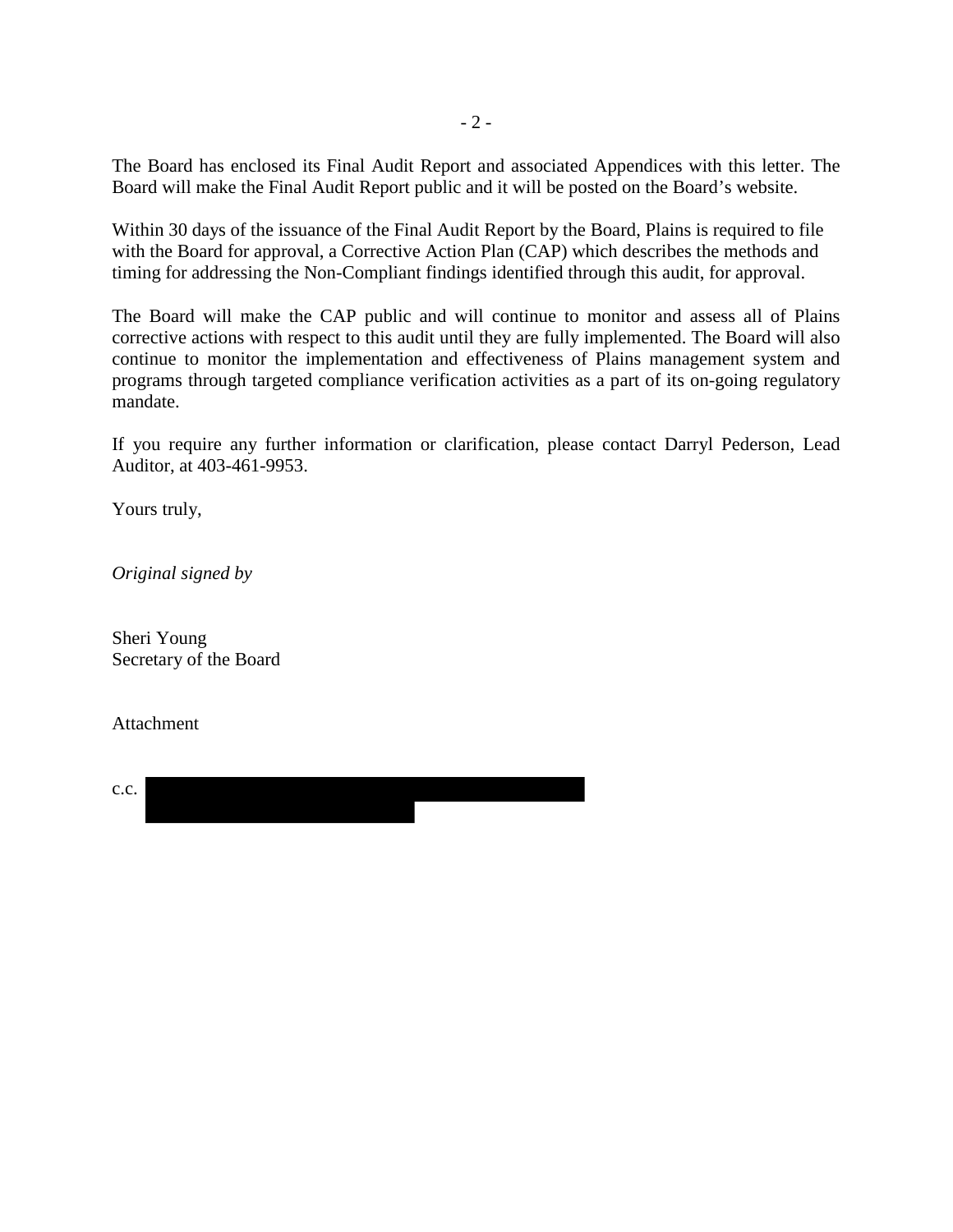

Office national de l'énergie

Suite 210 - 517 Tenth Avenue SW Calgary, Alberta T2R 0A8

*National Energy Board* **Audit Report of Plains Midstream Canada ULC & Aurora Pipeline Company Ltd.**

## **File OF-Surv-OpAud-P384-2016-2017 01**

Mr. Jason Balasch President & Accountable Officer Plains Midstream Canada ULC & Aurora Pipeline Company Ltd. 1400, 607 – 8th Ave S.W. Calgary, Alberta T2P 0A7

10 May 2017

Canadä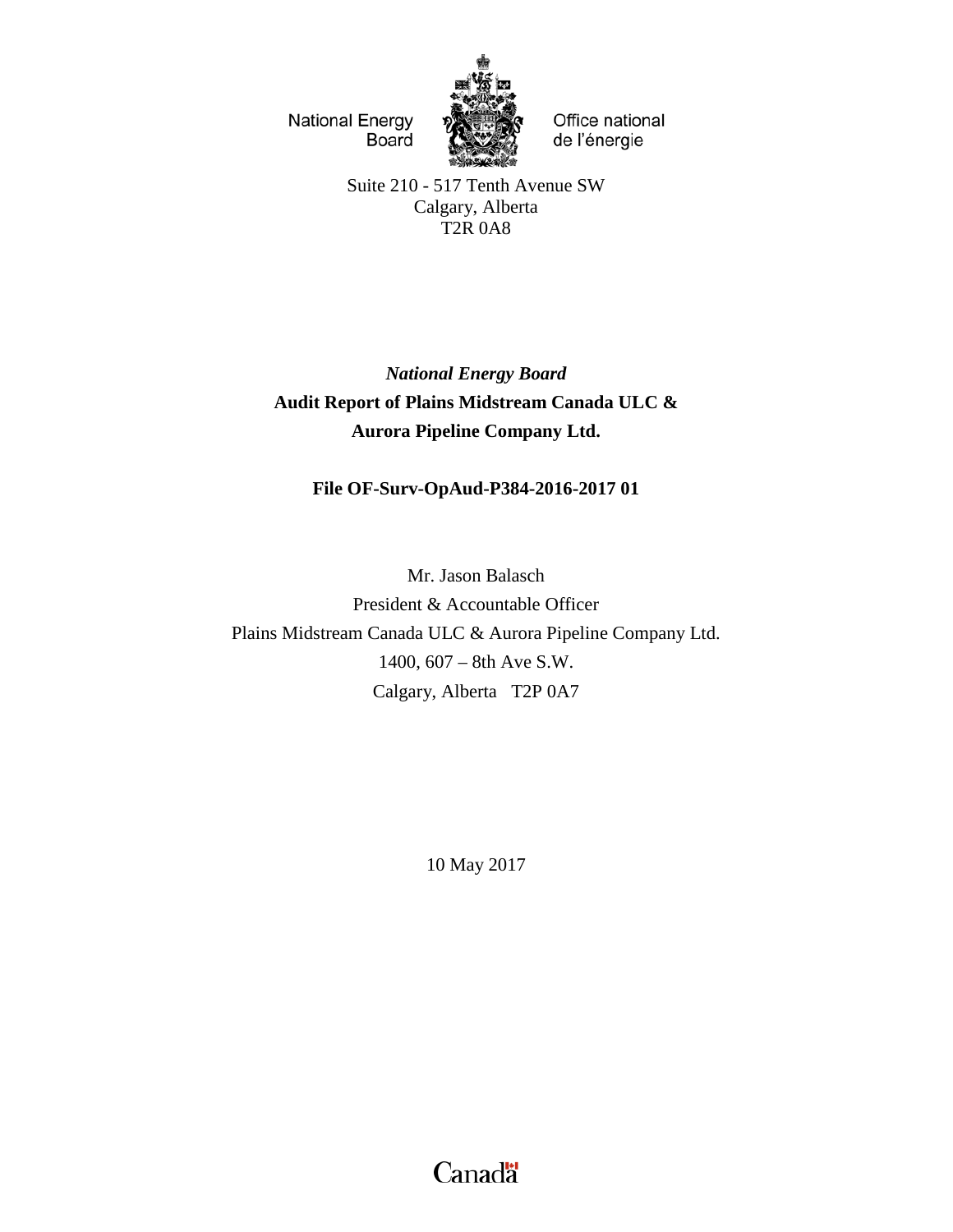

## **Executive Summary**

Companies regulated by the National Energy Board (NEB or the Board) must demonstrate a proactive commitment to continual improvement in safety, security and environmental protection. Pipeline companies under the Board's jurisdiction are required to incorporate adequate, effective and implemented management systems into their day-to-day operations.

This report documents the Board's audit of Plains Midstream Canada ULC and Aurora Pipeline Company Ltd. collectively referred to as Plains in this audit. The audit was focused on subelement 4.2 *Investigation and Reporting Incidents and Near-misses* of the National Energy Board Management System and Protection Program Audit Protocol published in July 2013. The audit also sampled parts of the other management system elements which were relevant to the scope of this audit. The audit was conducted using the *National Energy Board Onshore Pipeline Regulations* (OPR) as amended on 19 June 2016 and the relevant sections of CSA Z662-15. The requirements of the *Canada Labour Code* (CLC), *Part II*, and the *Canada Occupational Health and Safety Regulations* (COHSR) were also referenced during the audit.

The Board conducted the audit using the audit protocols detailed in Appendices I and II. Appendix I covers these five components of sub-element 4.2: Reporting of Incidents and Near-Misses; Investigation; Developing and Implementing Corrective and Preventive Actions; Communication of Findings, Follow Up and Shared Learnings; and Analysis and Trending of Data Related to Incidents and Near-Misses. Appendix II covers other management system elements that were sampled and are relevant to the scope of this audit. These two Appendices comprise the body of the audit assessment of Plains.

At the time of the Board's audit of Plains' regulated facilities, it was evident that Plains had recently updated several of the processes and programs related to incident management. A number of the process and program documents reviewed as part of this audit were either new or updated in Q4 of 2016.

The Board found 4 non-compliances as outlined in Appendix I; and 3 findings of noncompliance in Appendix II. These non-compliances are described below.

## **Appendix I – Incident Investigation Protocol**

Finding 1: Plains did not have definition(s) for an incident that was reflective of all programs. This is non-compliant with OPR  $s.6.5(1)(r)$  and  $s.6.5(2)$ .

**Finding 2:** Plains did not have an established process for its investigation procedure that included, guidance or direction for all Programs on how to complete an investigation and, nor a requirement for investigators to review the existing Plains hazard inventory and controls when investigating an incident. This is non-compliant with OPR s.6.5(1)(r).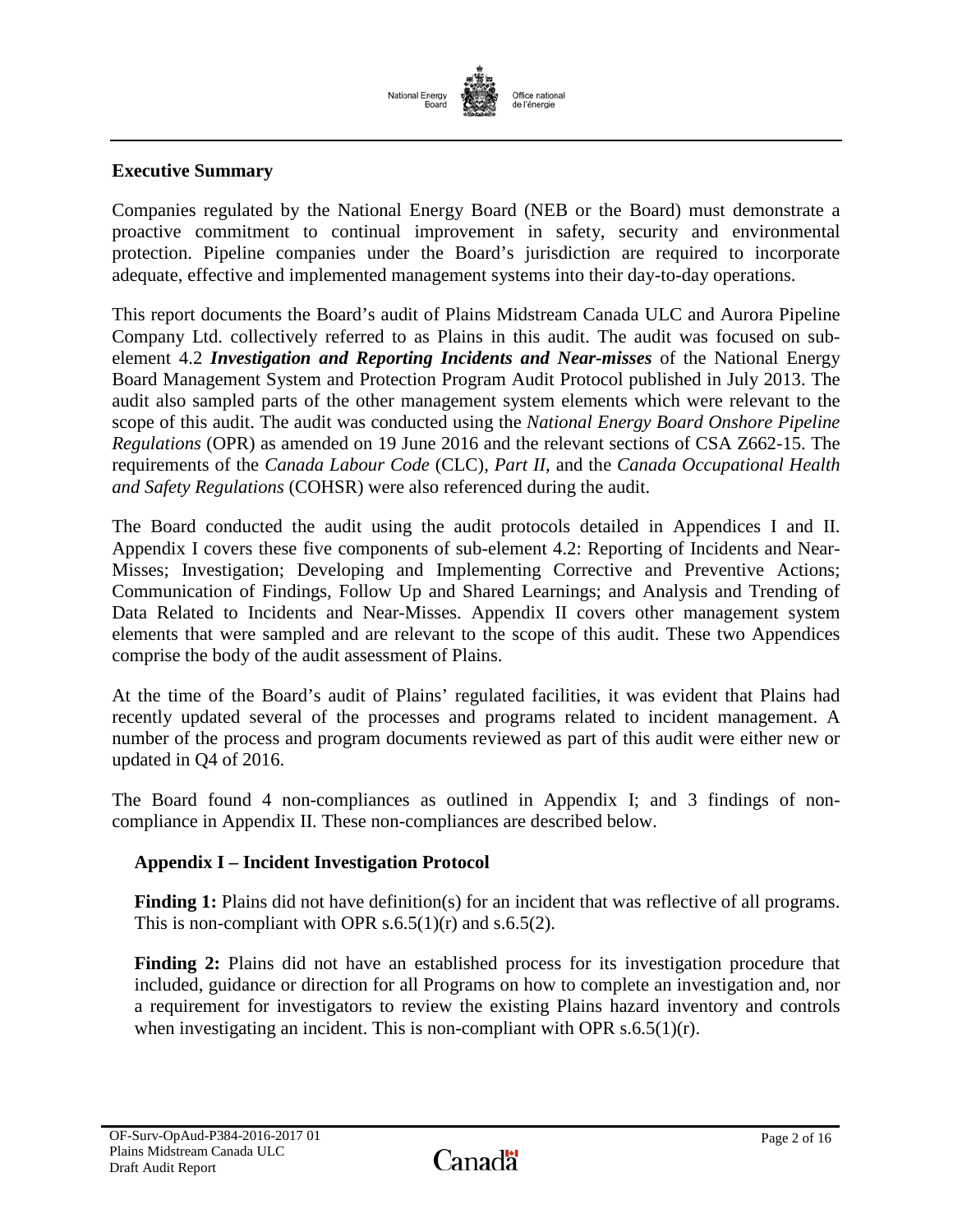

**Finding 3:** Plains' activities to implement the identified corrective and preventative actions were not easily discernable. Through a sampling of investigations records and database review it was not evident that preventative or corrective action was taken for all incidents. This is non-compliant with OPR  $s.6.5(1)(r)$ .

**Finding 4:** Plains did not have a process that met the Board's definition of *Established* for communication of findings and learnings related to incidents and near-misses. This is noncompliant with OPR s.6.5(1)(m).

## **Appendix II – NEB Management System Protocol**

**Finding 5:** Plains does not have a process for developing competency requirements and training programs in relation to the scope of this audit. This is non-compliant with OPR s.6.5(1)(j).

**Finding 6:** Plains has not conducted an internal audit that includes the requirements of management system sub-element 4.2. This is non-compliant with OPR s.6.5(1)(w).

**Finding 7:** Plains does not have an effective process for the retaining and maintaining of records related to incident investigations. This is non-compliant with OPR s.6.5(1)(p).

Although Plains has been found non-compliant in the above noted instances, the Board found that Plains has activities for incident notification, reporting, investigation, corrective actions and learnings in place while corrective actions are developed and implemented. Additionally, Plains demonstrated ongoing revisions and updates to the incident investigation programs, procedures and processes.

Within 30 days of the Final Audit Report being issued, Plains must develop and submit a Corrective Action Plan for Board approval. The Corrective Action Plan must detail how Plains intends to resolve the non-compliances identified by this audit. The Board will verify that the corrective actions are completed in a timely manner and applied consistently across the NEBregulated portion of Plains' system. The Board will also continue to monitor the overall implementation and effectiveness of Plains' management system and programs through targeted compliance verification activities as part of its ongoing regulatory mandate.

The Board will make its Final Audit Report and Plains' approved Corrective Action Plan public on the Board's website.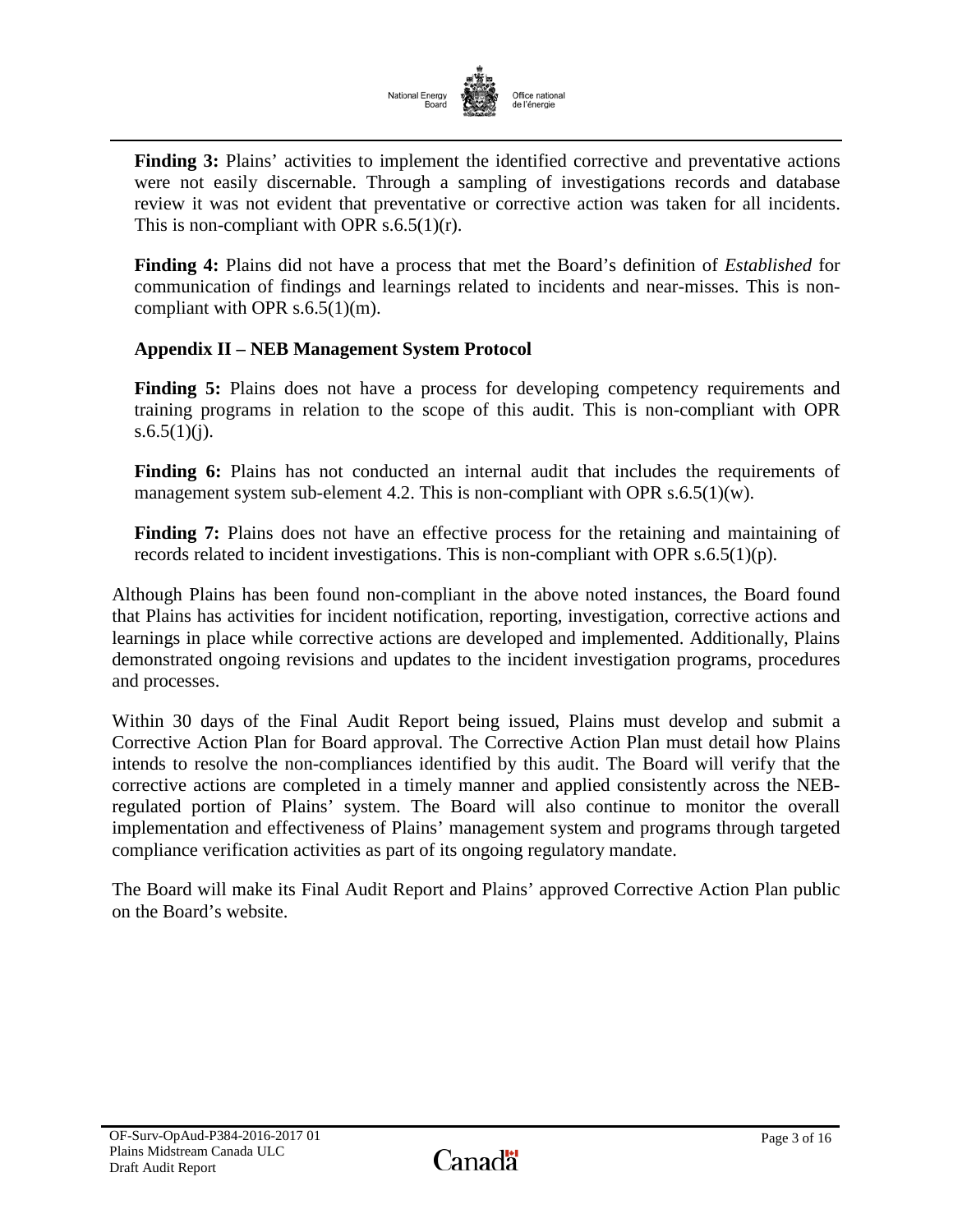

## **Table of Contents**

| 1.0               |  |                                           |  |
|-------------------|--|-------------------------------------------|--|
| 2.0               |  |                                           |  |
| 3.0               |  |                                           |  |
| 4.0               |  |                                           |  |
| 5.0               |  |                                           |  |
| 6.0               |  |                                           |  |
| 7.0               |  |                                           |  |
| <b>Appendices</b> |  |                                           |  |
|                   |  | Appendix I: Audit Protocol Part 1         |  |
|                   |  | Appendix II: Audit Protocol Part 2        |  |
|                   |  | Appendix III: Facility Summaries and Maps |  |

- Appendix IV: Company Representatives Interviewed
- Appendix V: Documents Reviewed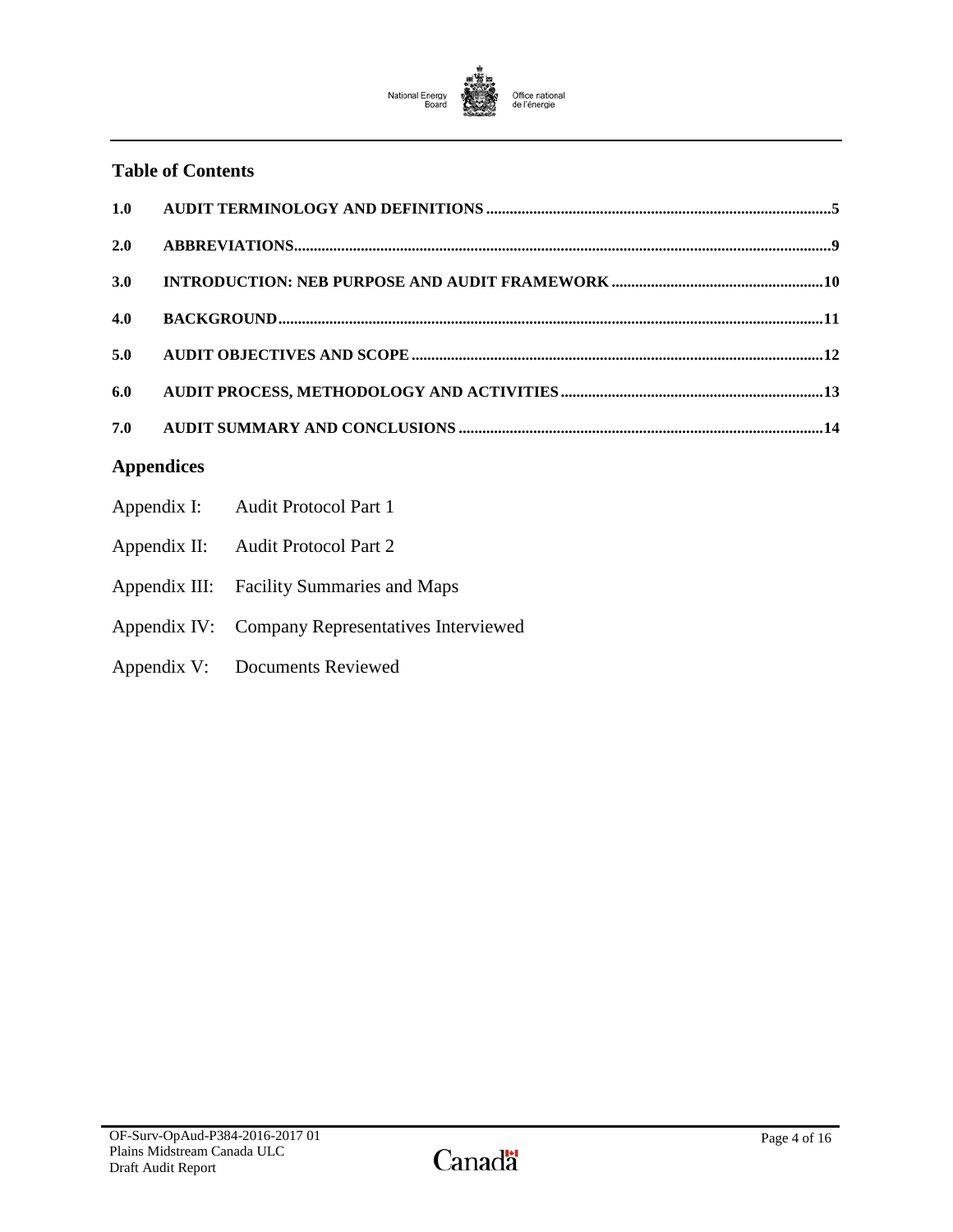

## <span id="page-6-0"></span>**1.0 Audit Terminology and Definitions**

*(The Board has applied the following definitions and explanations in measuring the various requirements included in this audit. They follow or incorporate legislated definitions or guidance and practices established by the Board, where available.)*

**Adequate:** The management system, programs or processes comply with the scope, documentation requirements and, where applicable, the stated goals and outcomes of the NEB Act, its associated regulations and referenced standards. Within the Board's regulatory requirements, this is demonstrated through documentation.

**Audit:** A systematic, documented verification process of objectively obtaining and evaluating evidence to determine whether specified activities, events, conditions management systems or information about these matters conform to audit criteria and legal requirements and communicating the results of the process to the company.

**Compliant:** The company has demonstrated that it has developed and implemented programs, processes and procedures that meet legal requirements.

**Corrective Action Plan:** A plan that addresses the non-compliances identified in the audit report and explains the methods and actions that will be used to correct them.

**Developed:** A process or other requirement has been created in the format required and meets the described regulatory requirements.

**Effective:** A process or other requirement meets its stated goals, objectives, targets and regulated outcomes. Continual improvement is being demonstrated. Within the Board's regulatory requirements, this is primarily demonstrated by records of inspection, measurement, monitoring, investigation, quality assurance, audit and management review processes as outlined in the OPR.

**Established:** A process or other requirement has been developed in the format required. It has been approved and endorsed for use by the appropriate management authority and communicated throughout the organization. All staff and persons working on behalf of the company or others that may require knowledge of the requirement are aware of the process requirements and its application. Staff has been trained on how to use the process or other requirement. The company has demonstrated that the process or other requirement has been implemented on a permanent basis. As a measure of "permanent basis", the Board requires the requirement to be implemented, meeting all of the prescribed requirements, for three months.

**Finding:** The evaluation or determination of the compliance of programs or elements in meeting the requirements of the *National Energy Board Act* and its associated regulations.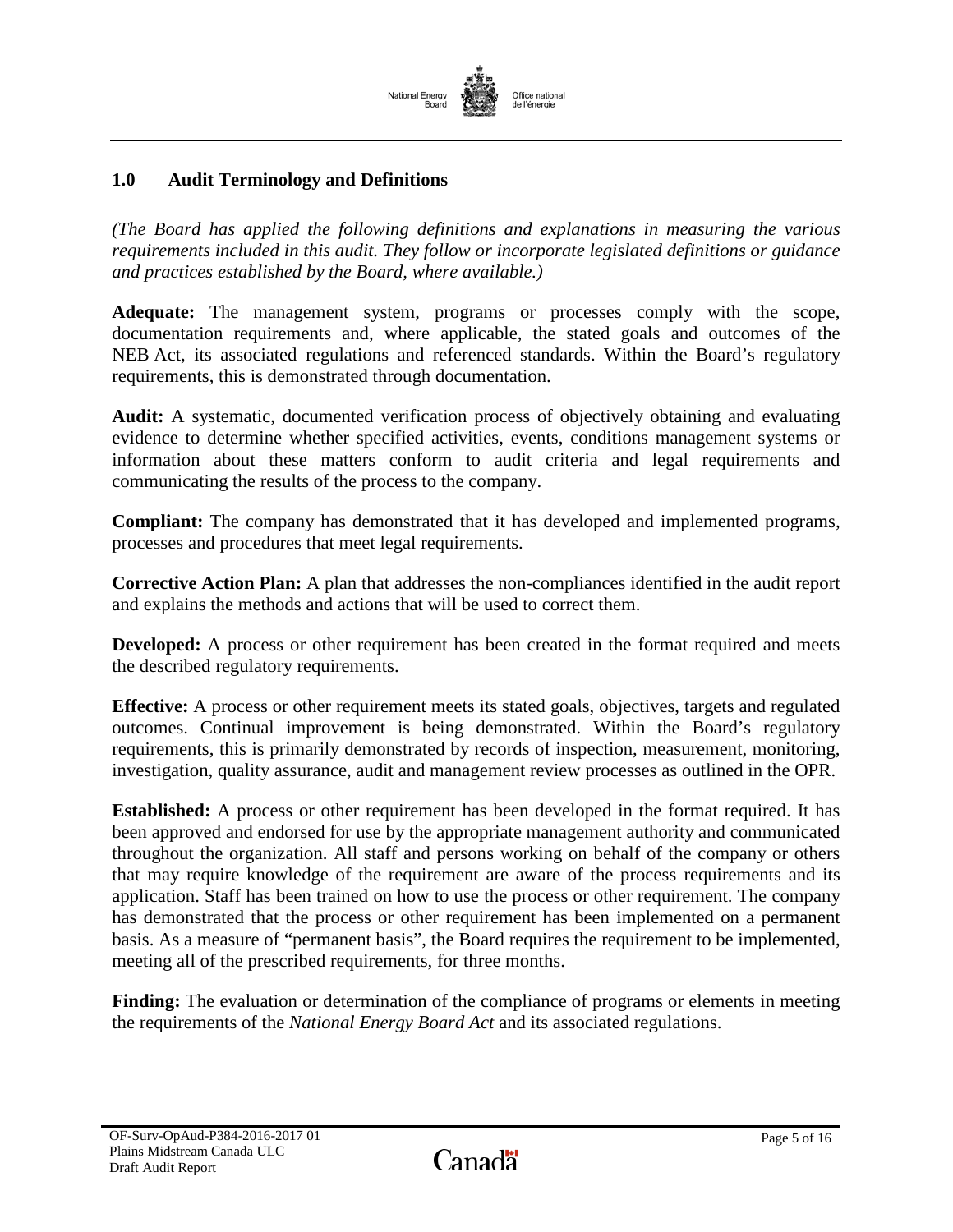

**Implemented:** A process or other requirement has been approved and endorsed for use by the appropriate management authority. It has been communicated throughout the organization. All staff and persons working on behalf of the company or others that may require knowledge of the requirement are aware of the process requirements and its application. Staff has been trained on how to use the process or other requirement. Staff and others working on behalf of the company have demonstrated use of the process or other requirement. Records and interviews have provided evidence of full implementation of the requirement, as prescribed (i. e. the process or procedures are not partially utilized).

**Inventory:** A documented compilation of required items. It must be kept in a manner that allows it to be integrated into the management system and management system processes without further definition or analysis.

List: A documented compilation of required items. It must be kept in a manner that allows it to be integrated into the management system and management system processes without further definition or analysis.

**Maintained:** A process or other requirement has been kept current in the format required and continues to meet regulatory requirements. With documents, the company must demonstrate that it meets the document management requirements in OPR, section 6.5(1)(o). With records, the company must demonstrate that it meets the records management requirements in OPR, section  $6.5(1)(p)$ .

**Management System:** The system set out in OPR sections 6.1 to 6.6. It is a systematic approach designed to effectively manage and reduce risk, and promote continual improvement. The system includes the organizational structures, resources, accountabilities, policies, processes and procedures required for the organization to meet its obligations related to safety, security and environmental protection.

*(The Board has applied the following interpretation of the OPR for evaluating compliance of management systems applicable to its regulated facilities.)*

*As noted above, the NEB management system requirements are set out in OPR sections 6.1 to 6.6. Therefore, in evaluating a company's management system, the Board considers more than the specific requirements of section 6.1. It considers how well the company has developed,*  incorporated and implemented the policies and goals on which it must base its management *system as described in section 6.3; its organizational structure as described in section 6. 4; and considers the establishment, implementation, development and/or maintenance of the processes, inventory and list described in section 6.5(1). As stated in sections 6.1(c) and (d), the company's management system and processes must apply and be applied to the programs described in section 55.*

**Non-Compliant:** The company has not demonstrated that it has developed and implemented programs, processes and procedures that meet the legal requirements. A Corrective Action Plan must be developed and implemented.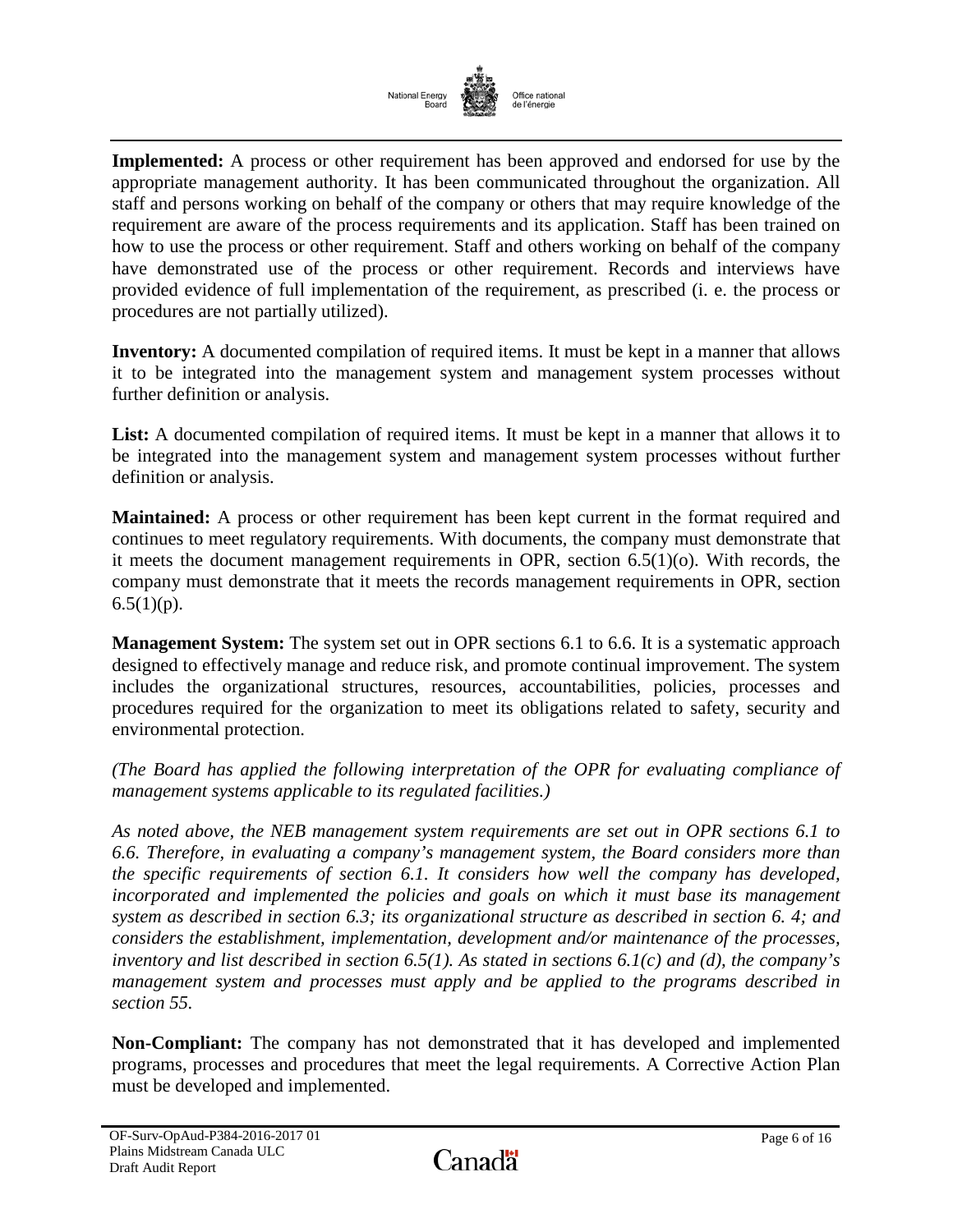

**Practice:** A repeated or customary action that is well understood by the persons authorized to carry it out.

**Procedure:** A documented series of steps followed in a regular and defined order thereby allowing individual activities to be completed in an effective and safe manner. A procedure also outlines the roles, responsibilities and authorities required for completing each step.

**Process:** A documented series of actions that take place in an established order and are directed toward a specific result. A process also outlines the roles, responsibilities and authorities involved in the actions. A process may contain a set of procedures, if required.

*(The Board has applied the following interpretation of the OPR for evaluating compliance of management system processes applicable to its regulated facilities.)*

*OPR section 6.5(1) describes the Board's required management system processes. In evaluating a company's management system processes, the Board considers whether each process or requirement: has been established, implemented, developed or maintained as described within each section; whether the process is documented; and whether the process is designed to address the requirements of the process, for example a process for identifying and analyzing all hazards and potential hazards. Processes must contain explicit required actions including roles, responsibilities and authorities for staff establishing, managing and implementing the processes. The Board considers this to constitute a common 5 w's and h approach (who, what, where, when, why and how). The Board recognizes that the OPR processes have multiple requirements; companies may therefore establish and implement multiple processes, as long as they are designed to meet the legal requirements and integrate any processes linkages contemplated by the OPR section. Processes must incorporate or contain linkage to procedures, where required to meet the process requirements.*

*As the processes constitute part of the management system, the required processes must be developed in a manner that allows them to function as part of the system. The required management system is described in OPR section 6.1. The processes must be designed in a manner that contributes to the company following its policies and goals established and required by section 6.3.*

*Further, OPR section 6.5(1) indicates that each process must be part of the management system and the programs referred to in OPR section 55. Therefore, to be compliant, the process must also be designed in a manner which considers the specific technical requirements associated with each program and is applied to and meets the process requirements within each program. The Board recognizes that single process may not meet all of the programs; in these cases it is acceptable to establish governance processes as long as they meet the process requirements (as described above) and direct the program processes to be established and implemented in a consistent manner that allows for the management system to function as described in 6.1.*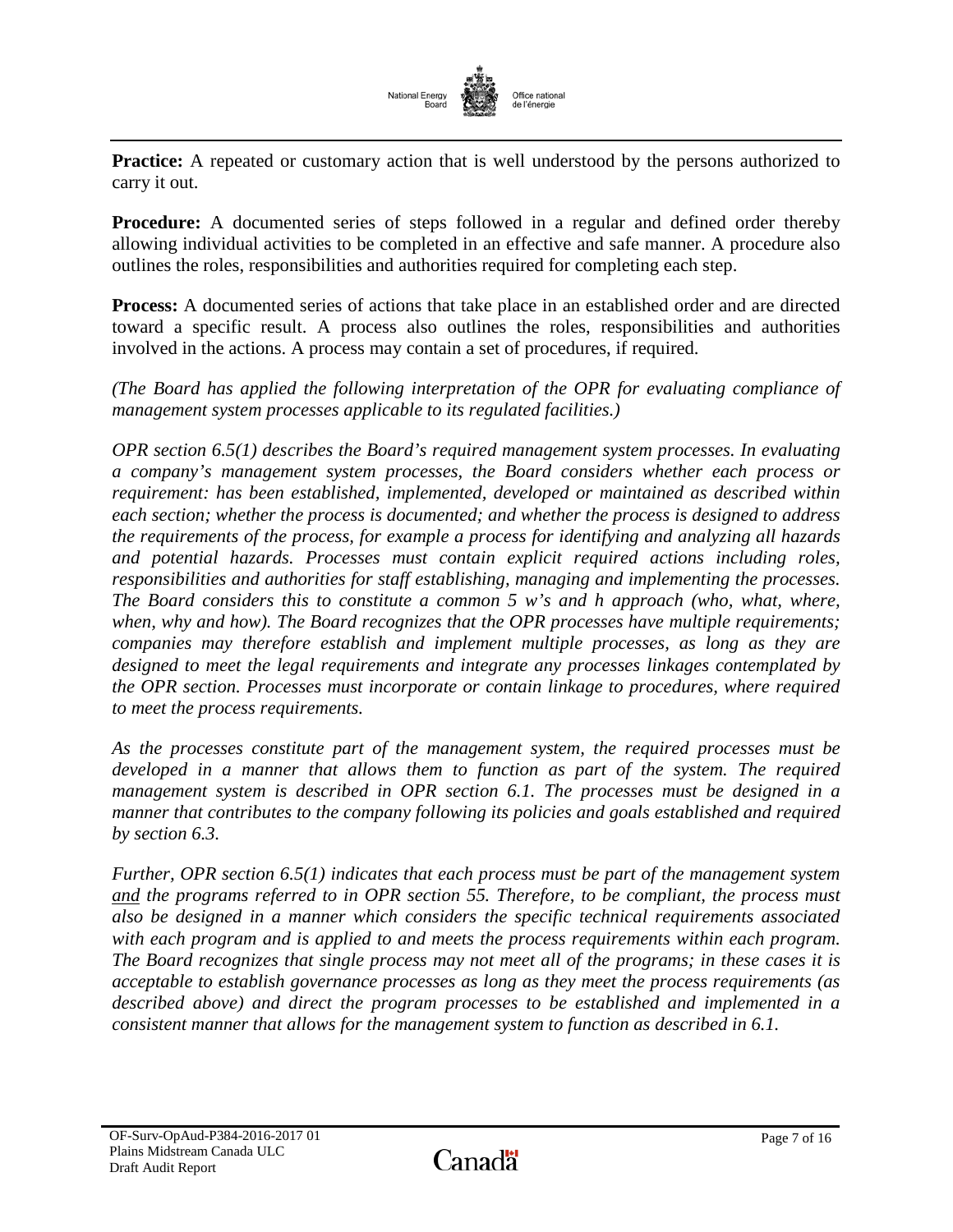

**Program:** A documented set of processes and procedures designed to regularly accomplish a result. A program outlines how plans, processes and procedures are linked; in other words, how each one contributes to the result. A company regularly plans and evaluates its program to check that the program is achieving the intended results.

*(The Board has applied the following interpretation of the OPR for evaluating compliance of programs required by the NEB regulations.)*

*The program must include details on the activities to be completed including what, by whom, when, and how. The program must also include the resources required to complete the activities*.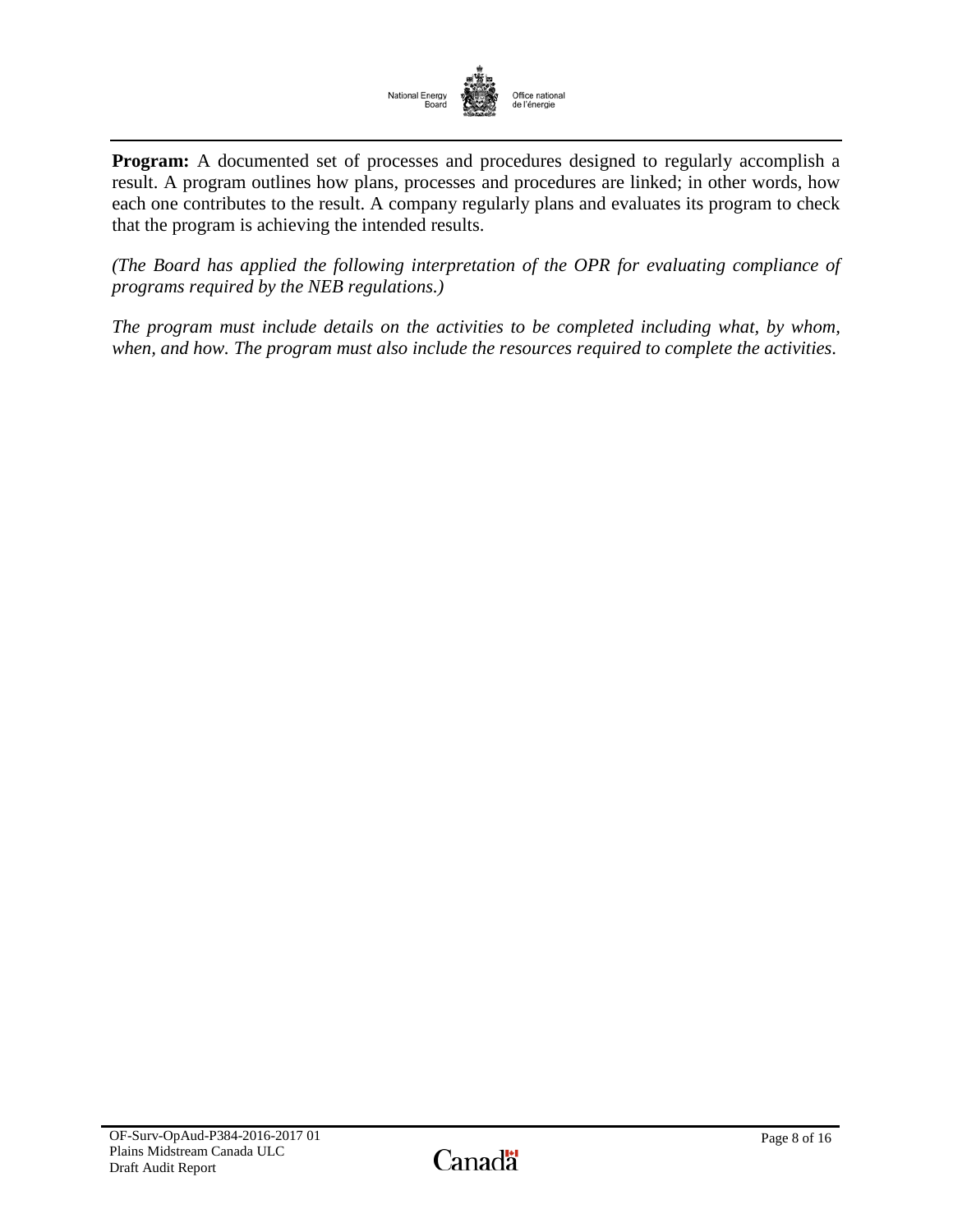

## <span id="page-10-0"></span>**2.0 Abbreviations**

AO: Accountable officer AOC: Abnormal operating condition CAMP: Corrective Actions Management Program CCO: Control center operator CLC: *Canada Labour Code, Part II* COHSR: *Canada Occupational Health and Safety Regulations* CSA Z662-15: CSA Standard Z662 entitled *Oil and Gas Pipeline Systems*, 2015 version EHS: Environment, health and safety ERL: Emergency response line IRIP: Incident Reporting and Investigation Program MOC: Management of change NEB: National Energy Board OERS: Online Event Reporting System OMS: Operations Management System OPR: *National Energy Board Onshore Pipeline Regulations* PINS: Plains Incident Notification System Plains: Plains Midstream Canada ULC and Aurora Pipeline Company Ltd. SCADA: Supervisory control and data acquisition SIMP: Safety Incident Management Procedure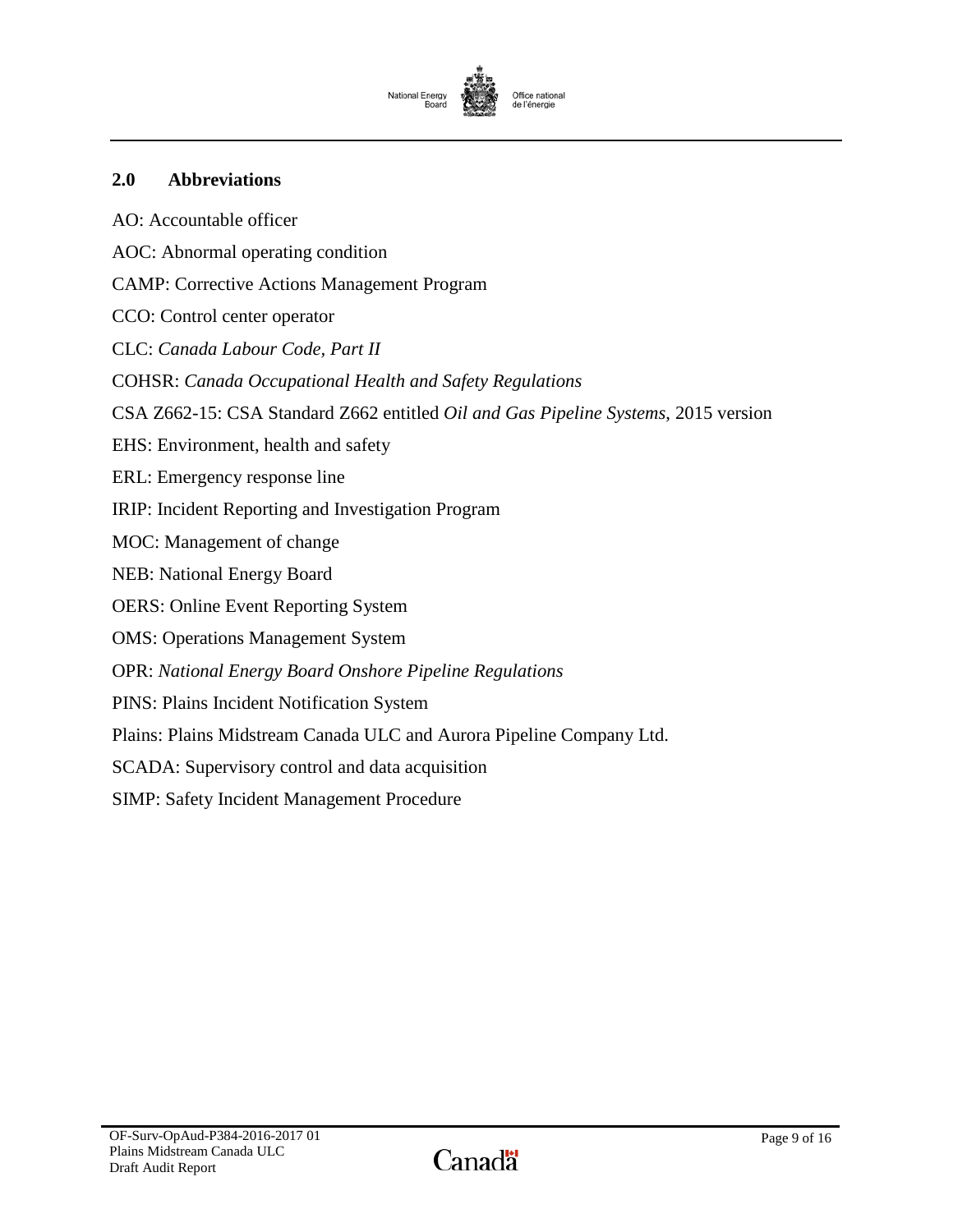

# <span id="page-11-0"></span>**3.0 Introduction: NEB Purpose and Audit Framework**

The NEB's purpose is to promote safety and security, environmental protection, and efficient energy infrastructure and markets in the Canadian public interest within the mandate set by Parliament in the regulation of pipelines, energy development and trade. In order to assure that pipelines are designed, constructed, operated and abandoned in a manner that ensures: the safety and security of the public and the company's employees; safety of the pipeline and property; and protection of the environment, the Board has developed regulations requiring companies to establish and implement documented management systems applicable to specified technical management and protection programs. These management systems and programs must take into consideration all applicable requirements of the NEB Act and its associated regulations, as well as the *Canada Labour Code, Part II*. The Board's management system requirements are described within the OPR, sections 6.1 through 6.6.

To evaluate compliance with its regulations, the Board audits the management system and programs of regulated companies. The Board requires each regulated company to demonstrate that they have established and implemented, adequate and effective methods for proactively identifying and managing hazards and risks.

During the audit, the Board reviews documentation and samples records provided by the company in its demonstration of compliance and interviews corporate and regionally-based staff. This enables the Board to evaluate the adequacy, effectiveness and implementation of the management system and programs.

<span id="page-11-1"></span>After completing its field activities, the Board develops and issues a Final Audit Report (this document). The Draft Audit Report is submitted to the company for its review and to provide the company the opportunity to submit its comments to the Board. The Board will take the company's comments into consideration before issuing the Final Audit Report. The Final Audit Report outlines the Board's audit activities and provides evaluations of the company's compliance with the applicable regulatory requirements. Once the Board issues the Final Audit Report, the company must submit and implement a Corrective Action Plan to address all noncompliances identified. Final Audit Reports are published on the Board's website. The audit results are integrated into the NEB's risk-informed lifecycle approach to compliance assurance.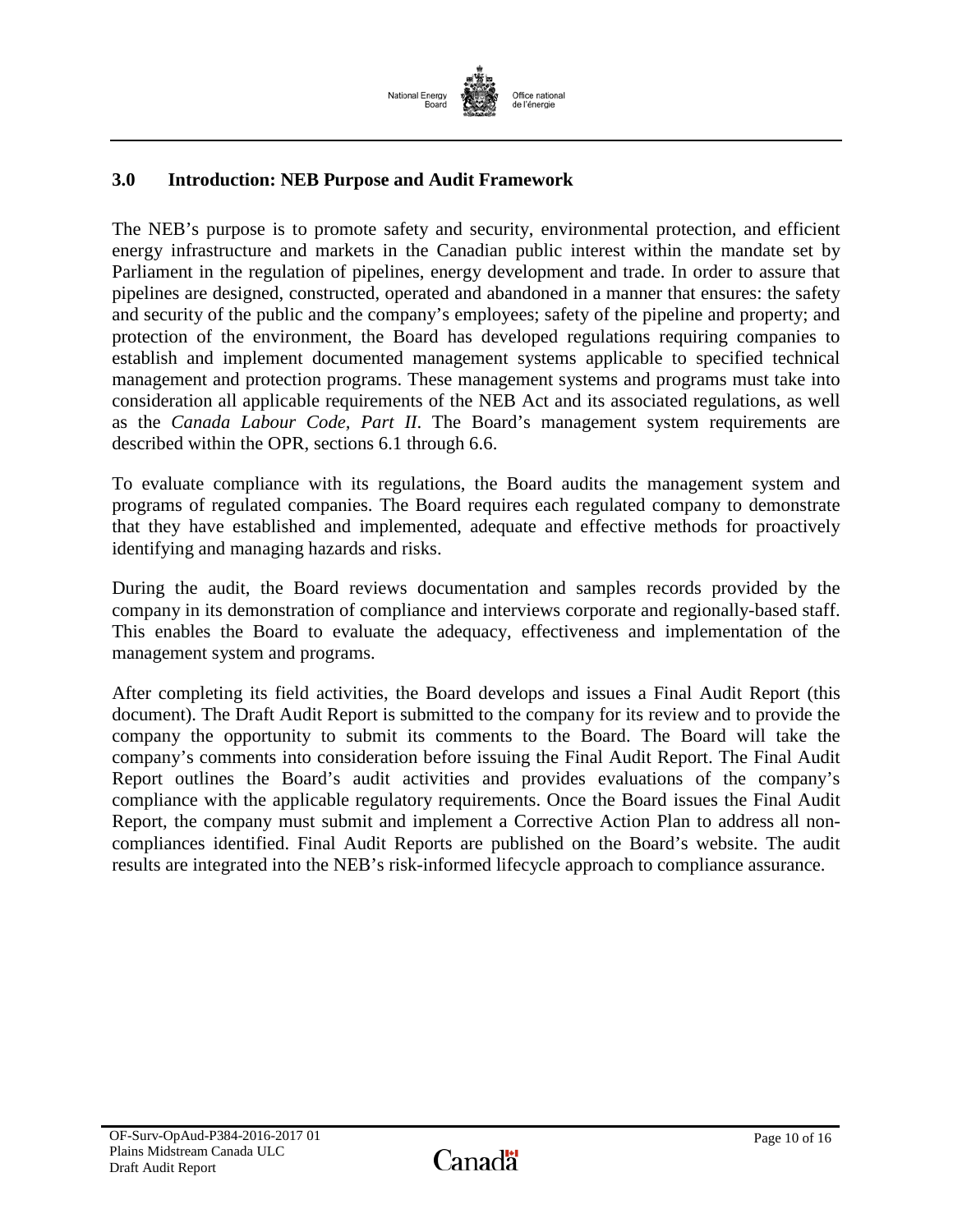## **4.0 Background**

The NEB expects pipeline companies to operate in a systematic, comprehensive and proactive manner that manages risks. The Board expects companies to have effective, fully developed and implemented management systems and protection programs that provide for continual improvement.

As required by the OPR, companies must establish, implement and maintain effective management systems and protection programs in order to anticipate, prevent, mitigate and manage conditions that may adversely affect the safety and security of the company's pipelines, employees, the general public, as well as the protection of property and the environment.

This audit is focused on sub-element 4.2 *Investigation and Reporting Incidents and Nearmisses* of the National Energy Board Management System and Protection Program Audit Protocol, which was published in July 2013.

The Board's Management System and Protection Program Audit Protocol has the following expectations for sub-element 4.2:

*"The company shall have an established, implemented and effective process for reporting on hazards, potential hazards, incidents and near-misses, and for taking corrective and preventive actions. This should include conducting investigations where required or where hazards, potential hazards, incidents and near-misses have or could have resulted in the safety and security of the public, company employees and the pipeline, and protection of property and the environment, being significantly compromised.* 

*The company shall have an established, maintained and effective data management system for monitoring and analyzing the trends in hazards, incidents and near-misses.* 

*The company should integrate the results of its reporting on hazards, potential hazards, incidents and near-misses with other data in hazard identification and analysis, risk assessments, performance measures and annual management reviews, to ensure continual improvement in meeting the company's obligations for safety, security and protection of the environment."*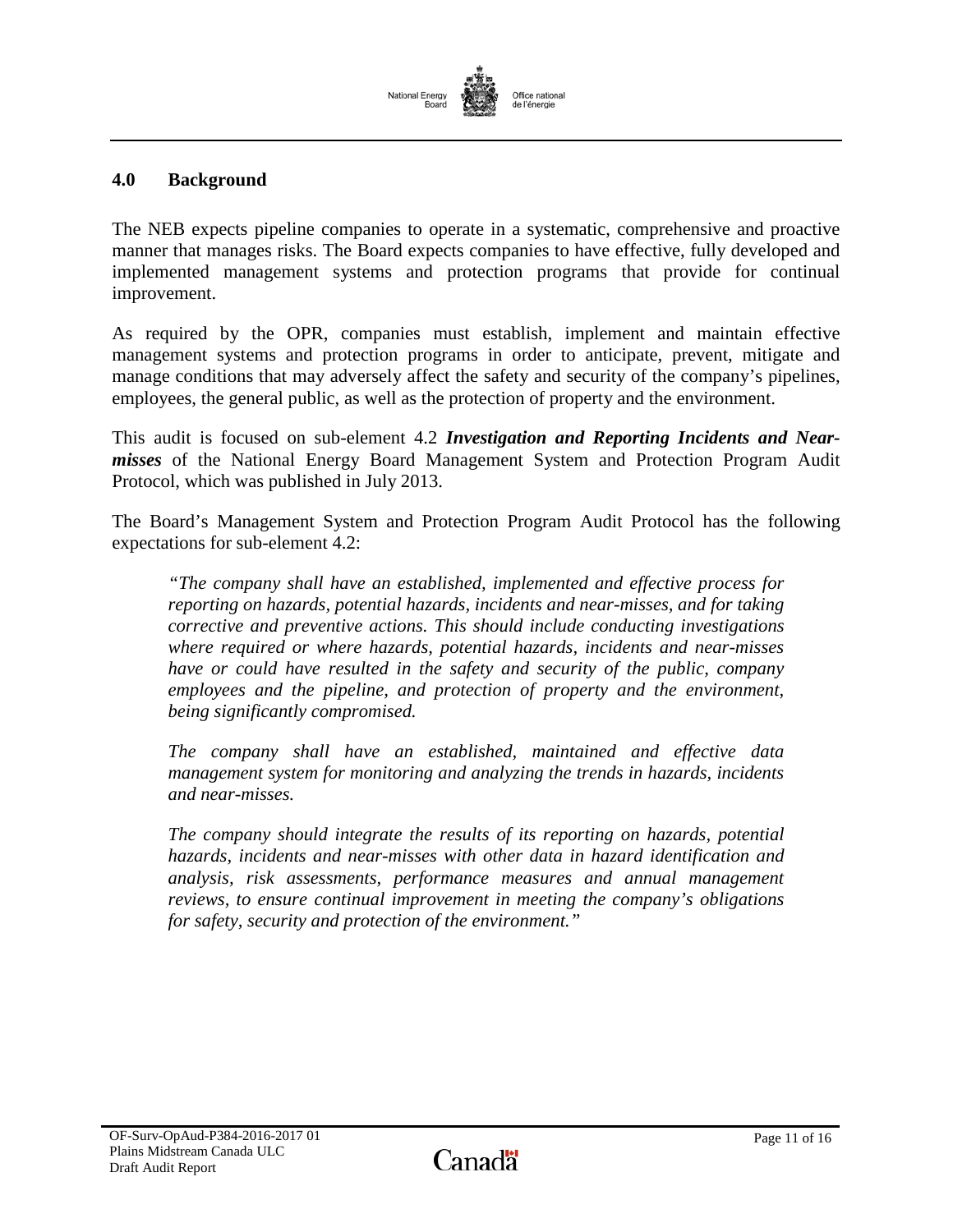

# <span id="page-13-0"></span>**5.0 Audit Objectives and Scope**

This audit objective was to evaluate the company against the applicable requirements specifically as they relate to incident and near-miss reporting and investigation, incident and near-miss data analysis and integration, and taking corrective and preventive actions. The audit verified that the company has developed and implemented the systems, programs and processes to meet the applicable legal requirements in order to ensure the protection of property and the environment and the safety and security of the public and of the company's employees.

The applicable regulatory requirements for this audit are contained within:

- the NEB Act and its associated regulations, including;
- the *National Energy Board Onshore Pipeline Regulations*;
- the *Canada Labour Code, Part II,* and the *Canada Occupational Health and Safety Regulations*; and

The audit scope was focused on sub-element 4.2 of the Board's audit protocol, and not all management system elements, per se, were in scope for a complete assessment in this audit. The following elements of the Board's audit protocol were included in the scope but only to assess the requirements directly relevant to incident and near-miss reporting, investigation, and taking corrective and preventive actions:

1.1 Leadership Accountability 1.2 Policy and Commitment Statements 2.1 Hazard Identification, Risk Assessment and Control 2.2 Legal Requirements 2.3 Goals, Objectives and Targets 2.4 Organizational Structure, Roles and Responsibilities 3.3 Management of Change 3.4 Training, Competence and Evaluation 4.3 Internal Audit 4.4 Records Management 5.0 Management Review

The scope was inclusive of all NEB required Protection Programs including: safety, environment, integrity, emergency, security and damage prevention.

Included in Appendices I and II are the audit questions and NEB assessments pursuant to the audit. Appendix I is the first part of the audit assessment, which is solely focused on sub-element 4.2; that is, the incident and near-miss reporting and investigation, incident and near-miss data analysis and integration, and taking corrective and preventive actions.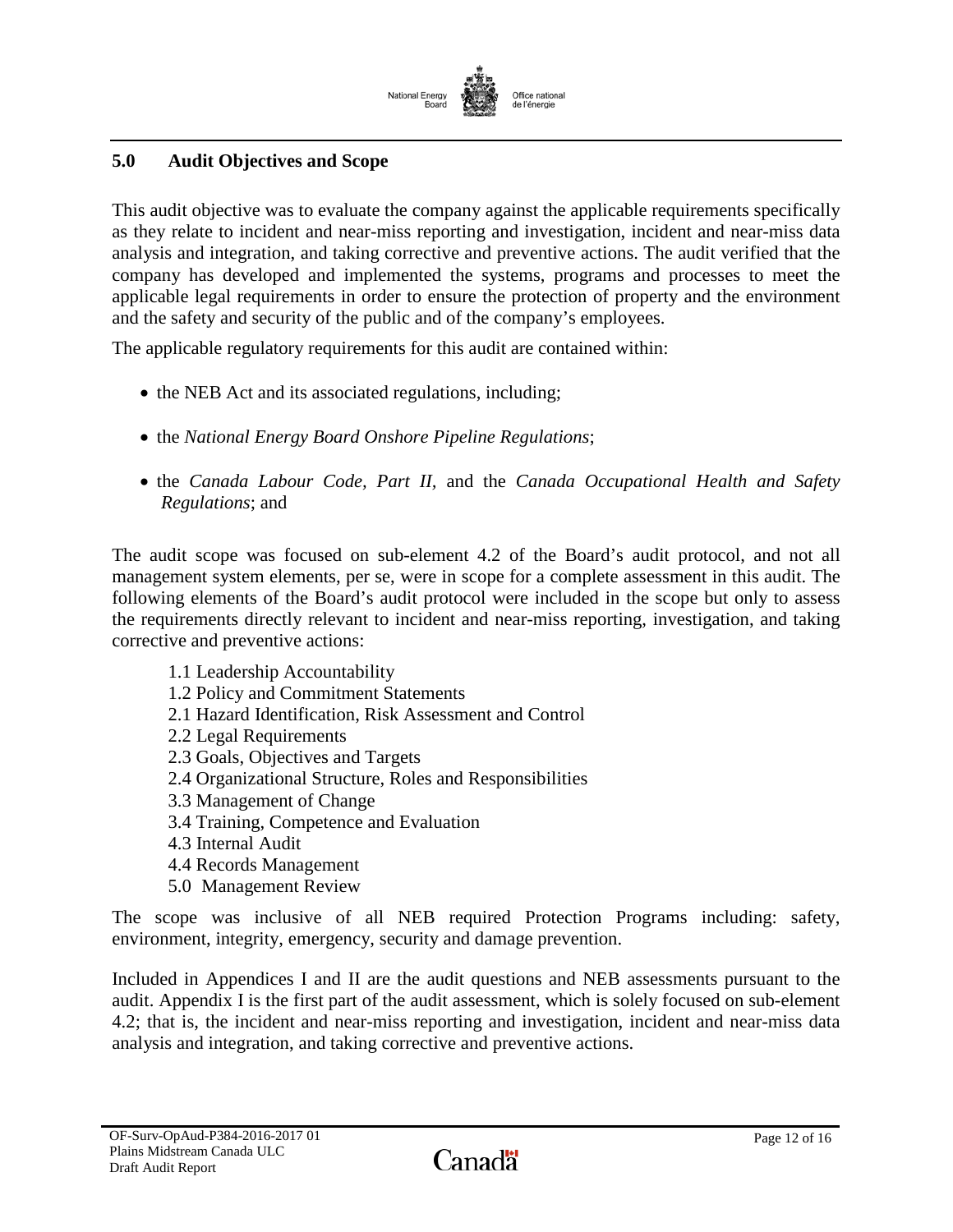

Appendix II is the second part of the audit assessment, which evaluates some of the other elements of the Board's management system audit protocol. Only those management system elements considered to be the most relevant to the scope of the audit have been assessed, and the assessment of those elements was focused on incidents and near-misses.

## <span id="page-14-0"></span>**6.0 Audit Process, Methodology and Activities**

On 18 November 2016, the Board informed Plains of its intent to audit Plains' NEB-regulated facilities. Board staff then submitted the audit protocols (Appendices I and II) to Plains, requesting it to answer specific questions relevant to the scope of the audit and initial documentation requests. Appendix I is divided in five sections, with each section covering a partial component of the Board's expectations for sub-element 4.2. Each section lists the questions that have been asked to the company in order to demonstrate compliance. The NEB conducted its assessment based on the responses provided by the company and the evidence gathered during the audit. The same approach was used for the audit assessment summarized in Appendix II.

Board staff was in contact with Plains staff on a regular basis to arrange and coordinate this audit. Plains established a digital access portal for Board staff to review documentation and records.

On 9 December 2016, Board staff conducted an opening meeting with representatives from Plains in Calgary, AB to confirm the Board's audit objectives, scope and process. Subsequent to the opening meeting, interviews were held in Olds AB, Sarnia ON and at Plains' head office in Calgary between 17 January and 2 February 2017. The table below provides more details about the audit activities. Throughout the audit, Board audit staff gave Plains daily summaries with action items, where required.

## **Summary of Audit Activities**

- Audit opening meeting (Calgary, AB) 9 December 2016
- Calgary office interviews (Calgary, AB) 17-18 January 2017
- Field verification activities:
	- Interviews (Olds, AB) 19 January 2017
	- Interviews (Sarnia, ON) 2 February 2017
- Audit Closeout meeting (teleconference) 10 March 2017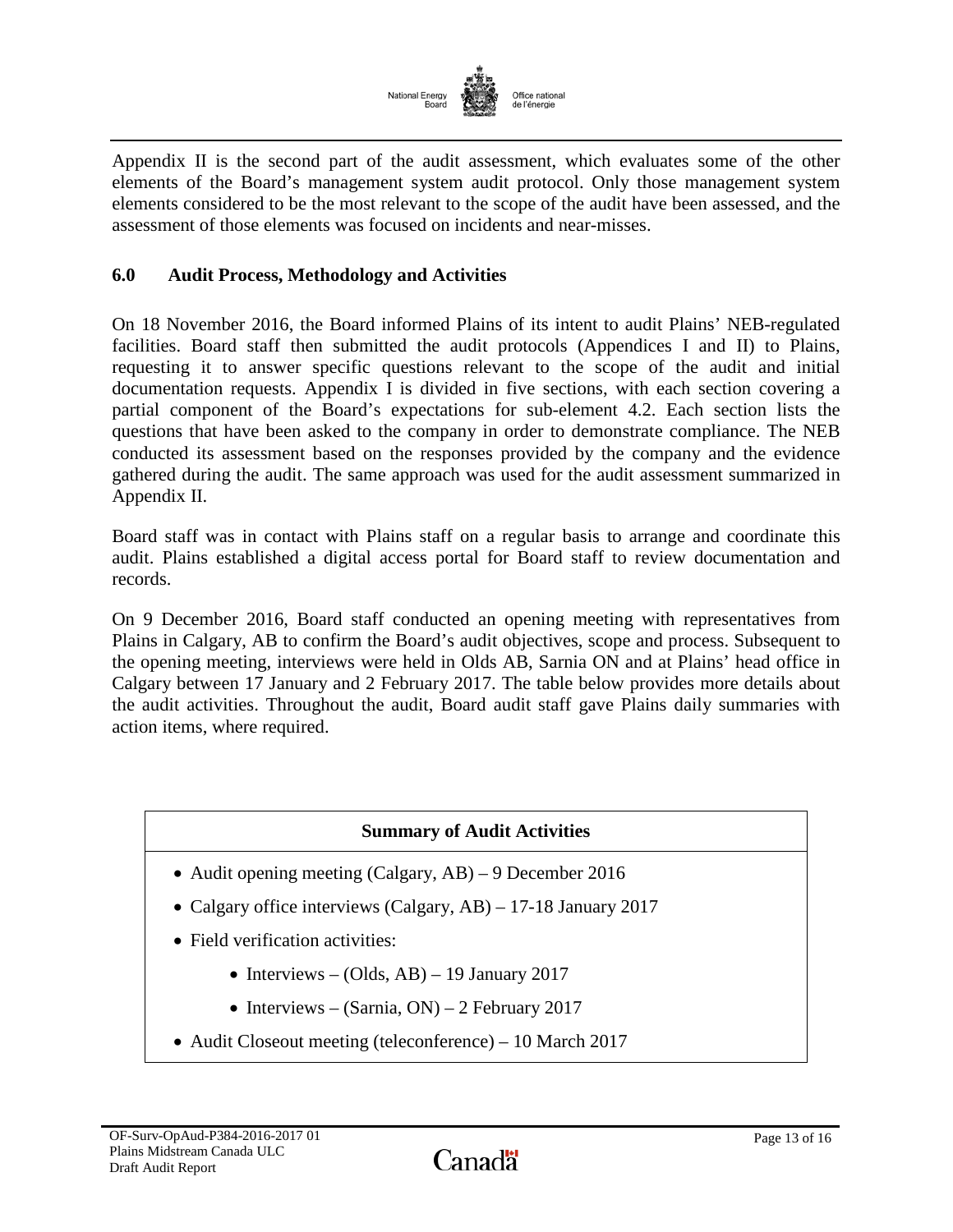

# <span id="page-15-0"></span>**7.0 Audit Summary and Conclusions**

During this audit, Plains was required to demonstrate the adequacy and effectiveness of its management system, programs and its processes as they relate to incident and near-miss reporting and investigation, incident and near-miss data analysis and integration, and taking corrective and preventive actions. The Board reviewed documentation and records provided by Plains and interviewed Plains' staff.

At the time of the Board's audit of Plains' regulated facilities, it was evident that Plains had recently updated a number of the processes, procedures and programs documents related to incident management. A number of the incident management process and program documents reviewed as part of this audit were either new or updated in Q4 of 2016.

Although Plains has been found non-compliant in the above noted instances, the Board found that Plains has activities for incident notification, reporting, investigation, corrective actions and learnings. Additionally, Plains demonstrated ongoing revisions and updates to the incident investigation programs, procedures and processes.

The OPR s.6.5(3) requires that companies document the processes and procedures required by the OPR s.6.5(1). Plains was found non-compliant for four (4) areas in Appendix I as they do not have appropriate definitions of incident, or fully documented and established processes for investigations, taking corrective and preventive actions, and communicating lessons learned. Plains was found to be non-compliant with several sub-elements in Appendix II, generally for areas that are not related to their incident investigation, reporting, corrective and preventative actions. Findings listed below are grouped according to Appendix I and II.

## **Appendix I – Audit Protocol Part 1**

**Finding 1:** *Plains did not have definition(s) for an incident that was reflective of all programs.*

The audit found that Plains does not have a definition(s) of incident that is applicable to all program areas required by the OPR. The Board identified program specific definitions for environment and process safety. The general definition of incident used by Plains' was not found to be adequate as it did not provide adequate guidance for employees. By process Plains is conducting internal reporting of incidents and near-misses, however this is not compliant with OPR s.6.5(1)(r) and 6.5(2) which requires documented processes.

**Finding 2:** *Plains did not have an established process for its investigation procedure that included, guidance or direction for all Programs on how to complete an investigation and, nor a requirement for investigators to review the existing Plains hazard inventory and controls when investigating an incident.*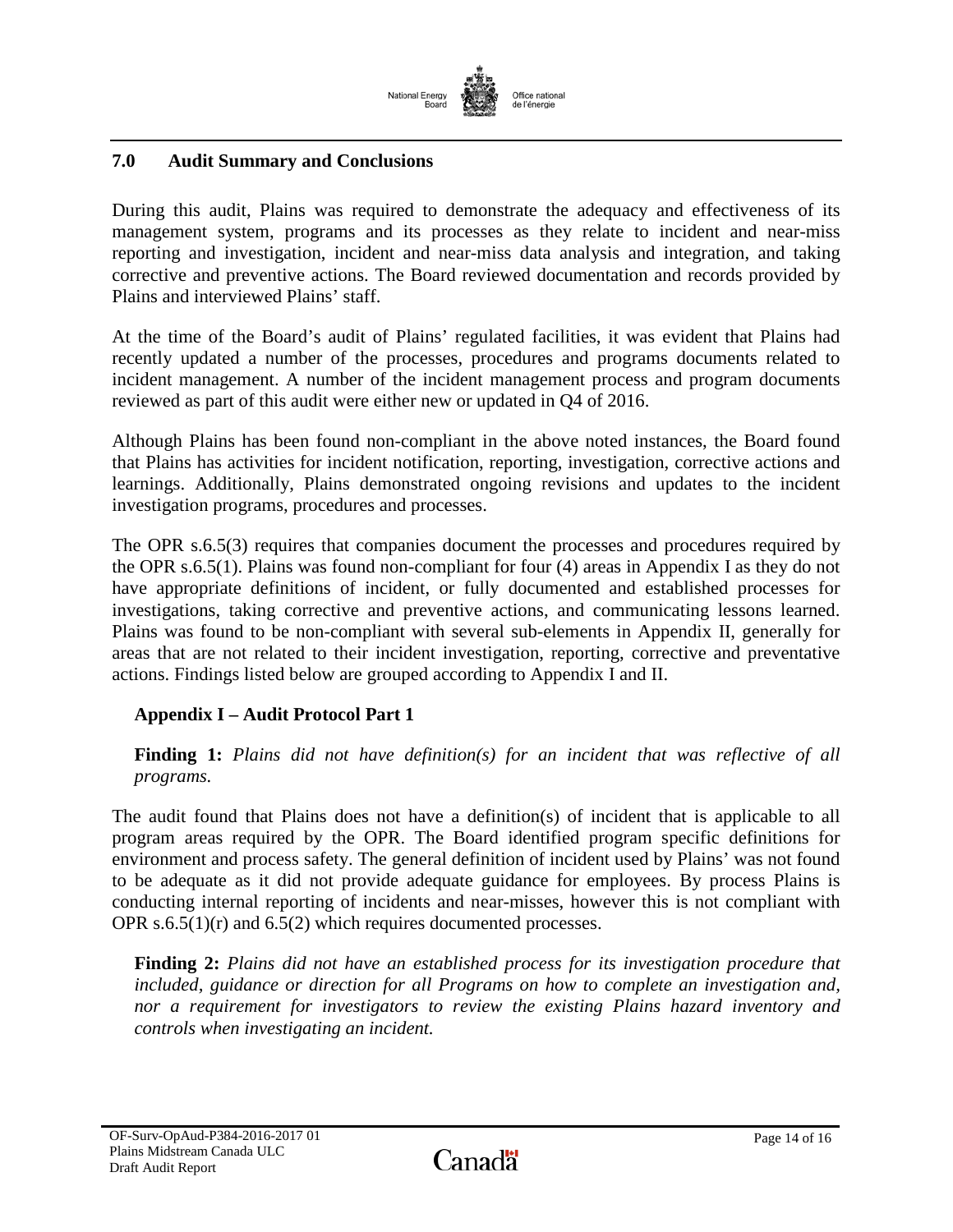

The investigation procedure does not include a requirement for investigators to review the existing hazard inventory during an investigation to determine if the hazards were a part of the incident or near-miss had been previously identified or had existing controls in place that may have played a role in the incident.

The Board also found the investigation procedure is focussed on the safety program and does not contain a lot of guidance or detail as to how it can be applied to other program areas.

The audit verified that Plains is conducting investigations of incidents and near-misses. However, the documented process used does not meet the Board test of Established as it has not been in place for at least 90 days at the time of the audit. This is non-compliant with OPR s.6.5 $(1)(r)$ .

**Finding 3:** *Plains' activities to implement the identified corrective and preventative actions were not easily discernable. Through a sampling of investigations records and database review it was not evident that preventative or corrective action was taken for all incidents.*

The audit verified that Plains was implementing various activities related to their corrective and preventative actions. However when the Board reviewed a sampling of incidents it was not possible to verify that the status of all corrective and preventative actions for each incident as the record keeping for evidence of closure for all incidents was not readily apparent. While Plains' had a process for implementing its corrective and preventative actions it was not well linked to its investigation procedure and not all of the steps appeared to be required by a formal documented procedure. This is non-compliant with OPR  $6.5 \text{ s}(1)(r)$ .

**Finding 4:** *Plains did not have a process that met the Board's definition of established for communication of findings and learnings related to incidents and near-misses.* 

The audit verified that Plains has a process for the communication of findings and learnings related to incidents and near-misses. However, the process is part of the documented incident investigation procedure which does not meet the Board's timeline for being considered Established at the time of the audit. This is non-compliant to OPR  $s.6.5(1)(m)$ .

More details on the above non-compliant findings to OPR are available throughout Appendix I.

## **Appendix II – Audit Protocol Part 2**

**Finding 5:** *Plains does not have a process for developing competency requirements and training programs in relation to the scope of this audit.* 

The audit identified that Plains did not have established competencies or a training program for those employees who would be considered lead investigators. Training was provided to employees but there was no indication that it was done as part of a designed training program and there were competency checks built into the process. As this audit was narrow in its scope, it did not review in detail all of the other training programs and competency requirements that Plains has for other work activities. This is non-compliant with OPR  $s.6.5(1)(j)$ .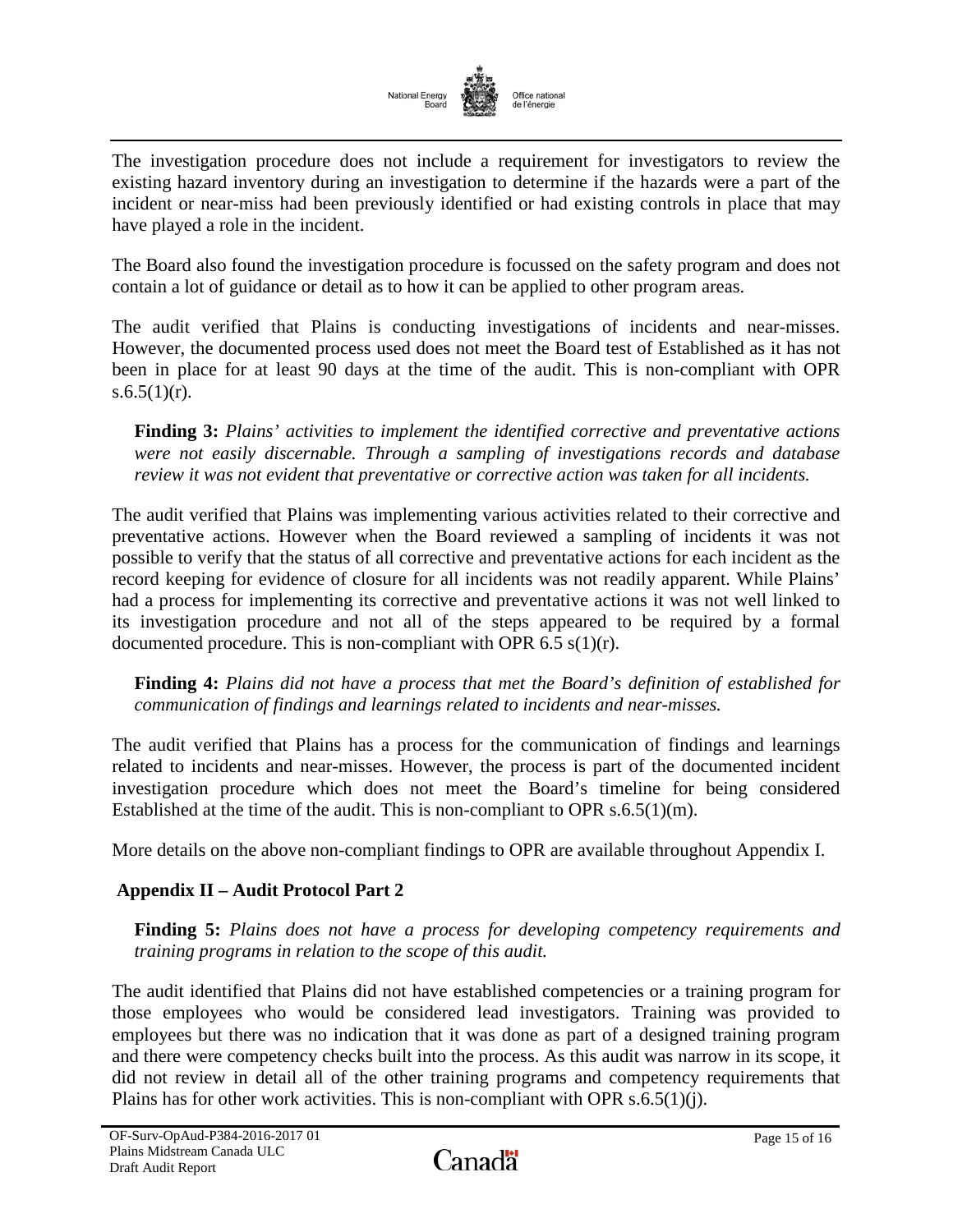

**Finding 6:** *Plains has not conducted an internal audit that includes the requirements of management system sub-element 4.2.* 

Plains did provide two recently conducted audits, one was an external COR audit conducted on their safety program and one that was an internal self-assessment on 27 operational areas and 8 functional groups at Plains'. However, the protocols for both of these audits did not include reviewing the management system components that make up sub-element 4.2 for all of Plains' program areas. As this audit was narrow in its scope, it did not review in detail all of the other clauses that make up the sub-element for Internal Audit. This is in non-compliance to OPR  $s.6.5(1)(w)$ .

**Finding 7:** *Plains does not have an effective process for the retaining and maintaining of records related to incident investigations.* 

The audit verified that Plains does generate, maintain and retain records. However, in relation to the incident and near-miss investigations, Plains did not demonstrate that they had a process to ensure all applicable records were traceable and trackable. This is in non-compliance to OPR s.6.5(1)(p).

More details on the above non-compliant findings to OPR are available in Appendix II.

Although Plains has been found non-compliant in the above noted instances, the Board is of the opinion that Plains has adequate activities in place while they update their existing programs, procedures and processes to reflect their management system.

As per the Board's standard audit practice, Plains must develop and submit a Corrective Action Plan describing its proposed methods to resolve the non-compliances identified and the timeline in which corrective actions will be completed. Plains will be required to submit to the Board for approval its Corrective Action Plan within 30 days of the Final Audit Report being issued by the Board.

The Board will assess the implementation of all of Plains' corrective actions to confirm they are completed in a timely manner and on a system wide basis until they are fully implemented. The Board will also continue to monitor the overall implementation and effectiveness of Plains' management system and programs through targeted compliance verification activities as a part of its ongoing regulatory mandate.

The Board will make its Final Audit Report and Plains' approved Corrective Action Plan public on the Board's website.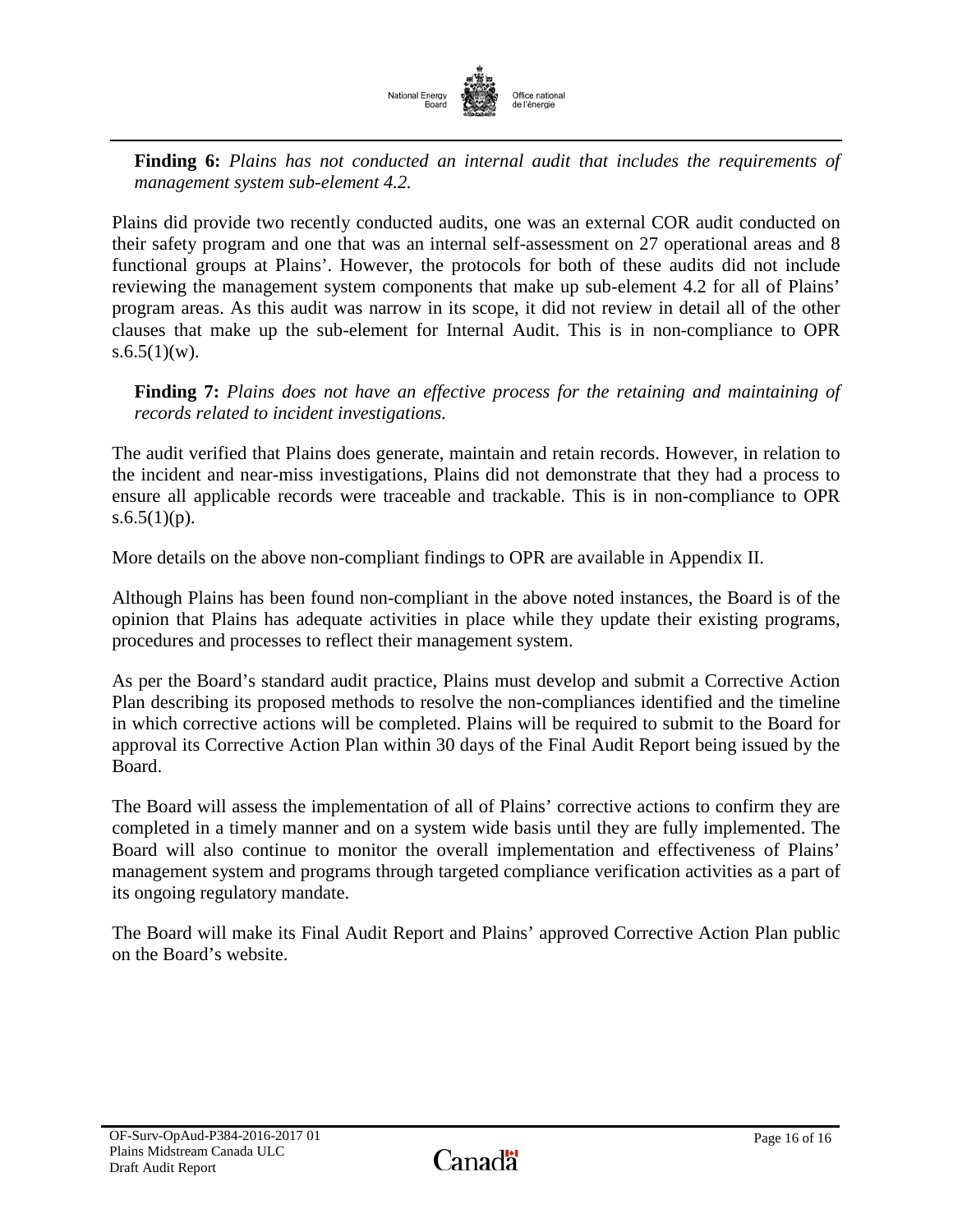



# **National Energy Board Incident Management Audit Protocol Appendix I – Evaluation of Sub-element 4.2**

## **1.0 Reporting of Incidents and Near-Misses**

**Expectations:** The company shall have an established, implemented and effective process for reporting on hazards, potential hazards, incidents and near-misses, and for taking corrective and preventive actions. This should include conducting investigations where required or where hazards, potential hazards, incidents and near-misses have or could have resulted in the safety and security of the public, company employees and the pipeline, and protection of property and the environment, being significantly compromised.

The company shall have an established, maintained and effective data management system for monitoring and analyzing the trends in hazards, incidents and near-misses.

The company should integrate the results of its reporting on hazards, potential hazards, incidents and near-misses with other data in hazard identification and analysis, risk assessments, performance measures and annual management reviews, to ensure continual improvement in meeting the company's obligations for safety, security and protection of the environment.

**Regulatory References:** OPR s. 6.5(1)(r), s.6.5 (2) and s.52(1) and CSA Z662-15 Clause 3.1.2 (h)(ii).

#### **1.1 Internal Reporting**

Question 1.1:

Describe the company's process for internal reporting of incidents and near-misses. The response should discuss the company's definition(s) and criteria for internally reportable incidents and near-misses.

#### NEB Assessment:

Interviews with Plains personnel and document review indicated that Plains has established an **Operations Management System (OMS)**, with the **Incident Reporting and Investigation Program (IRIP)** established to support the **OMS**.

The **IRIP** contains Plains processes for the internal reporting of incidents and near-misses. The **IRIP** outlines that Plains' leaders define and implement requirements for incident management, including reporting, investigation, and follow-up, with a focus on root cause analysis and prevention of recurrence. The **IRIP** further explains it applies to all Plains activities including design, construction, operation, maintenance and abandonment of operational assets. Document review performed by the NEB indicated the program contained roles, responsibilities and procedural steps for reporting, documenting, investigation and corrective actions. Additionally, the **IRIP** outlined it was applicable to all of their programs.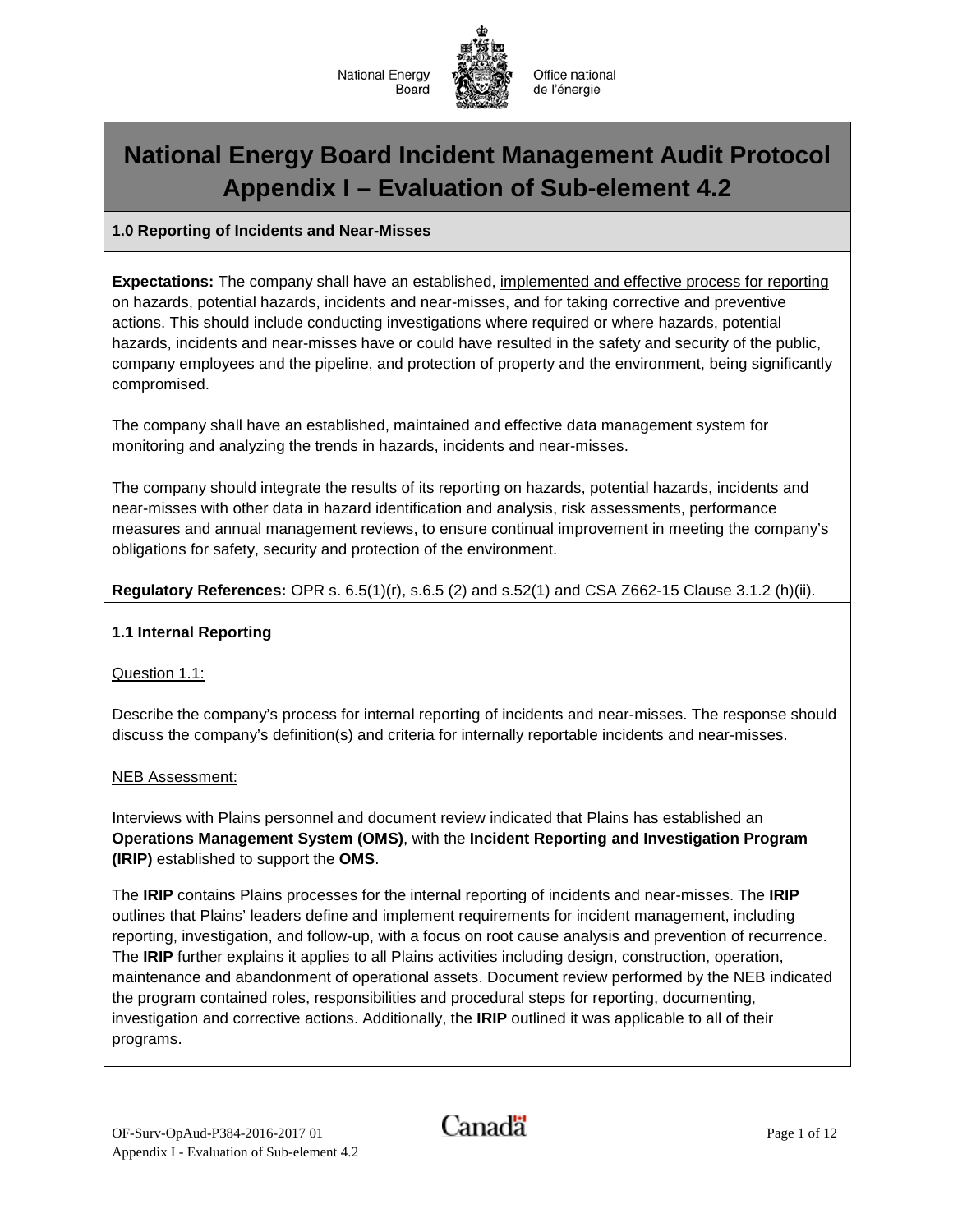The **IRIP** document provides the following definitions:

- Incident: An undesired event, situation, or loss of control that causes personal injury, illness, equipment or property damage, adverse environmental impacts or other harm;
- Near-miss: An undesired event, situation or loss of control that does not cause personal injury, illness, equipment or property damage, adverse environmental impacts or other harm; and
- Hazard Identification Report: A hazard is defined as a source of potential (unquantified) harm that can occur to people, property, the environment, or to Plains, and if present can give risk to risk.

The **IRIP** allows programs to further define the incident definition to fit their specific requirements. The environment and process safety programs have further defined the definition to specifically fit their program areas, and according to the **IRIP** they are the only programs that have done this. Within the **Velocity** system (described below) a more detailed definition for security incidents can be found. However the same definition is not part of the **IRIP** process documentation, which is where employees would be expected to find the requirements to determine if an incident is reportable and what the process is to complete the next steps. The Board is of the opinion the definition as provided above is overly generic and does not provide adequate detail to describe the application to the management system and protection programs required by the NEB OPR.

For incident reporting, investigation, tracking and sharing lessons learned, Plains uses two systems; **Plains Incident Notification System (PINS)** and **Velocity EHS (Velocity)**. According to the **IRIP** documentation, **PINS** is used to promptly notify stakeholders of incidents and acts as a permanent record of notification, notification time, date and the individuals notified. **Velocity** is used for all aspects of incident management, including recording and tracking of corrective actions.

The **IRIP** document outlines requirements for internal incident reporting and also provides a breakdown of how incidents, near-misses, hazards and potential hazards are reported and initial assessment stage is to be completed. The NEB confirmed incidents can be reported by employees, contractors, visitors, and members of the public.

Through the investigation system, Plains categorizes and breaks down Incidents and Near-misses, and Other Occurrences into 16 categories. From an NEB perspective the following categories are noted: Injury including fatality, Property Damage, Security, Fire/ Explosion, Pipeline Contact, Abnormal Operating Condition, Unauthorized Activity Along Pipeline, Process Safety, Environmental Release, and Community Concern.

The Board has found Plains has a documented process for incident reporting, notification and performing investigations. The Board has found Plains management system and protection programs utilizes several definitions and are not clear as to the application of the definitions and do not provide effective guidance to employees.

## Conclusion:

Plains has demonstrated that a process for reporting of hazards, potential hazards, incidents and nearmisses has been documented. However, the definition of incident is too broad and lacks guidance for staff to apply.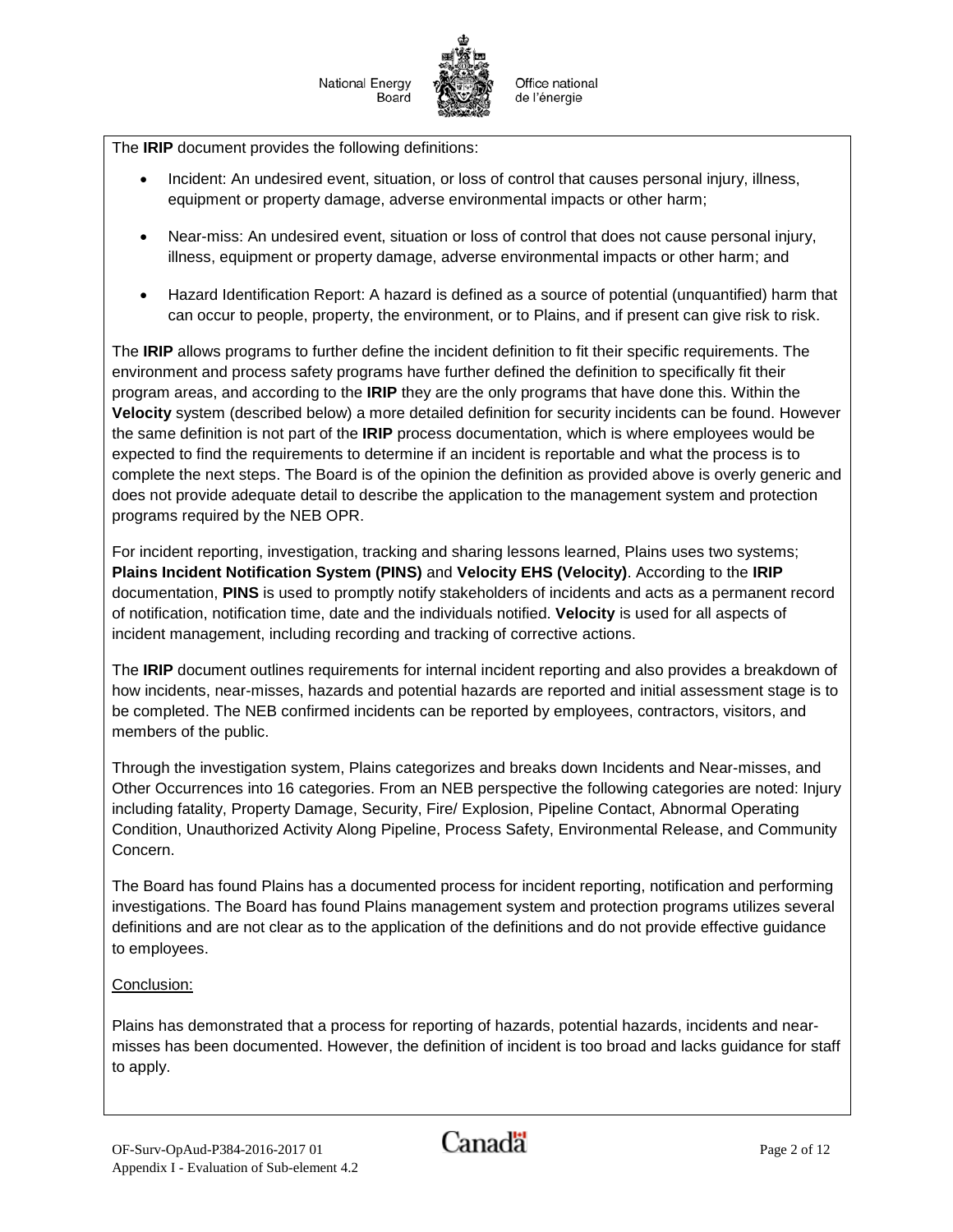Office national de l'énergie

The audit found Plains does not have a fully established, implemented and effective process for the internal reporting of incidents and near-misses. Based on the review conducted and considering the scope of this audit, the Board has identified a non-compliance with OPR s.6.5(1)(r) and s.6.5(2) in relation to Question 1.1 – Internal Reporting.

## **1.2 Reporting to the Board**

Question 1.2:

Describe the company's process for the reporting of incidents to the Board. The response should discuss the company's definition(s) and criteria for externally reportable incidents.

#### NEB Assessment:

Plains **IRIP document** describes the regulatory requirements for reporting to both federal and provincial government agencies. This step is to be completed by the Environment and Regulatory Affairs Functional Group. Plains has divided external incident reporting into four categories:

- Safety Incidents;
- Environmental Incidents;
- Process Safety Incidents; and
- All other occurrences.

Each of the above categories contains a reference to another process, practice, procedure or guideline which contains additional details on what and how to report to external jurisdictions. All external notifications are attached to that specific incident file.

A review of Plains external incident reporting process includes details on Plains' assets, which regulatory jurisdiction they fall under, reportable criteria for that jurisdiction, and the method(s) by which Plains needs to report to that jurisdiction. For the NEB, the requirement to use the Online Event Reporting System (OERS), for incidents and unauthorized activity reports is provided.

The Board reviewed previous Plains incident notifications submitted through the OERS and noted that they have submitted incidents that meet the required OPR criteria.

#### Conclusion:

Plains has demonstrated a process for reporting incidents to the Board. Roles and responsibilities have been outlined for use where required.

The audit verified Plains does have an established, implemented and effective process for the reporting of incidents to the Board. Based on the review conducted and considering the scope of this audit, the Board has not identified a compliance issue in relation to Question 1.2 – Reporting to the Board.

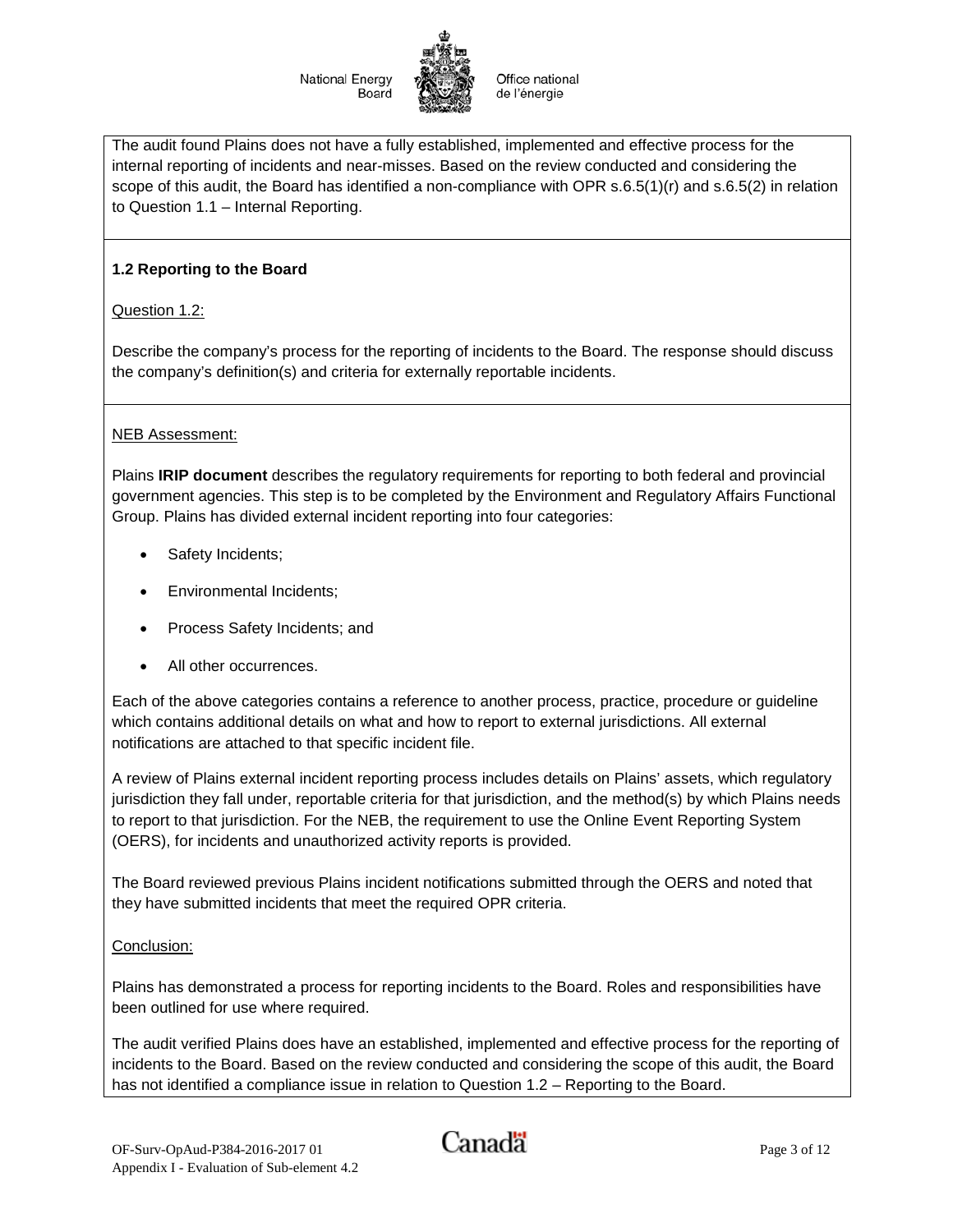## **2.0 Investigation**

**Expectations:** The company shall have an established, implemented and effective process for reporting on hazards, potential hazards, incidents and near-misses, and for taking corrective and preventive actions. This should include conducting investigations where required or where hazards, potential hazards, incidents and near-misses have or could have resulted in the safety and security of the public, company employees and the pipeline, and protection of property and the environment, being significantly compromised.

The company shall have an established, maintained and effective data management system for monitoring and analyzing the trends in hazards, incidents and near-misses.

The company should integrate the results of its reporting on hazards, potential hazards, incidents and near-misses with other data in hazard identification and analysis, risk assessments, performance measures and annual management reviews, to ensure continual improvement in meeting the company's obligations for safety, security and protection of the environment.

**Regulatory References:** OPR s.6.5(1)(r), s.52(1) and CSA Z662-15 Clause 3.1.2 (h)(ii), 10.3.6, 10.4.4.1 and Annex H.

#### Question 2.0:

Describe the company's process for incident and near-miss investigations. Include in your response how the company identifies causes and contributing factors, including immediate and root causes.

#### NEB Assessment:

Plains' **Incident Reporting and Investigation Program (IRIP)** outlines responsibilities for incident reporting and requirements for performing investigations. Plains has a database system, called **Velocity EHS (Velocity)**, for reporting, approvals, tracking, analyzing and following corrective actions to closure.

The **IRIP** document directs the user to the **Safety Incident Management Procedure (SIMP)** for process detail on incident investigations. Prior to the implementation of the **IRIP** and the publication of the **SIMP** documents, Plains had another process document titled the **Internal Incident Investigation and Reporting** process used for incident reporting and investigations. This document was retired once the **IRIP** and **SIMP** documents were released. A review of the now retired **Internal Incident Investigation and Reporting** process did not change the Board's opinion on findings related to incident investigations. The Board noted that Plains published **SIMP** on 17 January 2017. The Board has previously stated that for a process or other requirement to be considered Established it must meet all prescribed requirements and be in place for a minimum of 90 days. The full definition can be viewed in the Audit Report, section 1.0 Audit Terminology and Definitions. As this document was published after the audit had started, during the information gathering phase of the audit, it does not meet this requirement. The Board still reviewed and evaluated the document in its current state, but with the understanding that it does not meet the test of "Established".

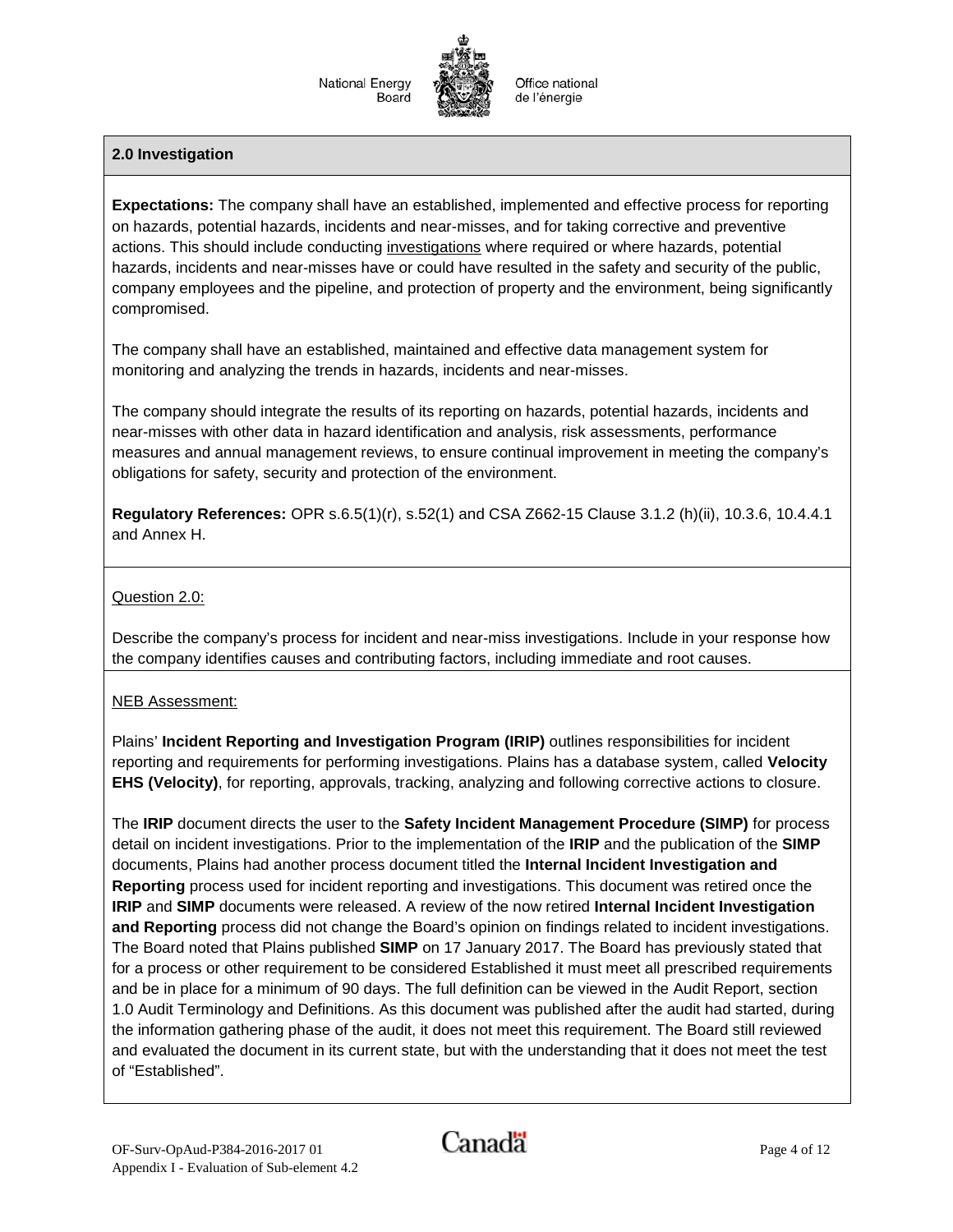Office national de l'énergie

A review of **SIMP** indicates it was written with a focus on ensuring health and safety incidents are properly reported, investigated and corrective actions are taken to prevent re-occurrence and can also be used for other incident types such as environmental spills, equipment damage, etc. The procedure provides incident investigators and investigation team member's information and direction on how to investigate incidents and near-misses. During interviews and according the **SIMP**, the lead investigator has to have completed TapRooT® training. The rest of the investigation team does not need to have TapRooT® training to be a part of the team.

**SIMP** states that all incidents require a formal investigation. For incidents risk ranked as Low or Medium a single investigator can complete the investigation and systemic causes do not need to be considered and a formal investigation report is not always necessary. Depending on the severity and type of incident, an investigation team may be created and become part of the investigation. The investigation team would generally include the lead investigator, subject matter experts as required, and person who was involved in the incident. Incidents risk ranked as High and Very High, **SIMP** states a "…complete root cause analysis investigation using all applicable techniques needed to thoroughly investigate the incidents causes and develop a complete list of root causes and corrective actions." High and Very High risk ranked incidents are investigated and analyzed using the TapRooT® analysis method to identify the root cause(s) of the incident. Incidents rated as Low and Medium can be analyzed using TapRooT® if requested by senior management. Medium and Low risk ranked incidents can also have other root cause analysis methods used on them such as the 5 Whys method.

**SIMP** allows other programs and functional areas within Plains to use TapRooT® or another root cause analysis methodology for their respective incident investigations. However **SIMP** does not provide a process or other guidance for other programs, outside of the safety program, to follow when completing their own investigations.

**SIMP** contains a procedure for investigators to follow. This is done to ensure the consistency in the investigative process is maintained, with the goal to mitigate repeat occurrences. The procedure provides information on root cause analysis methodology, evidence collection, interview techniques, incident classification, determination of type and level of incident investigation, roles and responsibilities, template for witness statements, and details from CSA Z662 on records required for pipeline incidents. After a review of the procedure, the Board found it to be lacking detail and instruction on reviewing the original hazard assessment in relation to the hazard inventory and the implemented controls that failed, and did not prevent the incident or near-miss to take place.

Without the investigators reviewing the existing hazard inventory and the original hazards that apply to the specific incident, it does not direct the investigators to consider if the root cause is a failure of existing internal hazard analysis or if the existing controls were not adequate. The investigators' analysis may determine that the hazard and controls were adequate but were ineffectually applied or there may be a gap in how the hazard was initially assessed or the level of control that was applied. Appendix II, subelement 2.0 is responsible for addressing the requirements for hazard assessments, risk assessment and controls. As part of an integrated management system, these sub-elements need to connect and provide feedback to one another as required.

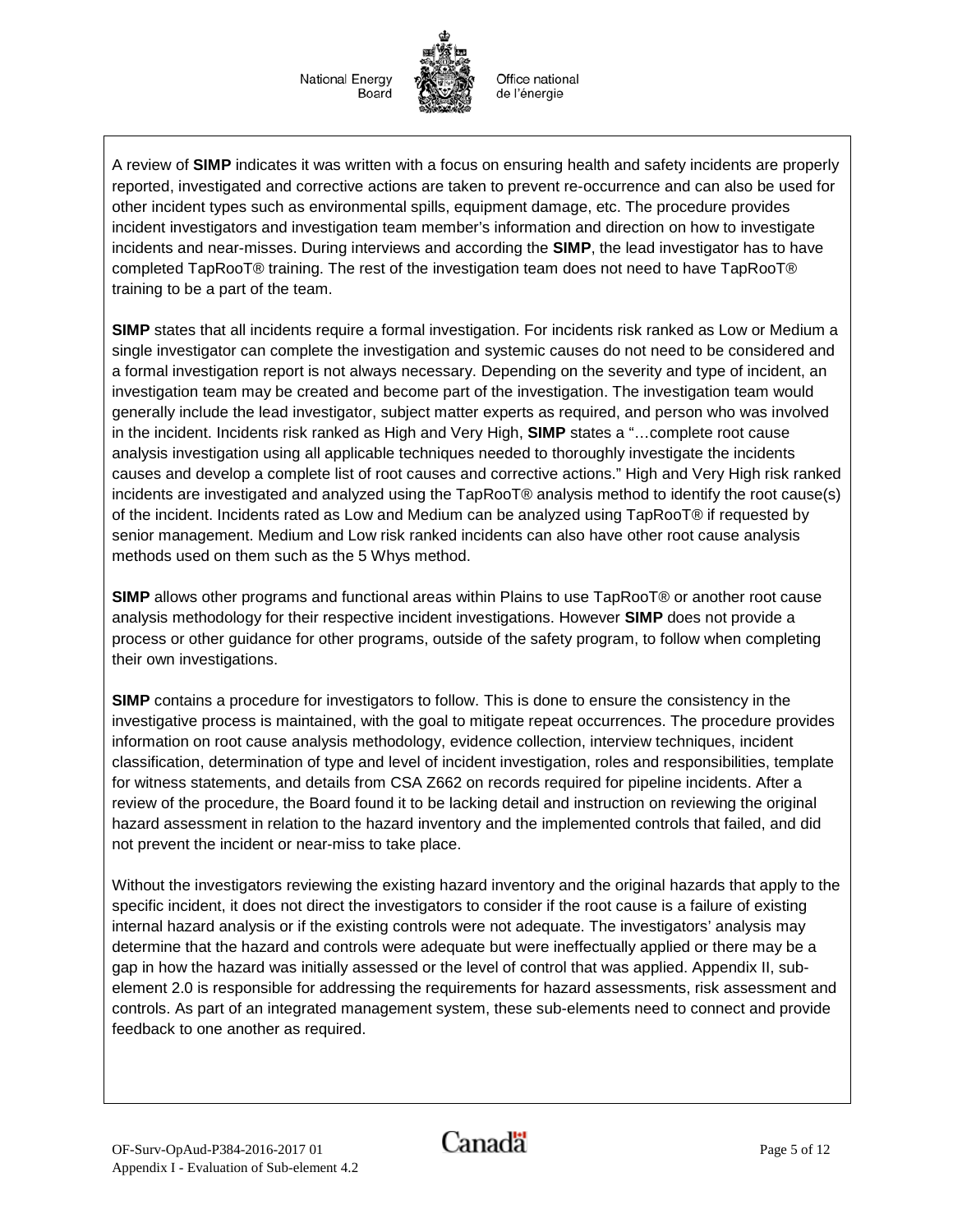The Board reviewed information for numerous incidents and near-misses from 2014 – 2016 in the **Velocity** database and specifically reviewed the root causes for several incidents. As described previously with respect to the program document, the Board did not identify where Plains links their investigations to their Hazard Inventory to determine if the incident root causes were linked to existing hazards, or if new hazards need to be added to the inventory.

Through interviews and a review of incident data, the Board identified it is possible for Plains to enter multiple categories for a single incident. As an example, one incident that was reviewed as part of this audit was entered into **Velocity** for process safety, abnormal operating conditions, and environmental reasons. Examples were also reviewed in **Velocity** for Near-misses and Hazard Identification.

During interviews with Plains staff in Sarnia ON, the Board was informed that Plains have created a specific Eastern Area procedure for use when investigating incidents. The Eastern Area procedure is called the **Incident Investigation and Corrective Action Procedure**. According to the **IRIP**, Functional Groups and Operational Areas can develop additional or expanded supporting processes and procedures if required, and if they meet the minimum requirements set out in the **IRIP**. This regional procedure does fit within the overall Plains' incident and investigation program. Board review of the documentation indicated that the various Process and Procedures are not integrated.

The Board found Plains is conducting investigations into incidents, identifying basic causes, casual factors, and root causes and areas where corrective actions can improve their safety and protection of the environment. However, the procedure is too new to be considered "Established" according to the NEB's definition for Established. The **SIMP** document does not require the incident investigators to evaluate the existing controls for adequacy to prevent a future similar incident or to look at the Hazard Inventory to determine if this incident involved a hazard that was previously identified or if this is a new hazard that needs to be added to the inventory. **SIMP** does not provide guidance for conducting investigations for programs outside of safety.

## Conclusion:

Plains has demonstrated documentation that outlines a process for incident and near-miss investigation and includes some roles and responsibilities. However the Board does not consider the process established. It does not provide guidance to programs conducting investigations outside of the safety program, and it does not require the investigator to review the existing hazard inventory and controls to the incident under investigation.

The audit found Plains does not have an established, implemented and effective process for incidents and near-miss investigations. Based on the review conducted and considering the scope of this audit, the Board has identified a non-compliance with OPR  $s.6.5(1)(r)$  in relation to Question 2.0 – Investigation.

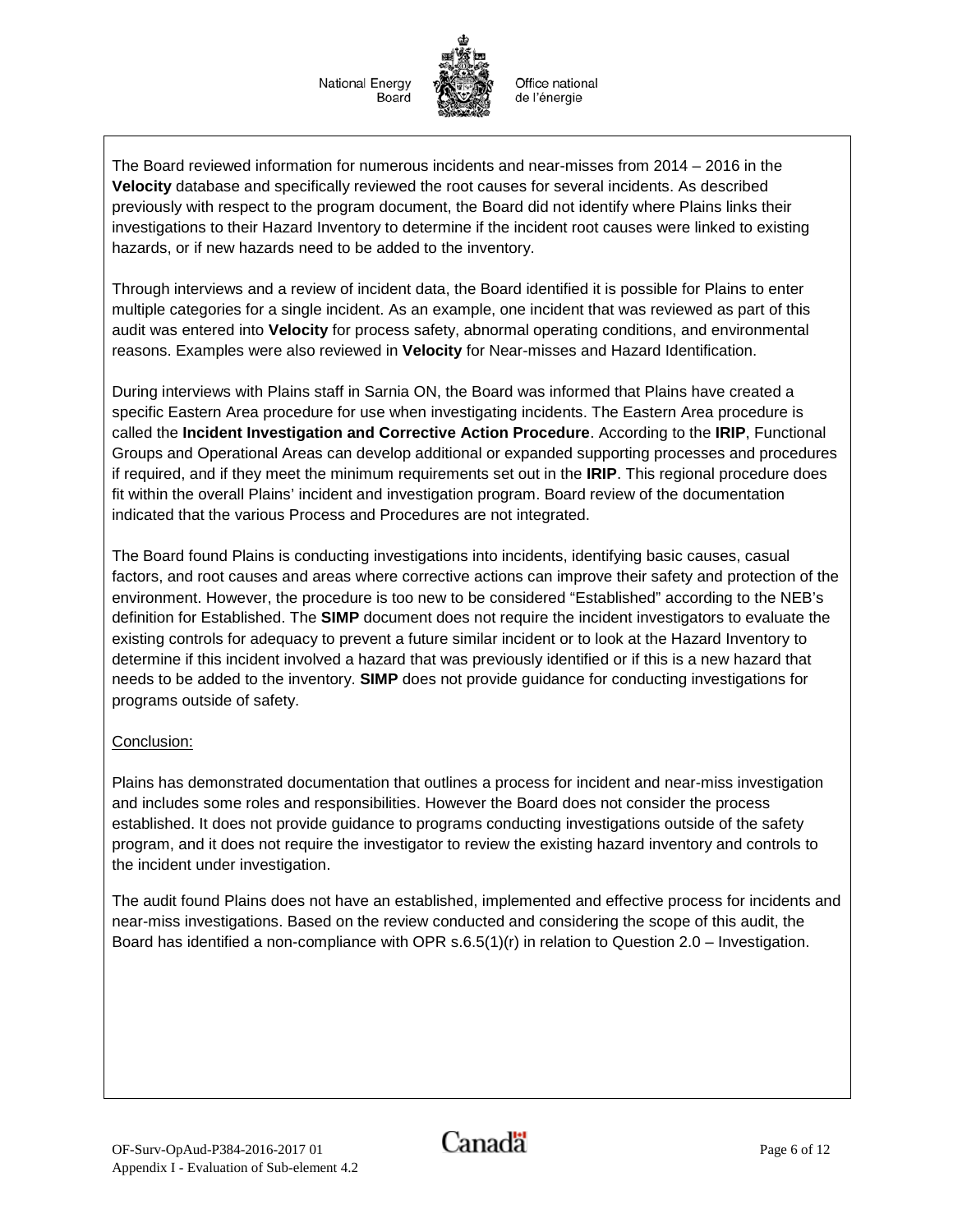Office national de l'énergie

### **3.0 Developing and Implementing Corrective and Preventive Action(s)**

**Expectations:** The company shall have an established, implemented and effective process for reporting on hazards, potential hazards, incidents and near-misses, and for taking corrective and preventive actions. This should include conducting investigations where required or where hazards, potential hazards, incidents and near-misses have or could have resulted in the safety and security of the public, company employees and the pipeline, and protection of property and the environment, being significantly compromised.

The company shall have an established, maintained and effective data management system for monitoring and analyzing the trends in hazards, incidents and near-misses.

The company should integrate the results of its reporting on hazards, potential hazards, incidents and near-misses with other data in hazard identification and analysis, risk assessments, performance measures and annual management reviews, to ensure continual improvement in meeting the company's obligations for safety, security and protection of the environment.

**Regulatory References:** OPR s. 6.5(1)(r) and CSA Z662-15 Clause 3.1.2 (h)(ii), 10.3.1, and 10.3.6

#### Question 3.0:

Describe the company's processes and procedures for developing and implementing all necessary corrective and preventive actions to address all of the incident causes and contributing factors.

#### NEB Assessment:

The Board found both the **Incident Reporting and Investigation Program (IRIP)** and the **Safety Incident Management Procedure (SIMP)** reference the **Corrective Actions Management Program (CAMP)** for the development and implementation of corrective actions and the prevention of recurrence associated with incidents and near-misses. The Board found the **CAMP** document provides a description of how Plains integrates multiple programs and actions to form a comprehensive corrective actions management approach. The **CAMP** document states that it is to be used for several purposes including: incident and near-miss investigations, internal and external audits, inspections and monitoring to name a few.

The Board found for incidents and near-misses, **CAMP** allows for consistent identification of corrective actions and lessons learned that result from incidents and incident investigations. Further it is designed to ensure findings from incident investigations are connected to the identification of corrective actions, assignment to a responsible person, given a deadline, recorded in a system, and tracked to completion.

The **Velocity** system contains fields where corrective and preventative actions for incidents and nearmisses are entered, along with the ability to track the completion of the corrective or preventative actions. Through interviews, and as stated in several documents, Plains indicated that it is mandatory to have at least one preventative or corrective action entered in **Velocity** prior to closing an incident or near-miss.

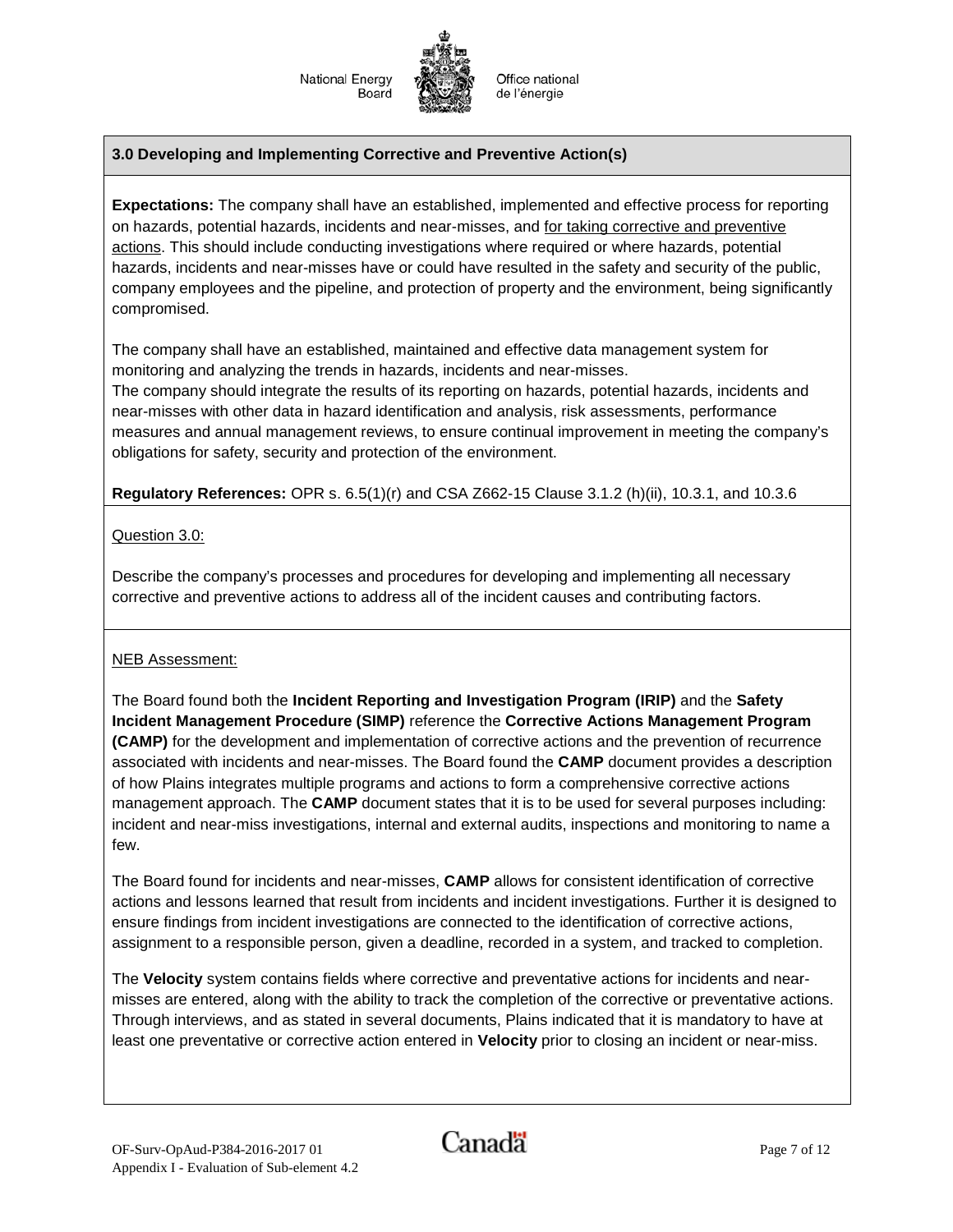The **CAMP** document outlines the key accountabilities and responsibilities from Plains' staff from the Executive Vice President down to Plains employees and contractors, and also provides a management program model that outlines the framework and various processes which are part of the corrective action program.

**CAMP** provides information on how the design of corrective actions should be considered once basic causes, casual factors and root causes have been identified. The document indicates that Management of Change and compatibility with normal operating conditions and existing corrective actions needs to be addressed. The document suggests all proposed corrective actions be reviewed by a qualified or competent person to reduce the opportunity for a new failure mechanism or hazard to be introduced.

Prior to the implementation of the corrective actions, **CAMP** requires "…the Responsible Person, in cooperation with affected Functional Group or Operational Area personnel, will determine if the selected corrective action(s) will correct the non-conformance, ensure satisfactory performance and prevent recurrence." Plains has defined the Responsible Person as "Individual assigned responsibility for closing out non-conformances; designated in KMI for each recorded corrective action." Any proposed corrective action can be rejected or deferred by the Responsible Person; however the reason for the rejection or deferral needs to be recorded in association with the corrective action.

The Board found the **CAMP** and **IRIP** documents indicated there is to be at least one corrective action for every incident, near-miss, and hazard ID. Through a review of incidents and near-misses, the Board identified at least one corrective or preventative action had been entered for each incident reviewed. However, it was not possible to determine based on the **Velocity** records provided if all corrective and preventative actions had been implemented for each incident reviewed.

The Board found the corrective action recommendations from the Lead Investigator associated with the root cause(s) were visible. However it was not possible to determine if all of the corrective actions had been implemented, deferred, or were still in the process of being implemented; and if not implemented, it was not possible to see why the corrective actions had not been implemented. It was not possible to determine if all incidents rated from Very High to Low had their corrective actions go through the **CAMP** process. During the audit, the Board selected and reviewed a sampling of incidents rated from Very High to Low from a variety of different programs from 2014 to 2016. The Board noticed corrective actions were still open on some incidents that date to 2015, and the details for all corrective actions were not readily available. Follow up information requests from the Board had to be submitted to receive all information on the status of investigations, to link to the applicable records for the status of the corrective actions and evidence uploaded to demonstrate closure of each corrective action. This series of actions did not appear to be happening in a consistent and documented manner.

## Conclusion:

Plains has demonstrated that some parts of a process for developing and implementing corrective and preventative actions are in place. However, when reviewing records for past incidents, it was not possible to verify if all action items for all incidents had been implemented and to verify closure. Also, it was not possible to determine if all corrective actions from incidents rated from Low to Very High had all used the **CAMP** process.

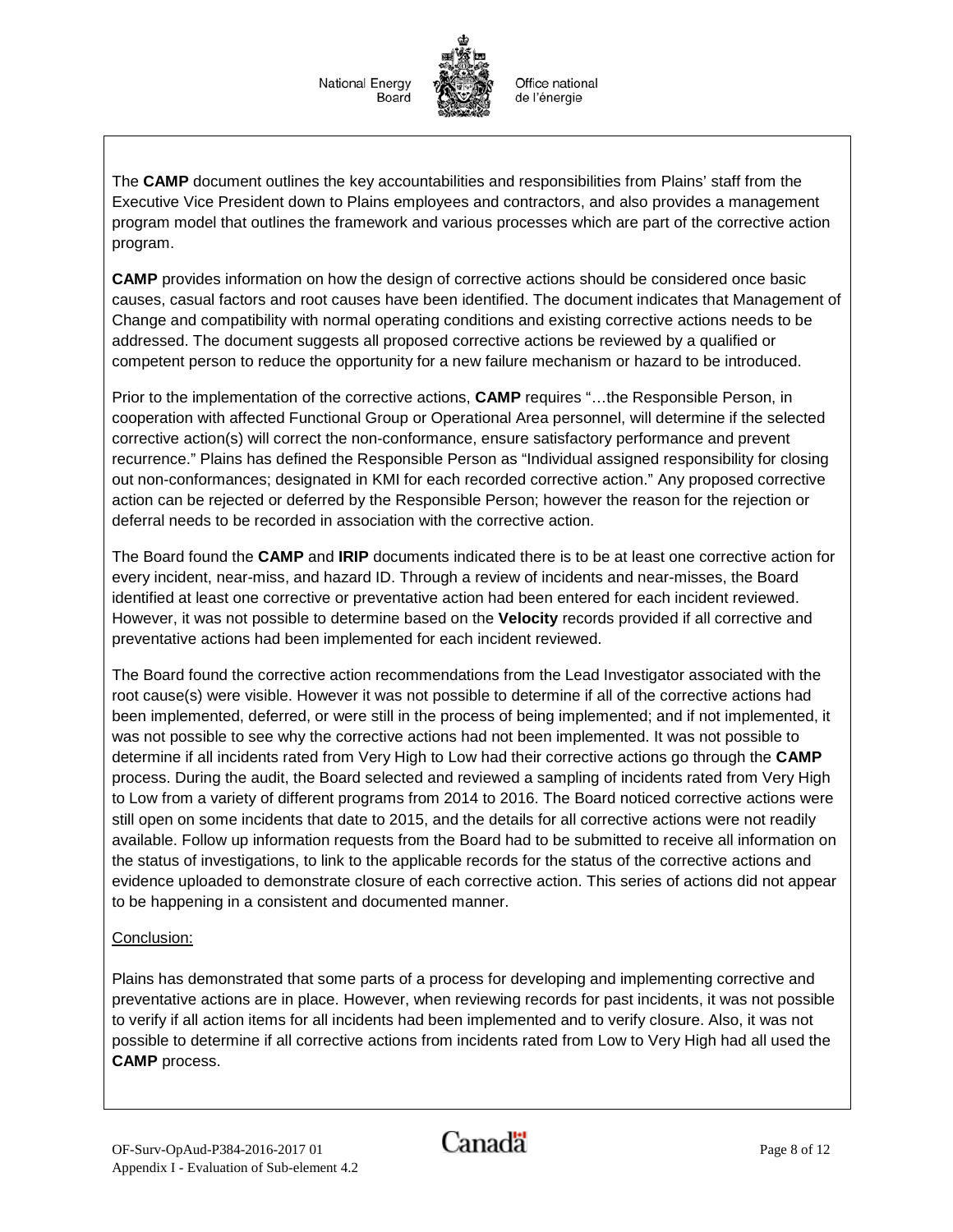Office national de l'énergie

The audit found Plains does not have a fully established, implemented and effective process for developing and implementing corrective and preventative actions. Based on the review conducted and considering the scope of this audit, the Board has identified a non-compliance with OPR s.6.5(1)(r) in relation to Question 3.0 – Developing and Implementing Corrective and Preventative Actions.

### **4.0 Communication of Findings, Follow Up & Shared Learnings**

**Expectations:** The company shall have an established, implemented and effective process for reporting on hazards, potential hazards, incidents and near-misses, and for taking corrective and preventive actions. This should include conducting investigations where required or where hazards, potential hazards, incidents and near-misses have or could have resulted in the safety and security of the public, company employees and the pipeline, and protection of property and the environment, being significantly compromised.

The company shall have an established, maintained and effective data management system for monitoring and analyzing the trends in hazards, incidents and near-misses.

The company should integrate the results of its reporting on hazards, potential hazards, incidents and near-misses with other data in hazard identification and analysis, risk assessments, performance measures and annual management reviews, to ensure continual improvement in meeting the company's obligations for safety, security and protection of the environment.

The company shall have an established, implemented and effective process for the internal and external communication of information relating to safety, security and environmental protection. The process should include procedures for communication with the public; workers; contractors; regulatory agencies; and emergency responders - (from sub-element 3.5 Communication).

**Regulatory References:** OPR s. 6.5(1)(m) and CSA Z662-15 Clause 3.1.2 (h)(ii), (iii) and (vi), 10.3.6

#### Question 4.0:

Describe the company's processes and procedures to communicate the findings (cause and contributing factors) and corrective and preventive actions related to incidents and near-misses throughout the organization to ensure the company can prevent the occurrence of incidents due to similar causes. Also, describe the company's process for learning from such events.

#### NEB Assessment:

Plains **Incident Reporting and Investigation Program (IRIP),** the **Safety Incident Management Procedure (SIMP),** and the **Corrective Actions Management Program (CAMP)** all contain information on communications and lessons learned. The **IRIP** specifically references one document for the communications and lessons learned procedure, "Departmental procedures shall require operational shared learning to use the Lessons Learned Procedure found in the Safety Incident Management Procedure. The Health and Safety department has an established and controlled procedure for distributing and communicating shared learning." As previously discussed in Section 2.0 of Appendix I, the **SIMP** document does not meet the Board's test for being considered Established.

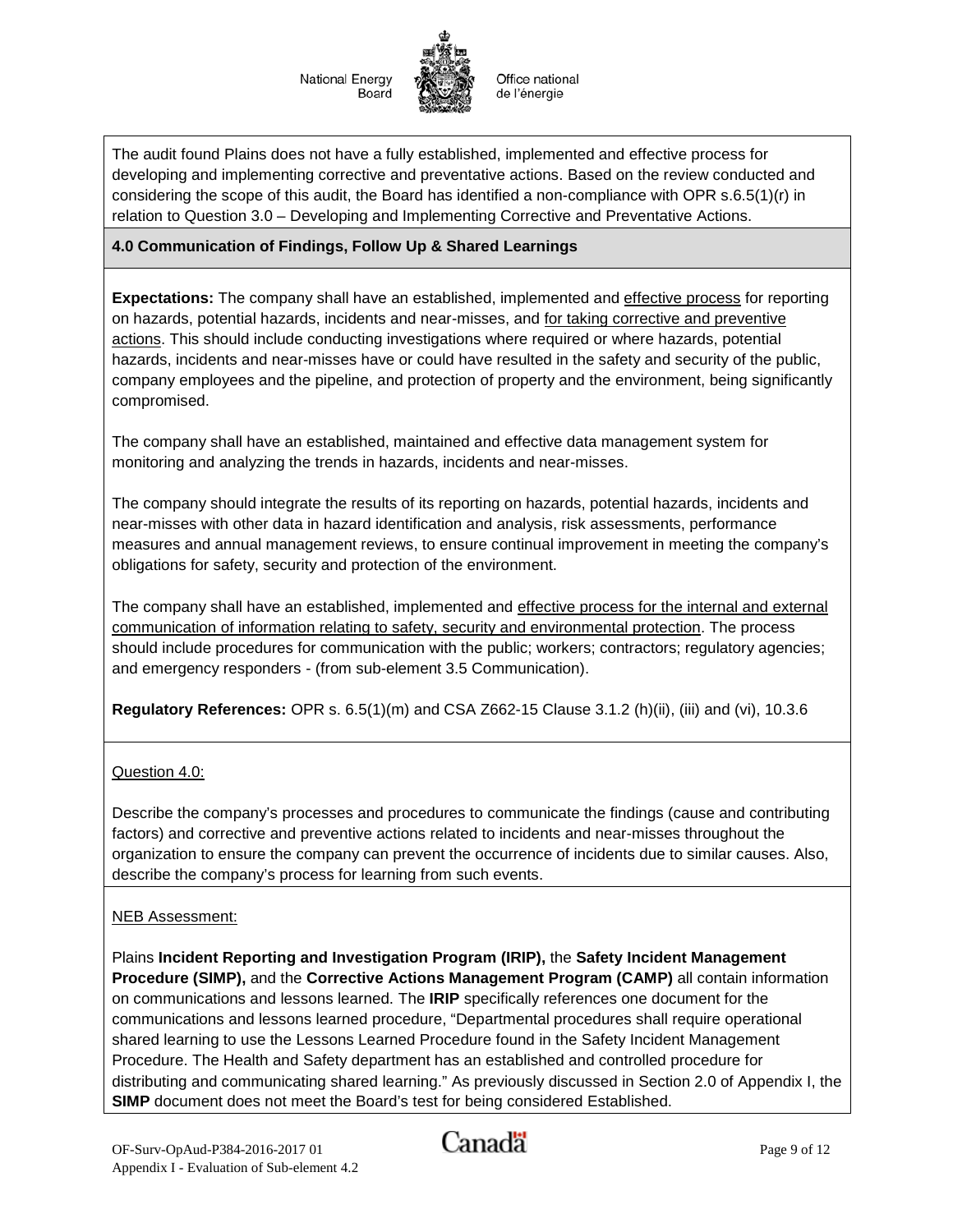Office national de l'énergie

Plains' **SIMP** document states "Lessons learned describe the process used to determine when incident & near-miss investigation outcomes and associated learnings are shared with the organization. The purpose of distributing lessons learned documents are to educate workers on incidents & near-misses, contributing factors and corrective action with the overall intent to reduce the likelihood of similar incidents occurring." The document further explains lessons learned can come from internal incidents and near-misses, hazard identification reports, industry learnings and from regulators. The Board identified the **SIMP** document does contain direction on which incidents are selected for the development of lessons learned. Incidents, near-misses, and hazard identification that are risk ranked as High or Very High are considered as potential lessons learned and incidents with a lower risk ranking can also be considered if approved by Plains management.

Plains has developed a flow chart which lays out the details for the creation and distribution of lessons learned documents that includes who is responsible for each step in the work flow.

Both the **IRIP** and the **SIMP** documentation indicate not all incidents and near-misses have associated lessons learned communicated with them. **SIMP** indicates those lessons learned that are communicated require the following:

- A brief description of the incident;
- Causes of the incident; and
- Recommendations for improvement.

Lessons learned are in the form of safety bulletins, safety alerts, and formal PowerPoint presentations. They are communicated by e-mail communication to all Plains staff, and hard copies are posted at work sites in public areas such as lunch rooms and Health and Safety boards. Plains expects Departmental Managers and Supervisors to ensure lessons learned documents are provided and discussed in their respective work locations at events such as safety meetings, morning meetings and pre-job safety meetings. Examples of lessons learned were provided to the Board for review.

Through various activities Plains demonstrated that it is communicating findings and lessons learned. However, the process does not meet the Board's definition for Established as it has not been in place for a minimum of 90 days at the time the audit was conducted.

#### Conclusion:

Plains has demonstrated that a process for communication of findings, follow-up and shared learnings has been developed. However the **SIMP** document does not meet the Board test for Established at the time of the audit.

The audit found Plains does not have an established process for communication of findings, follow-up and shared learnings. Based on the review conducted and considering the scope of this audit, the Board has identified a non-compliance with OPR  $s.6.5(1)(m)$  in relation to Question 4.0 – Communication of Findings, Follow-up and Shared Learnings.

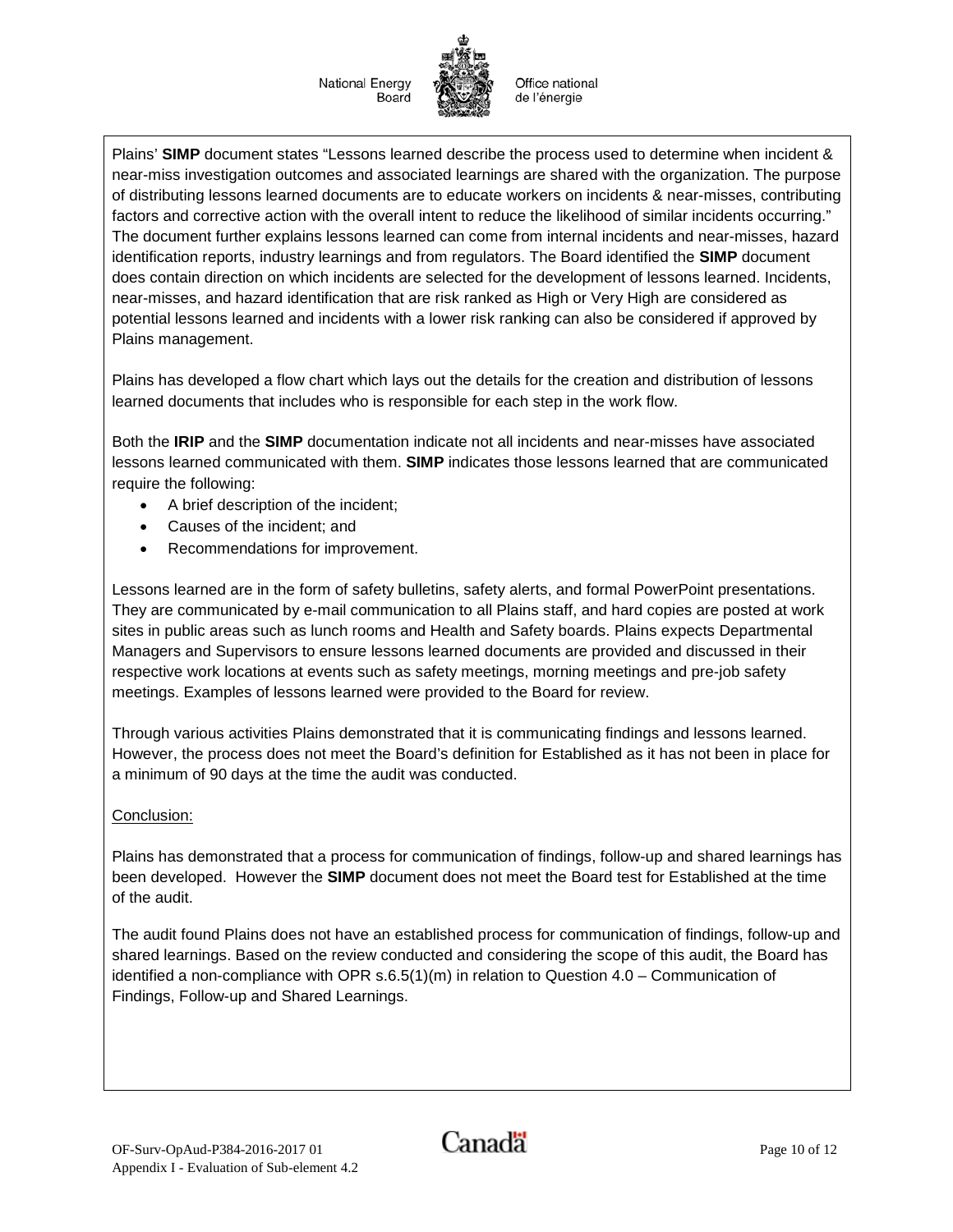

Office national de l'énergie

#### **5.0 Analysis and Trending of Data Related to Incidents and Near-Misses**

**Expectations:** The company shall have an established, implemented and effective process for reporting on hazards, potential hazards, incidents and near-misses, and for taking corrective and preventive actions. This should include conducting investigations where required or where hazards, potential hazards, incidents and near-misses have or could have resulted in the safety and security of the public, company employees and the pipeline, and protection of property and the environment, being significantly compromised.

The company shall have an established, maintained and effective data management system for monitoring and analyzing the trends in hazards, incidents and near-misses.

The company should integrate the results of its reporting on hazards, potential hazards, incidents and near-misses with other data in hazard identification and analysis, risk assessments, performance measures and annual management reviews, to ensure continual improvement in meeting the company's obligations for safety, security and protection of the environment.

**Regulatory References:** OPR s. 6.5(1)(s) and CSA Z662-15 Clause 3.1.2 (h)(ii).

#### Question 5.0:

Describe the company's processes and procedures to collect, evaluate, monitor and trend the incident and near-miss data. Explain how and for what purpose the company uses this information.

#### NEB Assessment:

The Board has found that Plains, through the **Incident Reporting and Investigation Program (IRIP)** and the **Health and Safety Metrics Analysis and Performing Reporting Process**, was able to demonstrate data is collected and retained on incidents and near-misses and users can sort and search various types of data that has been entered into the system. The **process** includes the use of both leading and lagging indicators to provide a balanced perspective on what is and is not working at Plains.

The data used for trending and analysis comes from the **Velocity** system. As previously described the **Velocity** system is linked with the **IRIP** and **Corrective Actions Management Program (CAMP)** which have been put in place to provide a consistent source of information for use in trending and analysis. According to the process the data is analyzed for relationships, patterns and trends using statistical analysis and comparisons to historical information. The process provides a list of reasons how and why analyzing the data may provide useful results. A few examples of this are as follows:

- Provide insight into program effectiveness and if changes brought about a desired result;
- Provide credible evidence to show stakeholders that the program is successful or unsuccessful; and
- Uncover factors that may be associated with changes in the dependent variable(s).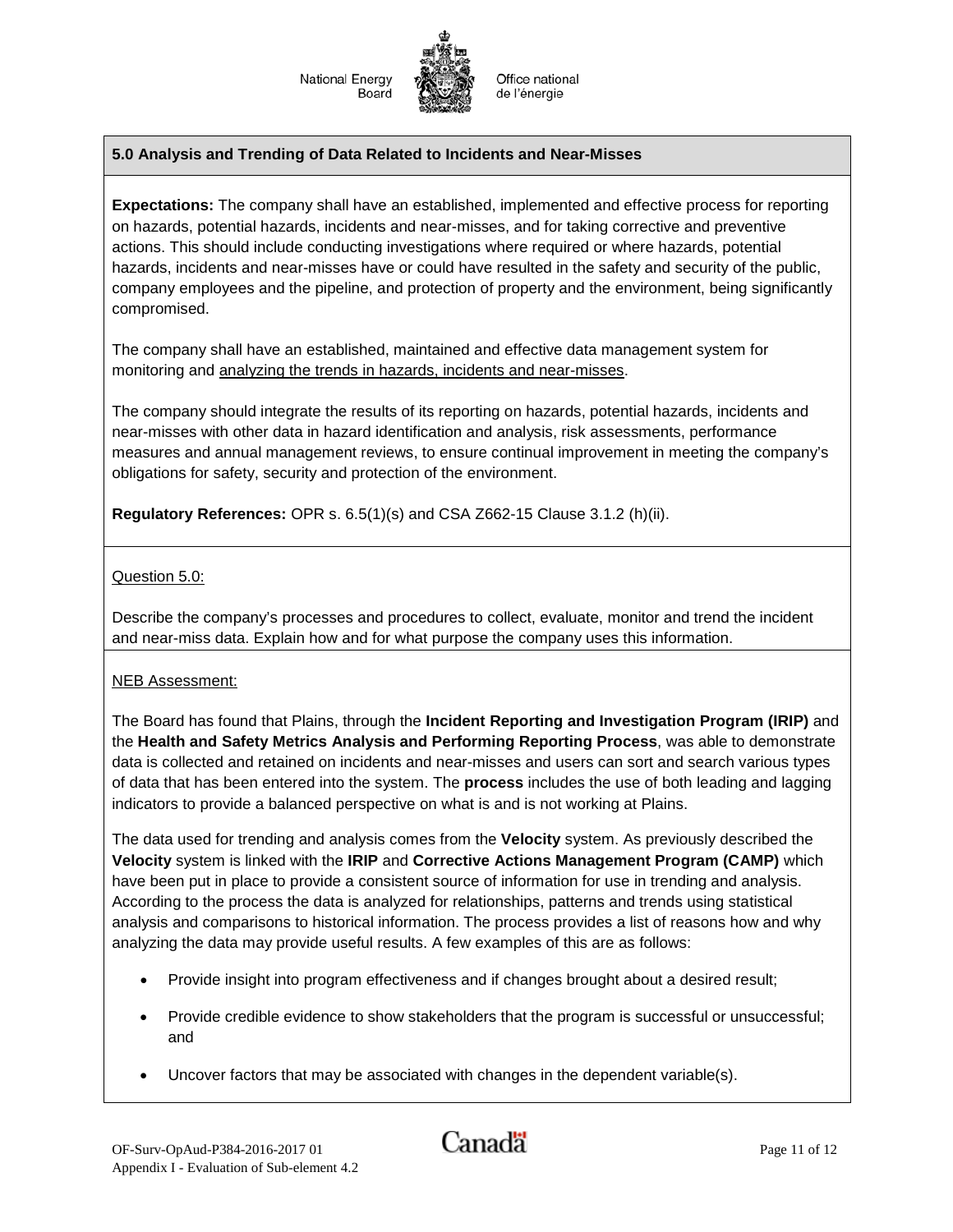Office national de l'énergie

The process provides a list of metrics that are generated, who they are generated for (such as internal or external groups, senior executives, management or for Plains internal intranet site), the frequency the reports need to be generated, how the metric is calculated, and quality assurance checks on the reports. The Board was provided examples of these various reports for review. The process allows for Operational Areas and Functional Groups to collect additional data as they feel necessary.

The Board has found that a majority of the data available for trending and analysis is related to safety and vehicle incidents. However through an Information Request, Plains provided additional data to show trending and analysis done for a wider range of categories and programs.

#### Conclusion:

Plains has demonstrated they have an electronic database for the collection and storage of data and perform analysis and trending of this information. NEB confirmed the information is being shared within the company through to senior management and used for decision making purposes and roles and responsibilities have been outlined for the use of this process.

The audit verified Plains has an established, implemented and effective processes for analysis and trending of data related to incidents and near-misses. Based on the review conducted and considering the scope of this audit, the Board found no compliance issues in relation to Question 5.0 – Analysis and Trending of Data Related to Incidents and Near-misses.

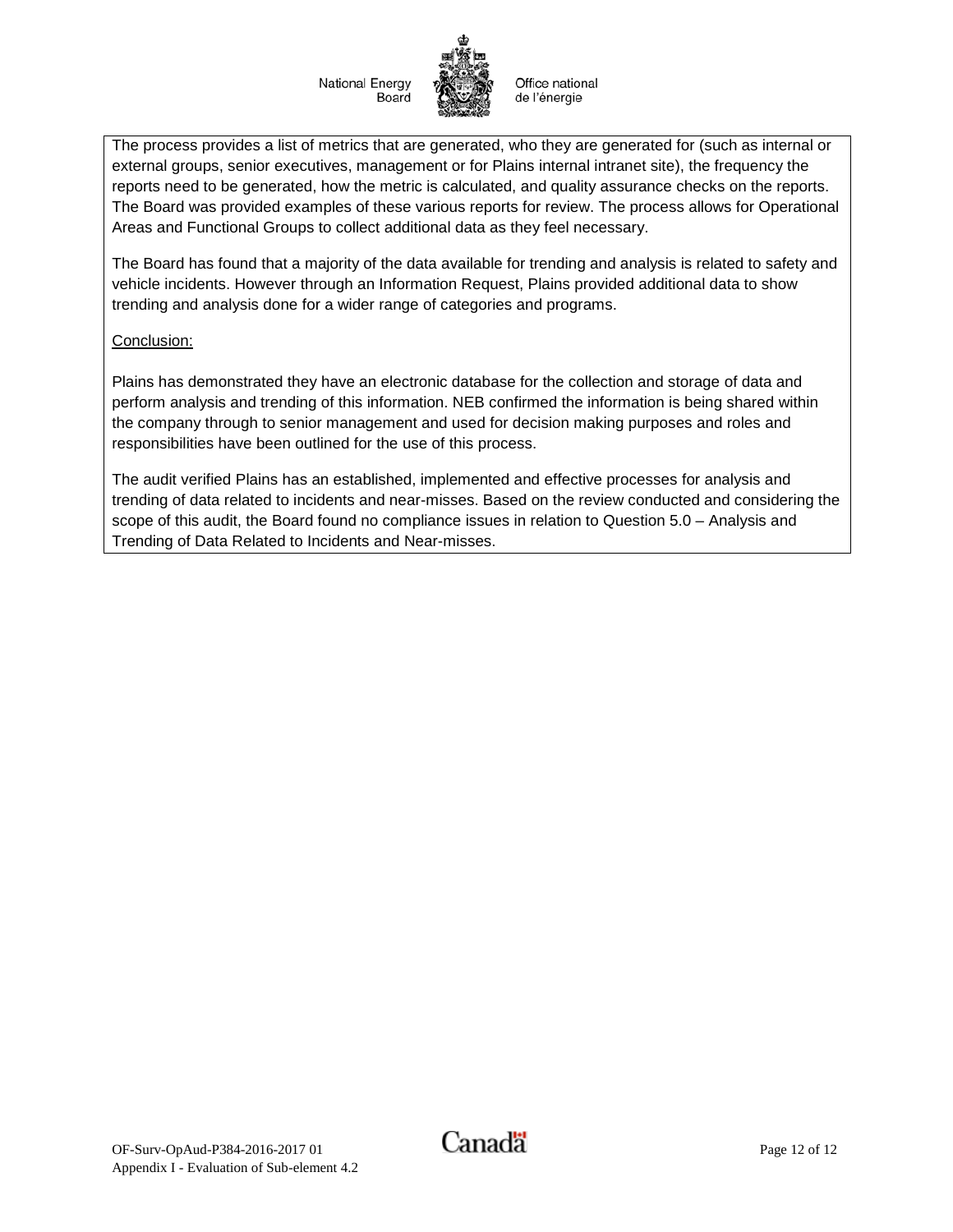

Office national de l'énergie

# **National Energy Board Incident Management Audit Protocol**

# **Appendix II – Incident Management Interaction with other Management System Elements**

### **1.0 POLICY AND COMMITMENT**

#### **1.1 Leadership Accountability**

**Expectations:** The company shall have an accountable officer appointed who has the appropriate authority over the company's human and financial resources required to establish, implement and maintain its management system and protection programs, and to ensure that the company meets its obligations for safety, security and protection of the environment. The company shall have notified the Board of the identity of the accountable officer within 30 days of the appointment and ensure that the accountable officer submits a signed statement to the Board accepting the responsibilities of their position.

**Regulatory References:** OPR s. 6.2

Question 1.1:

Explain the role of the accountable officer and their responsibility and authority with respect to subelement 4*.2 Investigation and Reporting Incident and Near Misses*.

#### NEB Assessment:

As stated in Plains' **Operational Governance Process** "The main function of the Operational Governance Process is to organize operational, financial, risk management and reporting processes so that senior governance teams receive the information they need and business units can conduct their work in compliance with regulations and strategic goals."

Specific objectives are listed in the Plains' **Operational Governance Process.** The following are specific to the requirements for the Accountable Officer to have the authority over the human and financial resources linked to management system and the Board's requirements:

- Establish, implement and maintain the management system and the programs referred to in section 55 of the NEB OPR; and
- Ensure that Plains' activities are carried out in a manner that enables it to meet its obligations under section 6 of the NEB OPR.

Conclusion:

Based on the review conducted and considering the scope of this audit, the Board did not identify compliance issues in relation to Leadership and Accountability as it applies to the investigation and reporting of incidents and near-misses.

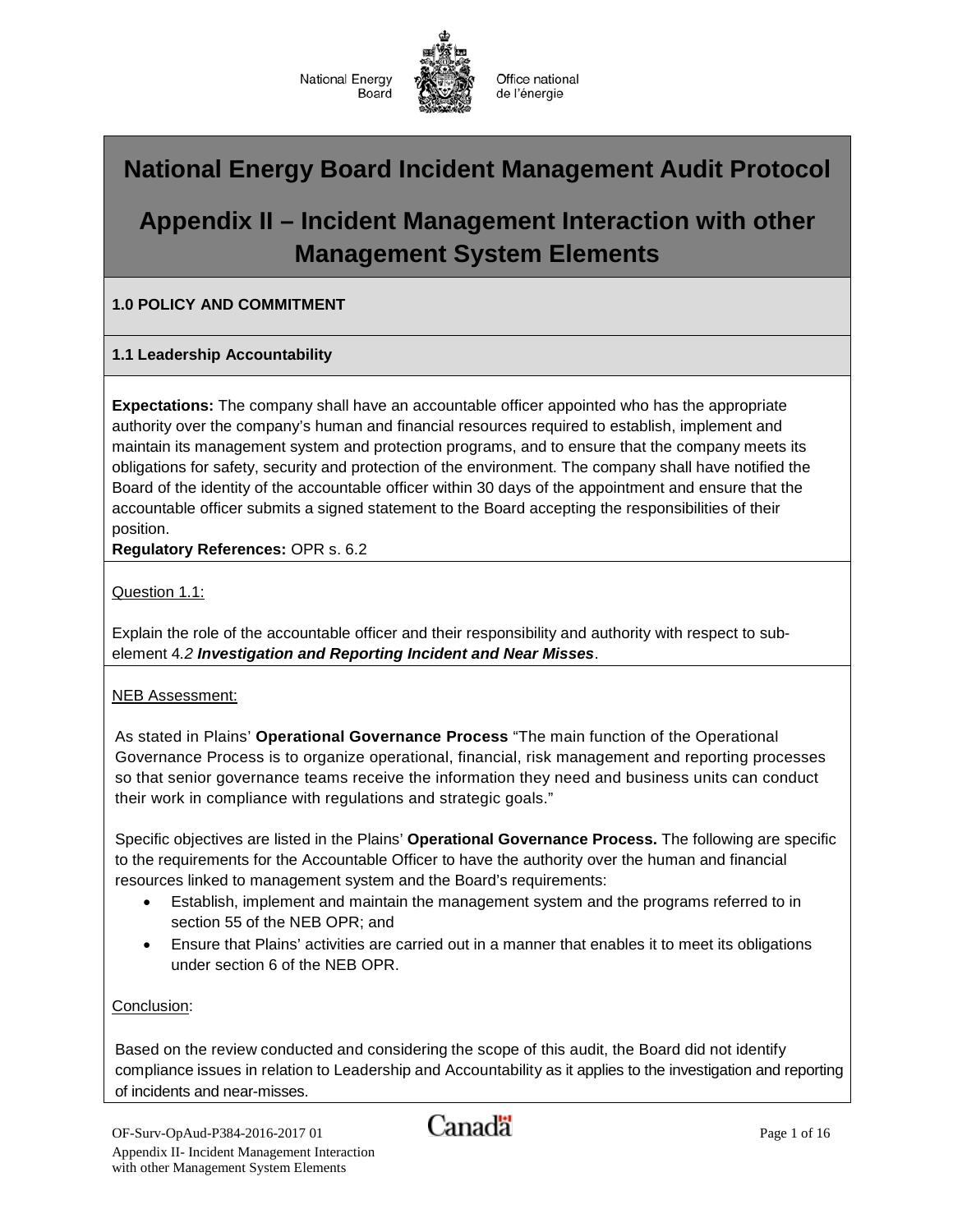#### **1.2 Policy and Commitment Statements**

**Expectations:** The company shall have documented policies and goals intended to ensure activities are conducted in a manner that ensures the safety and security of the public, workers, the pipeline, and protection of property and the environment**.** The company shall base its management system and protection programs on those policies and goals. The company shall include goals for the prevention of ruptures, liquids and gas releases, fatalities and injuries and for the response to incidents and emergency situations.

The company shall have a policy for the internal reporting of hazards, potential hazards, incidents and near-misses that include the conditions under which a person who makes a report will be granted immunity from disciplinary action.

The company's accountable officer shall prepare a policy statement that sets out the company's commitment to these policies and goals and shall communicate that statement to the company's employees.

**Regulatory References:** OPR s. 6.3 and CSA Z662-15 Clause 3.1.2(a).

Question 1.2:

Describe the policies that the company has to address the above expectations as they relate to incident prevention, reporting and investigation.

## NEB Assessment:

The Board has found Plains' **Operations Policy** contains their commitment to conducting their activities in a manner that ensures the safety and security of the public, their workers, and the protection and stewardship of the environment. Specifically the policy states "…commit to fostering a safety culture that supports our journey to zero incidents while optimizing our response to and control of emergency situations. We commit to a reporting culture, requiring the reporting of hazards, potential hazards, incidents and near-misses without the fear of reprisal or disciplinary action."

Plains provided additional documentation in the form of their **Operations Management System Commitment Statement** and their **Health and Safety Commitment Statement**, both of which contained similar statements and direction as the **Operations Policy** to sustain a strong safety culture, and to conduct their work in a manner that protects the public and their employees.

#### Conclusion:

Based on the review conducted and considering the scope of this audit, the Board did not identify compliance issues in relation to Question 1.2 - Policy and Commitment.

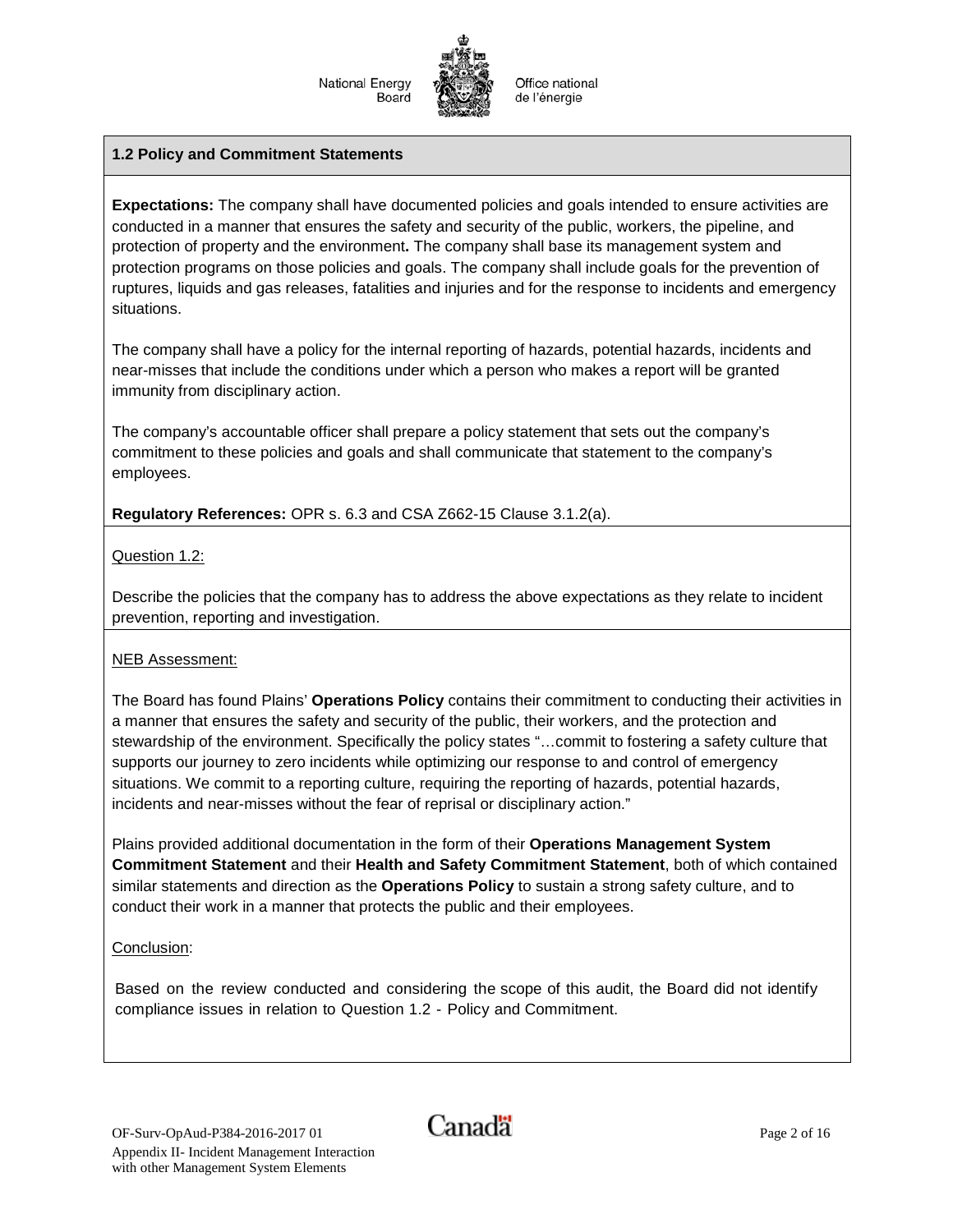Office national de l'énergie

## **2.0 PLANNING**

#### **2.1 Hazard Identification, Risk Assessment and Control**

**Expectations:** The company shall have an established, implemented and effective process for identifying and analyzing all hazards and potential hazards. The company shall establish and maintain an inventory of hazards and potential hazards. The company shall have an established, implemented and effective process for evaluating the risks associated with these hazards, including the risks related to normal and abnormal operating conditions. As part of its formal risk assessment, a company shall keep records to demonstrate the implementation of the hazard identification and risk assessment processes.

The company shall have an established, implemented and effective process for the internal reporting of hazards, potential hazards, incidents and near-misses, and for taking corrective and preventive actions, including the steps to manage imminent hazards. The company shall have and maintain a data management system for monitoring and analyzing the trends in hazards, incidents, and near-misses.

The company shall have an established, implemented and effective process for developing and implementing controls to prevent, manage and mitigate the identified hazards and risks. The company shall communicate those controls to anyone exposed to the risks.

**Regulatory References:** OPR s. 6.5 (1)(c),(d),(e),(f),(r),(s) and CSA Z662-15 Clauses 3.1.2 (f)(i), (h)(ii).

Question 2.1:

Explain how hazards identified through incident and near miss reporting are used to input the hazard identification process and the hazard inventory.

#### NEB Assessment:

During interviews with Plains' staff, they indicated that a process was established by the Operations and Risk Management group (ORM group) that set a minimum standard for all programs and areas to follow. The Board found that the Plains ORM group provided training to all Plains' groups and functional areas to assist in the consistency of development of all hazard inventories.

The **Hazard Prevention Program** states "Hazards can be identified retroactively through trend monitoring and incident and near-miss investigations, or proactively through monitoring and assessment activities." The Board was provided with examples of hazard inventories from functional groups and operational areas for review.

The **Operational Risk Management Process and Procedure** contains a risk register development procedure and contains a step-wise process for developing the register. The process indicates that contingency plans should be considered when implementing risk controls along with the circumstances under which the contingency plan would have to be implemented.

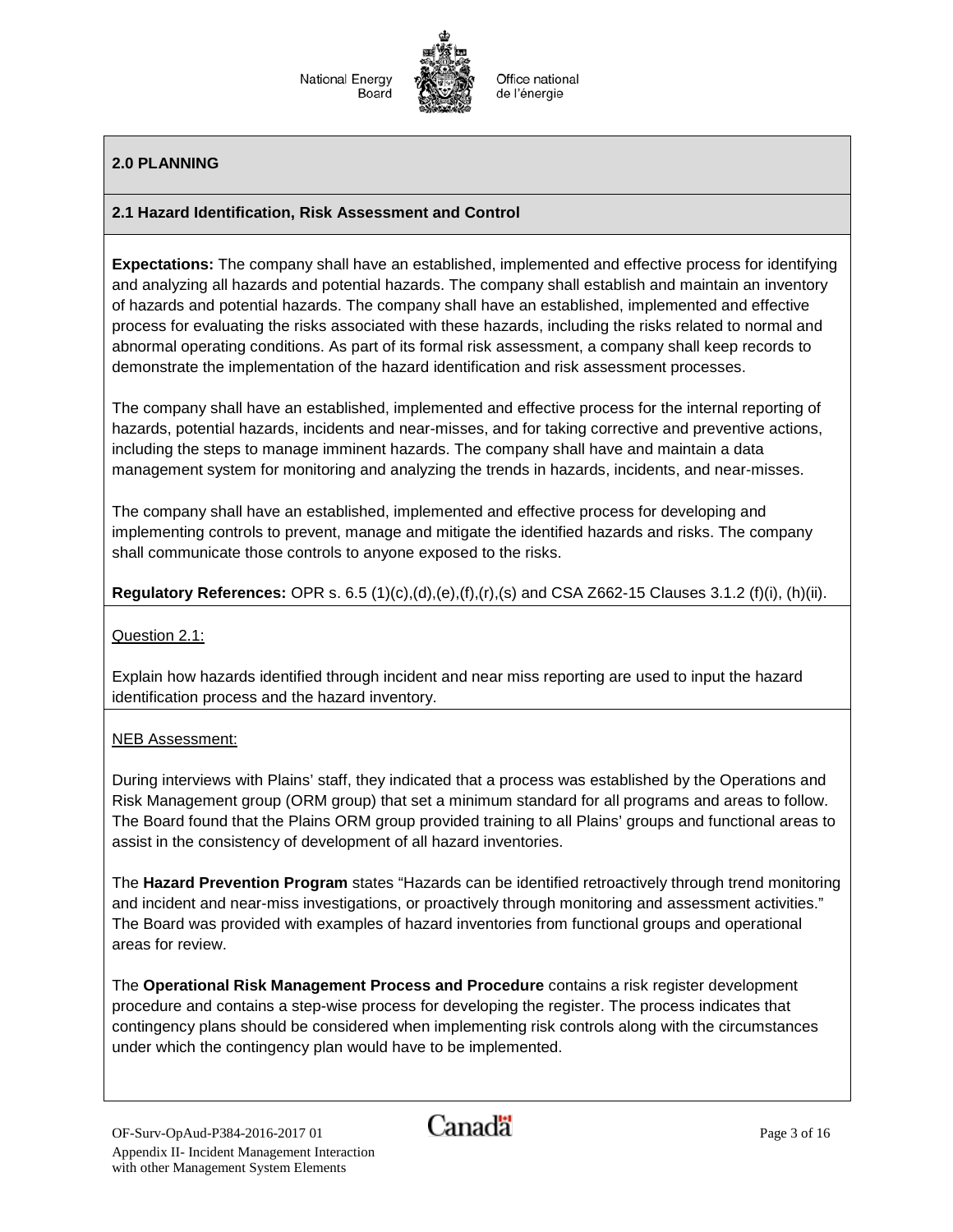#### Conclusion:

A finding in Appendix I, section 2.0 Investigations, stated that the **SIMP** process does not require investigators to review the existing hazard inventory during an investigation. The Board does not believe a finding is required in this sub-element, as Plains' **Hazard Prevention Program** indicates that new hazards can be added to the hazard inventory through incidents and near-misses. From the perspective of this sub-element, the Board is of the opinion that the management system is linking new hazards and potential hazards to investigations into incidents and near-misses; correcting the finding in Appendix I section 2.0 will be sufficient.

Based on the review conducted and considering the scope of this audit, the Board did not identify compliance issues in relation to Question 2.1 Hazard Identification, Risk Assessment and Control.

#### **2.2 Legal Requirements**

**Expectations:** The company shall have an established, implemented and effective process for identifying, and monitoring compliance with, all legal requirements that are applicable to the company in matters of safety, security and protection of the environment. The company shall have and maintain a list of those legal requirements. The company shall have a documented process to identify and resolve noncompliances as they relate to legal requirements, which includes updating the management and protection programs as required.

**Regulatory References:** OPR s. 6.5 (1) (g),(h),(i).

Question 2.2:

Does your company have a legal list that contains the regulations and/or industry standards, any certificate or order conditions that the company has determined to be related to sub-element 4.2?

NEB Assessment:

The Board reviewed a document titled **Managing and Monitoring Regulatory Legislative Amendments and Updates** which provides the process for monitoring and assessing regulatory changes that may apply to Plains. The document states "A regulatory change constitutes any amendment to legislation, acts, regulations, or directives that may affect PMC's operations." The document indicates that its legal list encompasses legal requirements across Canada including both federal and provincial requirements and applicable standards. Plains provided a copy of their Legal List as referenced in the above procedure.

#### Conclusion:

Based on the review conducted and considering the scope of this audit, the Board did not identify compliance issues in relation to Question 2.2 – Legal Requirements.

## **2.3 Goals, Objectives and Targets**

**Expectations:** The company shall have an established, implemented and effective process for developing and setting goals, objectives and specific targets relevant to the risks and hazards associated with the company's facilities and activities (i.e. construction, operations and maintenance). The company's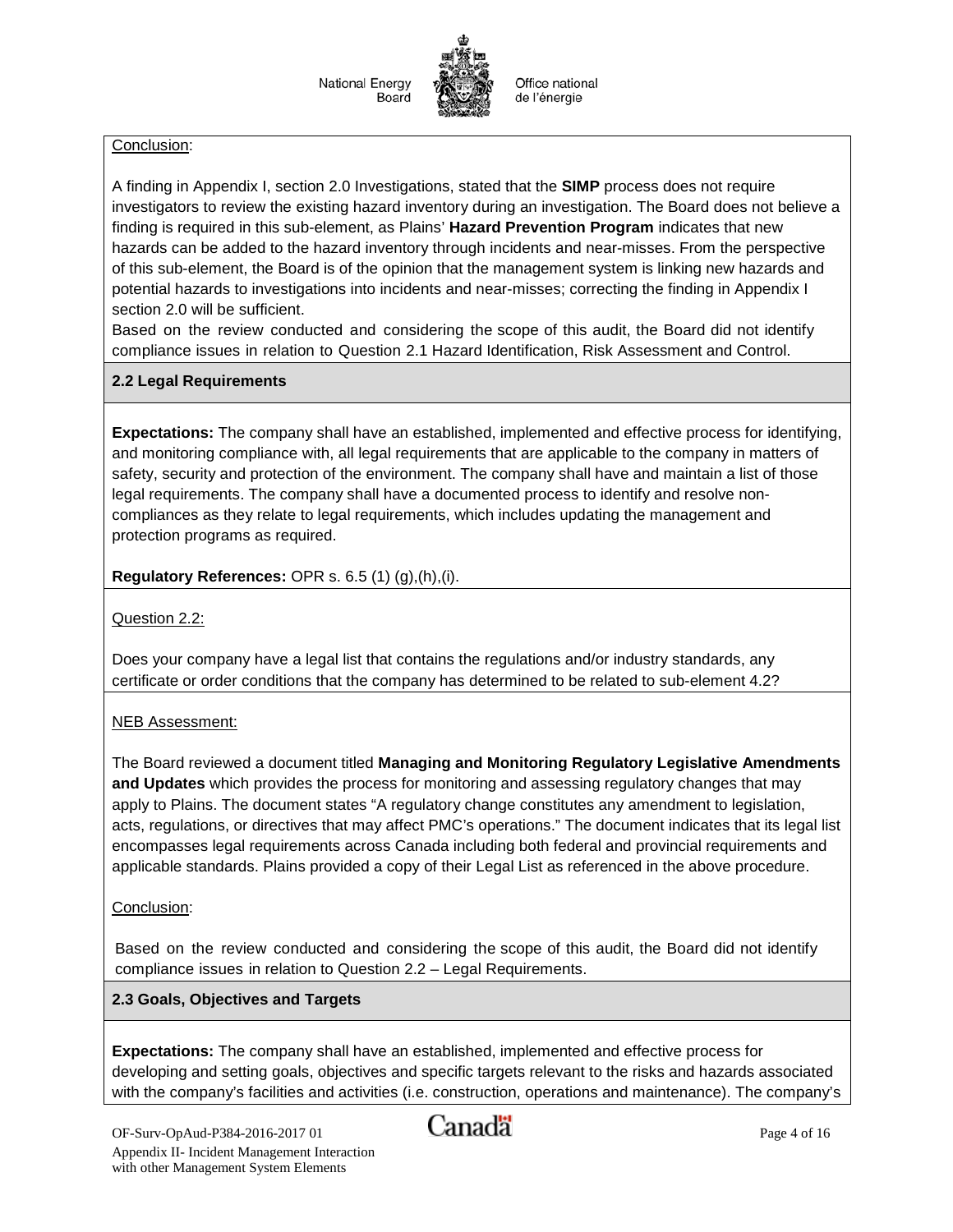Office national de l'énergie

process for setting objectives and specific targets shall ensure that the objectives and targets are those required to achieve their goals, and shall ensure that the objectives and targets are reviewed annually.

The company shall include goals for the prevention of ruptures, liquids and gas releases, fatalities and injuries and for the response to incidents and emergency situations. The company's goals shall be communicated to employees.

The company shall develop performance measures for assessing the company's success in achieving its goals, objectives, and targets. The company shall annually review its performance in achieving its goals, objectives and targets and performance of its management system. The company shall document its annual review of its performance, including the actions taken during the year to correct any deficiencies identified in its quality assurance program, in an annual report, and signed by the accountable officer.

**Regulatory References:** OPR s. 6.3, s.6.5(1)(a)(b), s.6.6 and CSA Z662-15 Clause 3.1.2 (h)(i).

#### Question 2.3:

- a) Does the company have goals, objectives and specific targets for the prevention of ruptures, liquid and gas releases, fatalities and injuries?
- b) Does the company have performance measures related to the goals, objectives and specific targets for the prevention of ruptures, liquid and gas release, fatalities and injuries?

#### NEB Assessment:

Plains indicated their goals are set through the **OMS Annual Planning Process**. The document states "This process includes goals for the prevention of ruptures, liquids and gas releases, fatalities and injuries and for the response to incidents and emergency situations, including corrective and preventative actions where deficiencies are identified." The document mapped out a process that included steps for planning (strategic and annual OMS planning), inputs from management review findings and assurance activity findings, deliverables such as goals objectives and targets and OMS annual plans, and the stakeholders involved in each step.

Documentation was provided to show dashboards of goals and objectives with quarterly score cards for various indicators. Indicators were both leading and lagging in nature, and Plains' staff indicated during interviews that they are moving towards including more leading indicators. Various meetings are held annually, quarterly and bi-weekly when the status on the various goals, objectives and targets may be discussed.

## Conclusion:

The audit verified that Plains has goals, objectives, targets and performance measures for the prevention of ruptures, liquid and gas releases, fatalities and injuries. Plains tracks the relevant performance metrics and identifies where actions are required to improve performance. Based on the review conducted and considering the scope of this audit, the Board did not identify any issues of non-compliance in relation to Question 2.3 - Goals, Objectives and Targets.

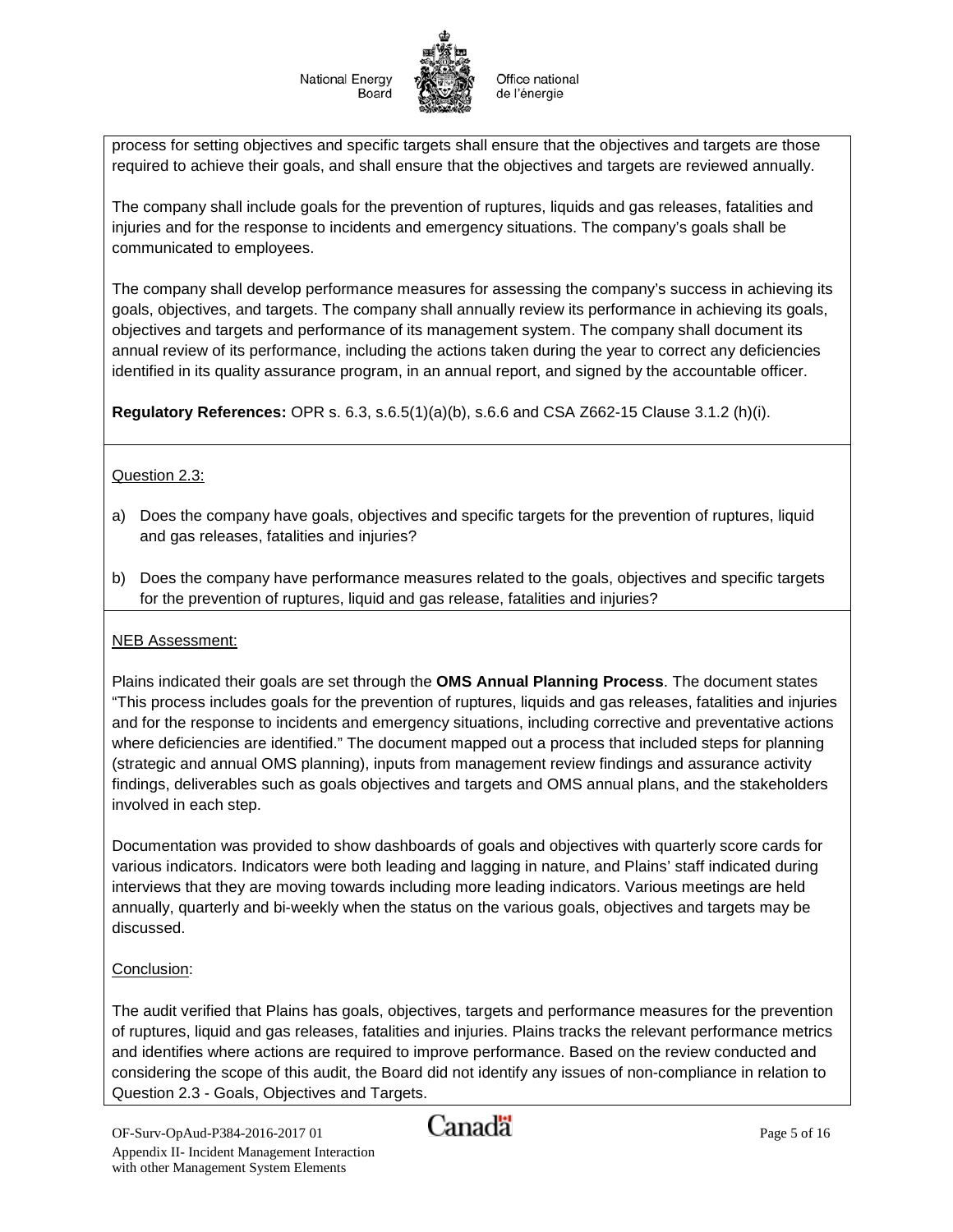

#### **2.4 Organizational Structure, Roles and Responsibilities**

**Expectations:** The company shall have a documented organizational structure that enables it to meet the requirements of its management system and its obligations to carry out activities in a manner that ensures the safety and security of the public, company employees, the pipeline, and protection of property and the environment. The documented structure shall enable the company to determine and communicate the roles, responsibilities and authority of the officers and employees at all levels. The company shall document contractor's responsibilities in its construction and maintenance safety manuals.

The documented organizational structure shall also enable the company to demonstrate that the human resources allocated to establishing, implementing, and maintaining, the management system are sufficient to meet the requirements of the management system and to meet the company's obligations to design, construct, operate or abandon its facilities to ensure the safety and security of the public and the company's employees, and the protection of property and the environment. The company shall complete an annual documented evaluation of need in order to demonstrate adequate human resourcing to meet these obligations.

#### **Regulatory References:** OPR s. 6.4 and CSA Z662-15 Clauses 3.1.2 (b),(c).

Question 2.4:

- a) Has your company identified and staffed the positions necessary for meeting the requirements of subelement 4.2 (i.e. incident reporting, investigation, implementing corrective actions, communication and learning)? If so, explain those positions and their roles and provide the names and titles of staff in these positions.
- b) How has the company communicated and documented its roles, responsibilities and authority for the above positions?

#### NEB Assessment:

Plains' **Incident Reporting and Investigation Program (IRIP)** document states the Vice President Health, Safety, Environment & Regulatory has the mandate and authority for implementing the **IRIP**. The **IRIP** document further defines the accountabilities and responsibilities for the implementation of the **IRIP** from the Executive Vice President through to employees, contractors and visitors. The roles and responsibilities vary dependent upon the level staff is within the organization.

Plains' document **Organizational Health and Safety Roles and Responsibilities** provides a matrix that breaks down the department's core components, which includes a section on incident reporting and investigation. The matrix defines the responsibilities for each core component from the President through senior management to site management and site workers. The matrix includes the specific responsibilities of the Director of Health and Safety for incident investigation and reporting.

#### Conclusion:

Based on the review conducted and considering the scope of this audit, the Board did not identify compliance issues in relation to Question 2.4 - Organizational Structure, Roles and Responsibilities.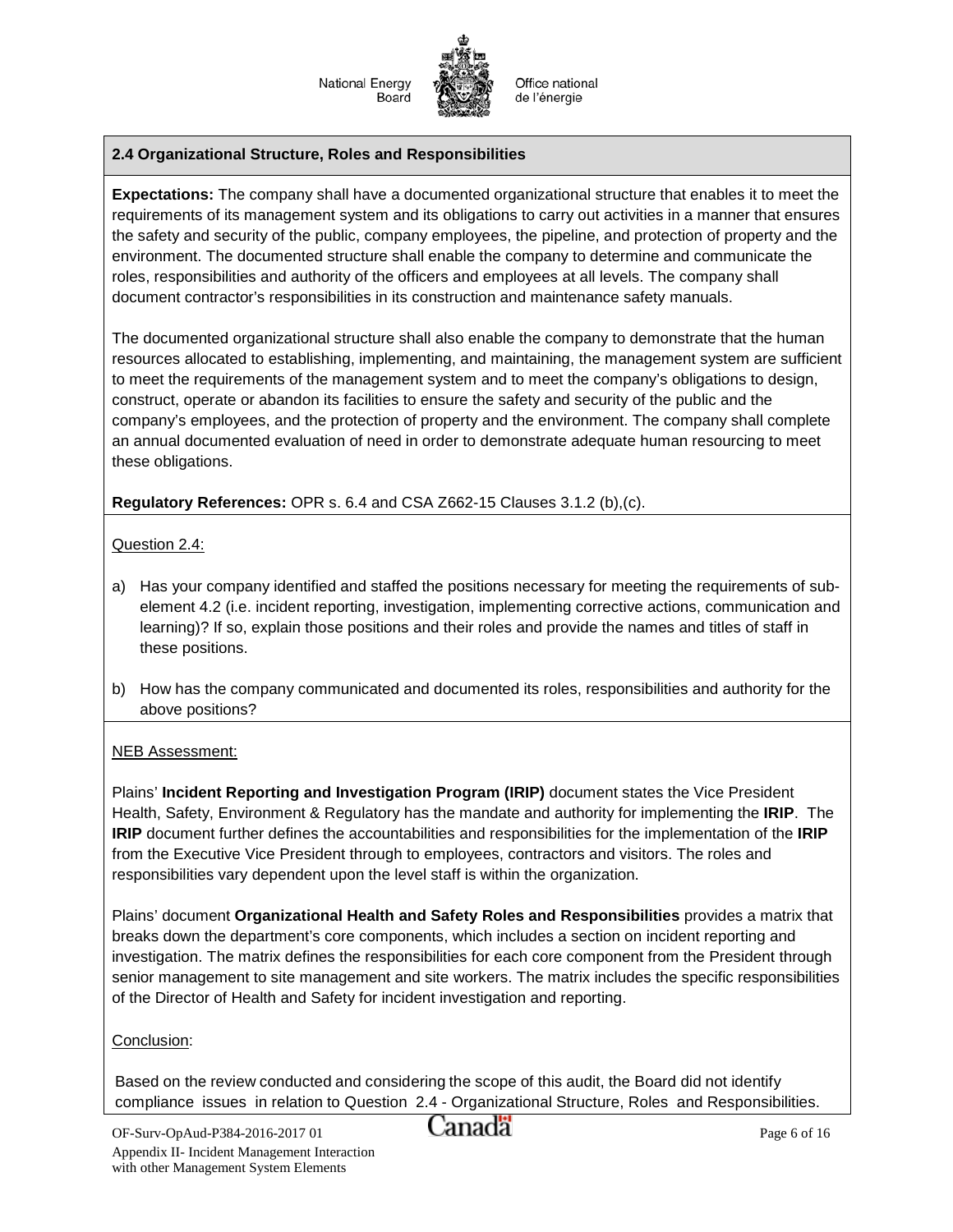

#### **3.0 IMPLEMENTATION**

#### **3.1 Operational Control-Normal Operations**

**Expectations:** The company shall have an established, implemented and effective process for developing and implementing corrective, mitigative, preventive and protective controls associated with the hazards and risks identified in elements 2.0 and 3.0, and for communicating these controls to anyone who is exposed to the risks.

The company shall have an established, implemented and effective process for coordinating, controlling and managing the operational activities of employees and other people working with or on behalf of the company.

**Regulatory References:** OPR s. 6.5(1)(*e*),(f) and (q) and CSA Z662-15 Clause 3.1.2(f).

Question 3.1:

**The assessment of this sub-element is not included in the scope of this audit.**

NEB Assessment:

N/A

#### **3.2 Operational Control-Upset or Abnormal Operating Conditions**

**Expectations:** The company shall establish and maintain plans and procedures to identify the potential for upset or abnormal operating conditions, accidental releases, incidents and emergency situations. The company shall also define proposed responses to these events and prevent and mitigate the likely consequence and/or impacts of these events. The procedures must be periodically tested and reviewed and revised where appropriate (for example, after upset or abnormal events). The company shall have an established, implemented and effective process for developing contingency plans for abnormal events that may occur during construction, operation, maintenance, abandonment or emergency situations.

**Regulatory References:** OPR s. 6.5(1)(c),(d),(e),(f) and (t), and CSA Z662-15 Clause 3.1.2 (f).

Question 3.2:

**The assessment of this sub-element is not included in the scope of this audit.**

NEB Assessment: N/A

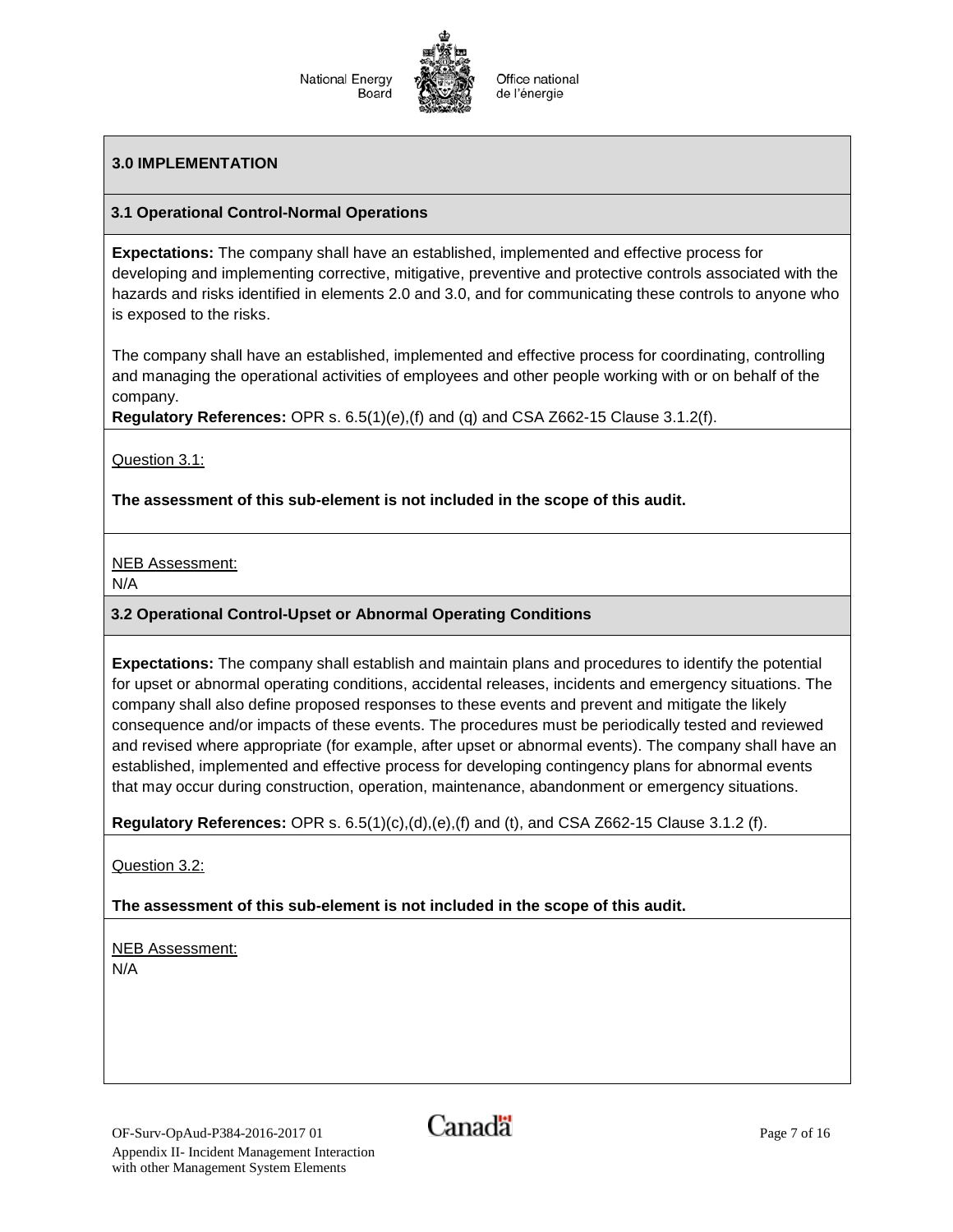

#### **3.3 Management of Change**

**Expectations:** The company shall have an established, implemented and effective process for identifying and managing any change that could affect safety, security or protection of the environment, including any new hazard or risk, any change in a design, specification, standard or procedure and any change in the company's organizational structure or the legal requirements applicable to the company.

#### **Regulatory References:** OPR s. 6.5(1)(i) and CSA Z662-15 Clause 3.1.2 (g).

#### Question 3.3:

- a) Does the company have a Management of Change (MOC) process that could be applicable to changes that could result from incidents or near misses?
- b) Describe how the company applies its MOC process to corrective and preventive actions in relation to sub-element 4.2 (as applicable)?

#### NEB Assessment:

Plains' **Corrective Actions Management Plan (CAMP)** document provides a model which incorporates the potential requirement for Management of Change depending on the corrective action that is being considered. The document further states "corrective actions that require the use of the MOC process must be prepared and a Gap Closure Plan submitted to the appropriate authority for review and approval determination."

Plains' **Management of Change process (MOC)** states "MOC is a formal system to evaluate and document changes before they are made and to ensure that the changes made do not adversely affect safety, security or protection of the environment, or result in release of highly hazardous material, including any new hazard or risk, or any change in design specification, standard or procedure and any change in PMC's organizational structure or the legal requirements applicable to PMC." Plains has divided their MOC process into several categories (technical, organizational, and administrative) depending on the type of MOC required. Plains provided documentation for review that demonstrated its MOC process could be applicable to changes that result from incidents or near-misses.

While reviewing incident investigations, the Board reviewed documentation where corrective and preventative actions indicated an MOC was required.

#### Conclusion:

Based on the review conducted and considering the scope of this audit, the Board did not identify compliance issues in relation to Question 3.3 - Management of Change.

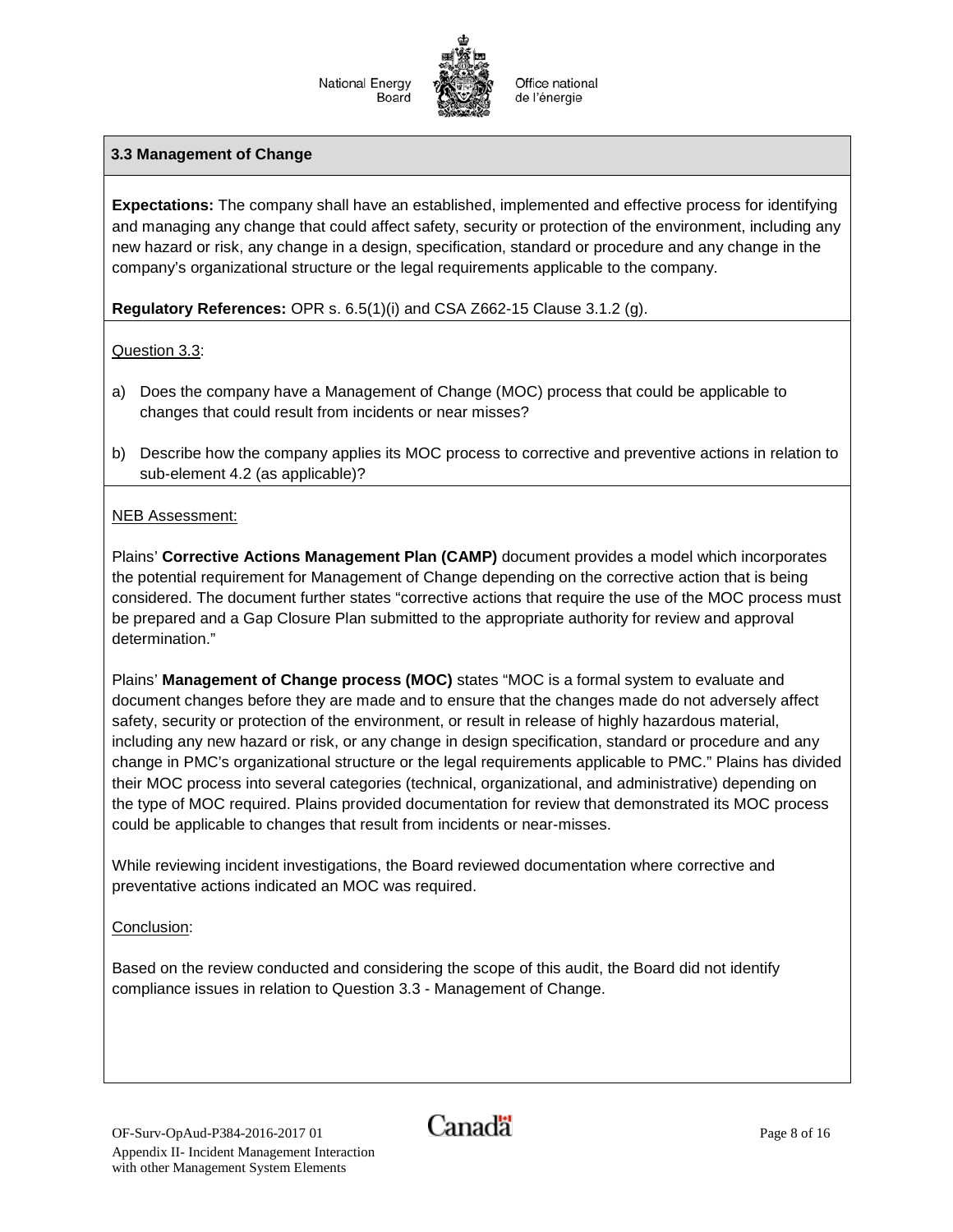

Office national de l'énergie

#### **3.4 Training, Competence and Evaluation**

**Expectations:** The company shall have an established, implemented and effective process for developing competency requirements and training programs that provide employees and other persons working with or on behalf of the company with the training that will enable them to perform their duties in a manner that is safe, ensures the security of the pipeline and protects the environment.

The company shall have an established, implemented and effective process for verifying that employees and other persons working with or on behalf of the company are trained and competent and for supervising them to ensure that they perform their duties in a manner that is safe, ensures the security of the pipeline and protects the environment. The company shall have an established, implemented and effective process for making employees and other persons working with or on behalf of the company aware of their responsibilities in relation to the processes and procedures required by the management system or the company's protection programs.

The company shall have established and implemented an effective process for generating and managing training documents and records.

**Regulatory References:** OPR s.6.5 (1)(j),(k),(l) and (p) and CSA Z662-15 Clause 3.1.2(c).

#### Question 3.4:

Describe the training for the company employees related to the reporting of incident and near misses, and the training for staff conducting investigations and developing corrective and preventive actions.

#### NEB Assessment:

Plains indicated that all employees, contractors, and site visitors are required to take Plains' General Safety Orientation training, which explains how to report incident and near-misses, hazards and potential hazards. Plains staff have also been provided with training on the **Incident Reporting and Investigation Program (IRIP)** document to provide additional details and instruction. The Board was provided with copies of the General Orientation and **IRIP** training for review as part of the audit. The Board found that competency evaluations are built into the training and the student must complete these as part of the training packages.

Based on information provided during interviews, staff that will act as investigators for incidents and nearmisses, are required to take a 5 day TapRoot® training provided by a third party vendor. Interviews indicated that Subject Matter experts (SME's) can be brought into investigations as required to form a team for more complex or technical incident investigations. However, SME's do not require the TapRoot® training as they are not leading the investigation.

In the **Safety Training Program** document a series of tables of mandatory and optional training for different Plains operational groups has been provided. The tables break down various types of training for various groups of participants, i.e. field employees to Directors. Nowhere in the document is there a category for employees who will lead investigations and the training they need to take for their role.

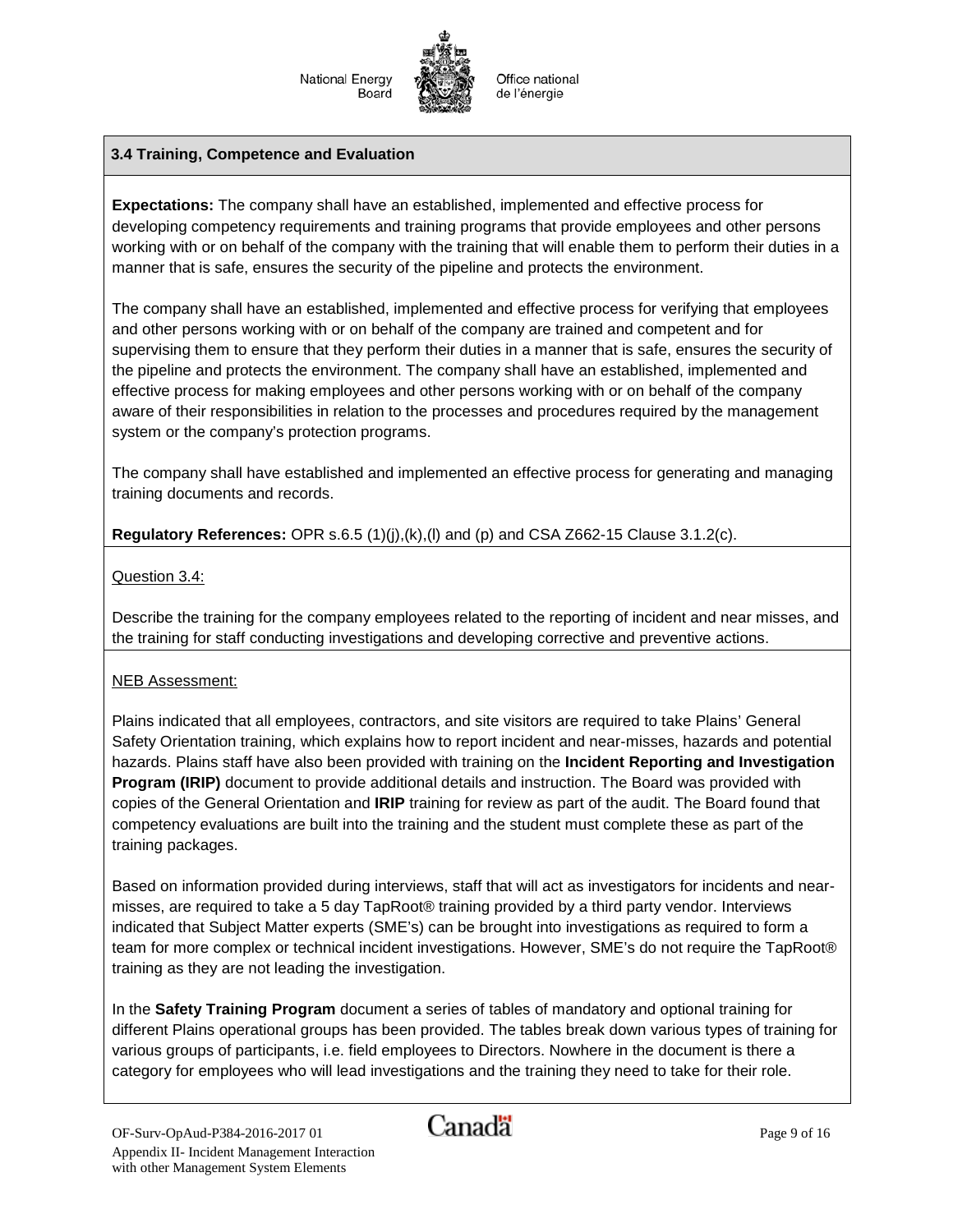Office national de l'énergie

The Board reviewed the training documents provided, and the **Health and Safety Training Process** stated "In a competency based training program, employees gain skills and knowledge they need to perform their work with a focus on functional competencies. Outcomes to be achieved as a result of training are stated clearly. While knowledge is important in a competency based program, it is equally important to be able to apply that knowledge at work. PMC considers functional competencies to be trainable."

The Board has found there are no formalized and documented competency requirements for performing incident investigations. The **SIMP** document indicated other programs can use investigation methods other than TapRoot® to conduct their investigations; however there is no information as to training and competency requirements that these other investigation would methods require.

The Board requested the training records for a sampling of the employees that were interviewed as part of this audit. Only some of the Health and Safety employees interviewed, including senior level employees, had TapRoot<sup>®</sup> training. The Board could not determine if all employees, including those who would be reviewing the work completed during this important job task had an appropriate level of training.

#### Conclusion:

Plains was not able to demonstrate that they had training and competency requirements for employees as required under OPR s.6.5(1)(j).

The audit found that Plains does not have a fully developed and implemented competency and training program for their management system. Based on the review conducted and considering the scope of this audit, the Board identified a non-compliance in relation to Question 3.4 – Training, Competence and **Evaluation** 

## **3.5 Communication**

**Expectations:** The company shall have an established, implemented and effective process for the internal and external communication of information relating to safety, security and environmental protection. The process should include procedures for communication with the public; workers; contractors; regulatory agencies; and emergency responders.

**Regulatory References:** OPR s. 6.5(l),(m) and (q) and CSA Z662-15 Clause 3.1.2(d).

Question 3.5:

**This sub-element is partially assessed in Appendix I, section 4.0. The other aspects of this subelement are not part of the scope of this audit.** 

NEB Assessment: N/A

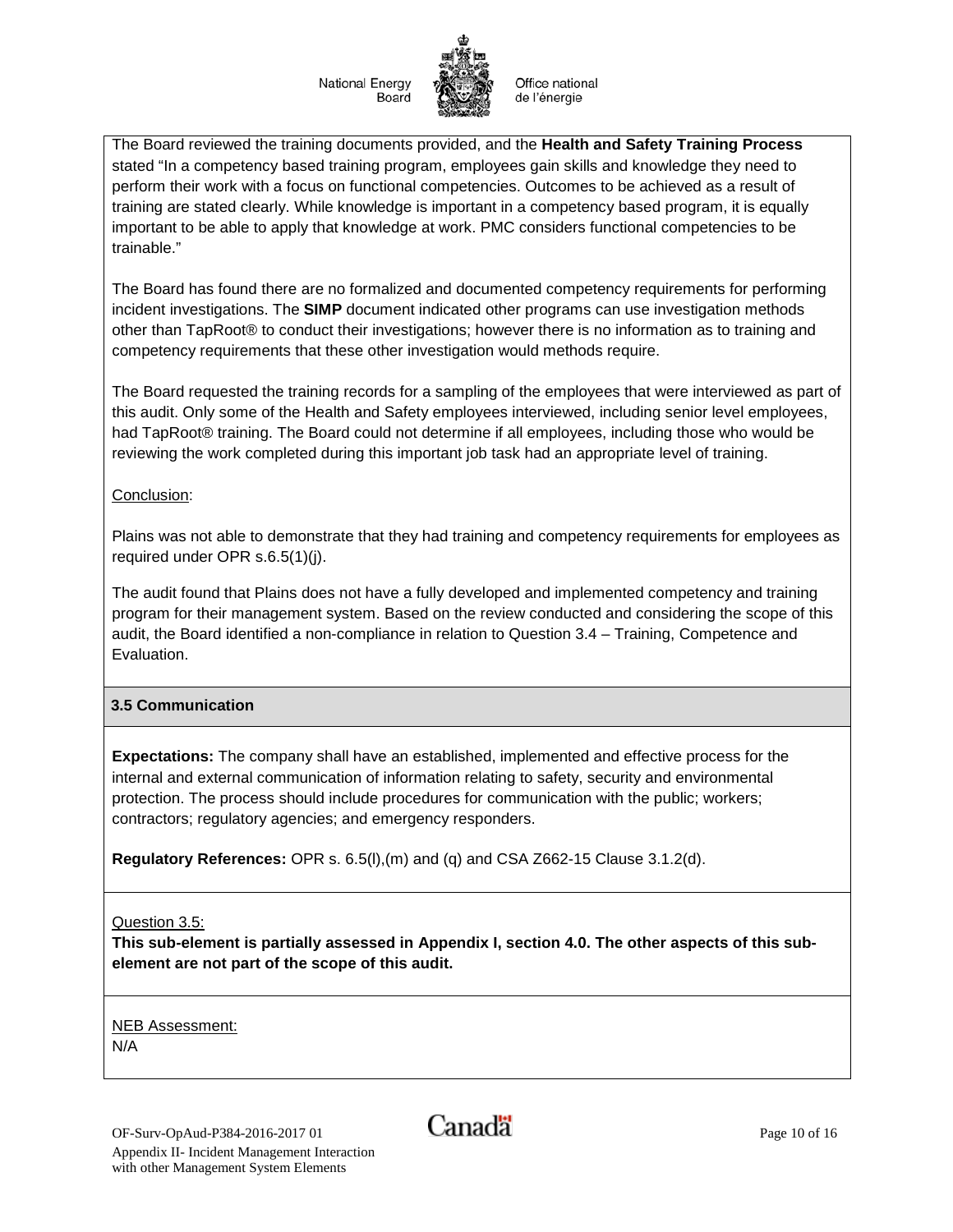Office national de l'énergie

#### **3.6 Documentation and Document Control**

**Expectations:** The company shall have an established, implemented and effective process for identifying the documents required for the company to meet its obligations to conduct activities in a manner that ensures the safety and security of the public, company employees, the pipeline, and protection of property and the environment. The documents shall include all of the processes and procedures required as part of the company's management system.

The company shall have an established, implemented and effective process for preparing, reviewing, revising and controlling documents, including a process for obtaining approval of the documents by the appropriate authority. The documentation should be reviewed and revised at regular and planned intervals.

Documents shall be revised where changes are required as a result of legal requirements. Documents should be revised immediately where changes may result in significant negative consequences.

**Regulatory References:** OPR s. 6.5(1)(i),(n) and (o), s.6.5(3) and CSA Z662-15 Clause 3.1.2 (e).

Question 3.6:

**The assessment of this sub-element is not included in the scope of this audit.**

NEB Assessment:

N/A

## **4.0 CHECKING AND CORRECTIVE ACTION**

## **4.1 Inspection, Measurement and Monitoring**

**Expectations:** The company shall have an established, implemented and effective process for inspecting and monitoring the company's activities and facilities to evaluate the adequacy and effectiveness of the protection programs and for taking corrective and preventive actions if deficiencies are identified. The evaluation shall include compliance with legal requirements.

The company shall have an established, implemented and effective process for evaluating the adequacy and effectiveness of the company's management system, and for monitoring, measuring and documenting the company's performance in meeting its obligations to perform its activities in a manner that ensures the safety and security of the public, company employees, the pipeline, and protection of property and the environment.

The company shall have documentation and records resulting from the inspection and monitoring activities for its programs.

The company management system shall ensure coordination between its protection programs, and the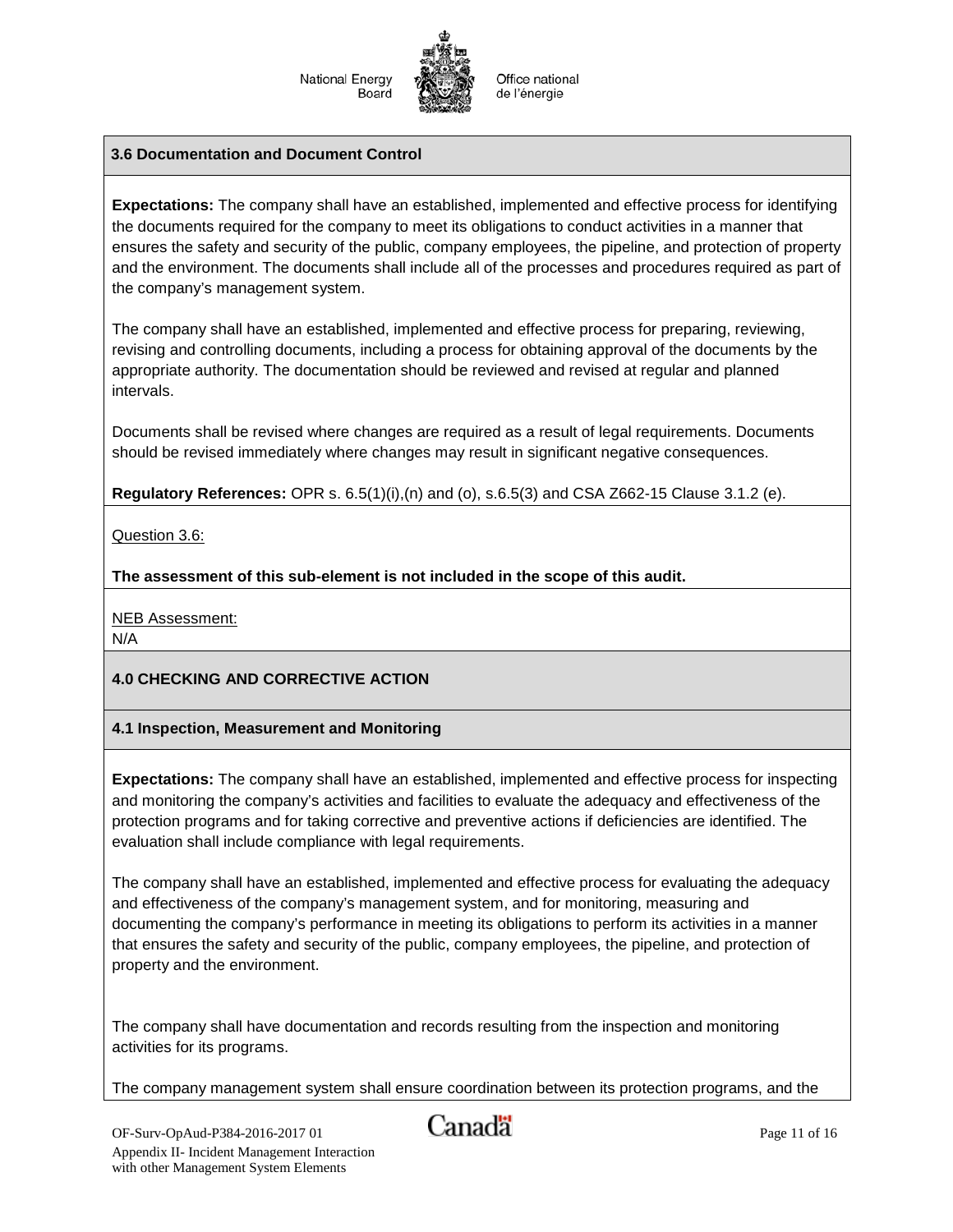Office national de l'énergie

company should integrate the results of its inspection and monitoring activities with other data in its hazard identification and analysis, risk assessments, performance measures, and annual management reviews, to ensure continual improvement in meeting the company's obligations for safety, security and protection of the environment.

**Regulatory References:** OPR s. 6.5(1)(g),(s),(u),(v),(w), s.53(1),s.54(1), and CSA Z662-15 Clause  $3.1.2(h)(v)$ .

Question 4.1:

## **The assessment of this sub-element is not included in the scope of this audit.**

NEB Assessment:

N/A

#### **4.2 Investigations of Incidents, Near-misses and Non-compliances**

**Expectations:** The company shall have an established, implemented and effective process for reporting on hazards, potential hazards, incidents and near-misses, and for taking corrective and preventive actions. This should include conducting investigations where required or where hazards, potential hazards, incidents and near-misses have or could have resulted in the safety and security of the public, workers, the pipeline, and protection of property and the environment being appreciably significantly compromised.

The company shall have an established, maintained and effective data management system for monitoring and analyzing the trends in hazards, incidents and near-misses.

The company should integrate the results of their reporting on hazards, potential hazards, incidents and near-misses with other data in hazard identification and analysis, risk assessments, performance measures, and annual management reviews, to ensure continual improvement in meeting the company's obligations for safety, security and protection of the environment.

**Regulatory References:** OPR s. 6.5(1)(r),(s),(u),(w),(x) and s.52, and CSA Z662-15 Clauses 3.1.2(h)(ii), 10.3.6, and 10.4.4.

Question 4.2: **This sub-element is assessed in Appendix I.**

NEB Assessment: N/A

#### **4.3 Internal Audit**

**Expectations:** The company shall have an established, implemented and effective quality assurance program for the management system and for each protection program, including a process for conducting regular inspections and audits and for taking corrective and preventive actions if deficiencies are

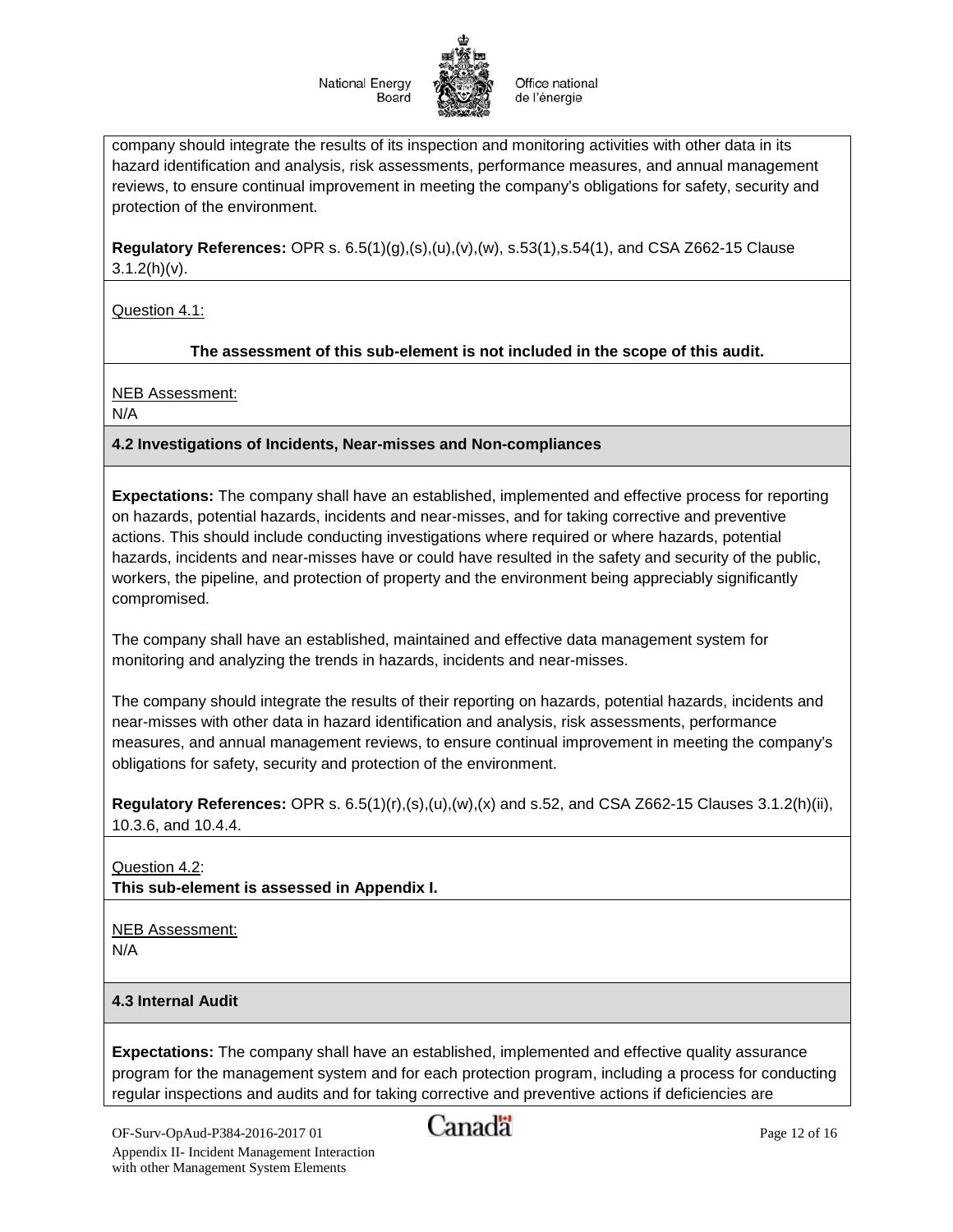

identified. The audit process should identify and manage the training and competency requirements for staff carrying out the audits.

The company should integrate the results of their audits with other data in identification and analysis, risk assessment, performance measures, and annual management review, to ensure continual improvement in meeting the company's obligations for safety, security and protection of the environment.

**Regulatory References:** OPR s. 6.5(1)(w) and (x), s.55, and CSA Z662-15 Clauses 3.1.2(h)(v),(vi), and (vii).

Question 4.3:

Has your company conducted an audit that included and evaluated the requirements of sub-element 4.2?

NEB Assessment:

Plains provided two recently completed audits to the Board, a **Certificate of Recognition** (**COR) Basic Safety Program** (**BSP**) audit completed in November 2016 using the ENFORM BSP audit protocol, and a Plains internal **Operations 2015 OMS Assessment Report** completed in April 2016.

According to the Alberta Government Labour website "a **COR** shows that the employer's health and safety management system has been evaluated by a certified auditor and meets provincial standards. These standards are established by Occupational Health and Safety (OHS)." The Plains audit report stated the following "The audit consisted of a complete documentation review of existing health and safety program material and a cross-section of interviews of current employees." A COR audit is designed to focus on health and safety. For this sub-element the Board is looking for completed internal audits that are focused on the requirements of sub-element 4.2. This external audit is not designed to meet this requirement.

The second audit provided by Plains was an internal activity completed on 27 operational areas and 8 functional groups. The audit states "The objective of the Operations 2015 OMS Assessment Report is to provide Plains' Operations with an organization-wide view on assessed maturity and identified Gaps through OMS Assessments completed by Operational Areas and Functional Groups." The report outlines the OMS Assessments did not provide audit-level rigour or demand evidence that would yield objective and comprehensive results. As previously indicated, for this sub-element the Board is looking for completed internal audits that are focused on the requirements of sub-element 4.2. This internal assessment does not meet the Board expectation for an Audit.

Plains did provide their internal **Operations Assurance Program** document, which states "The Operations Assurance Program establishes the processes and activities needed to ensure Plains operations, facilities and activities are properly inspected, assessed and audited in order to evaluate adequacy and effectiveness, generate corrective and preventative action needed to address deficiencies, and proactively identify opportunities for improvement."

The Board found when reviewing the documents submitted by Plains for this focused audit, that the majority of the program and process documents did have a section related to quality assurance. However, the majority of the documents reviewed during this audit were published in Q4 of 2016, so it did not appear that Plains has had an opportunity to complete some of these assurance activities as described in the documents.

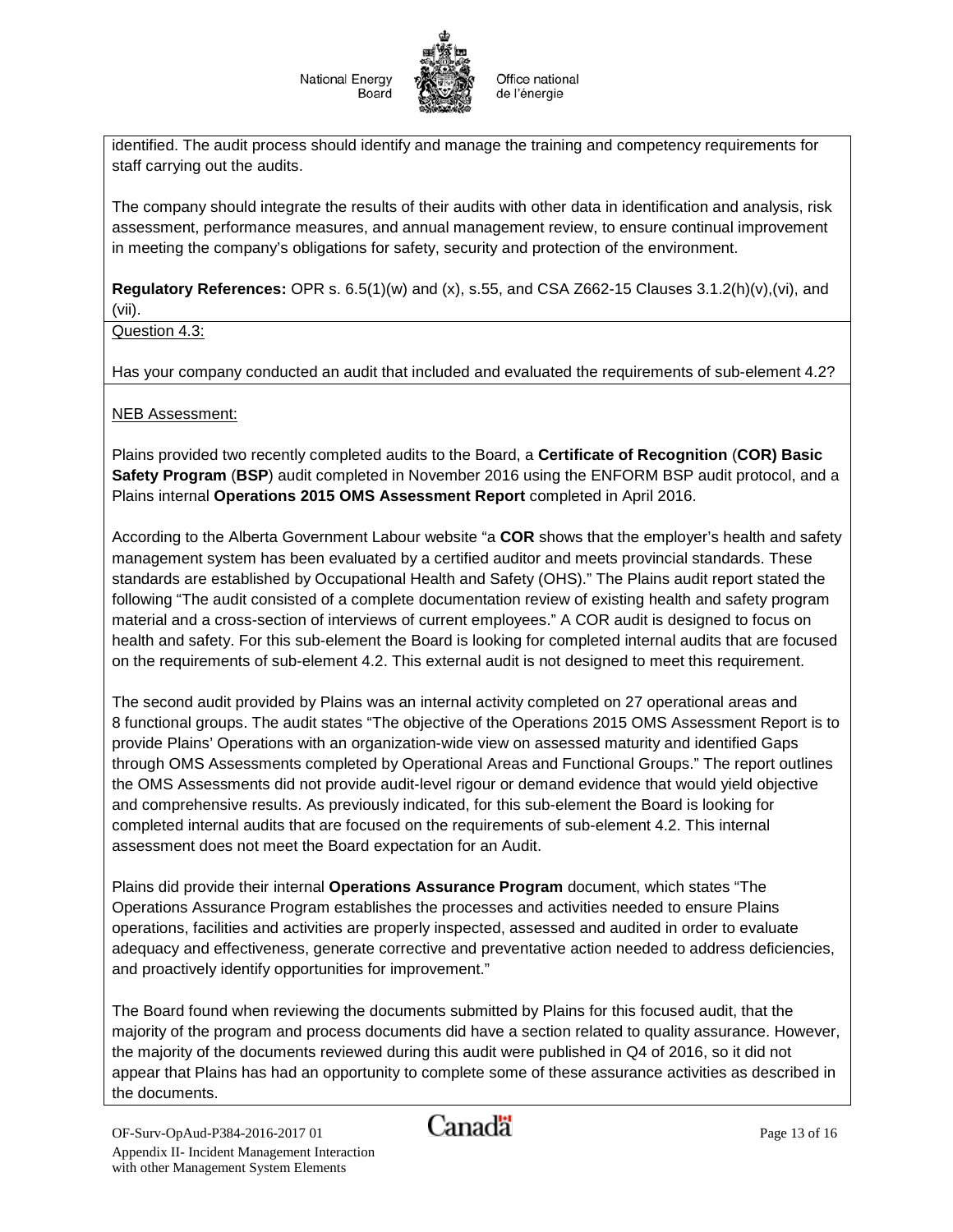#### Conclusion:

Plains was not able to demonstrate that they had conducted internal audits on all programs as required under OPR s. 6.5(1)(w).

The audit found that Plains does not have a fully implemented internal audit and quality assurance program for their management system. Based on the review conducted and considering the scope of this audit, the Board identified a non-compliance in relation to Question 4.3 – Internal Audit.

#### **4.4 Records Management**

**Expectations:** The company shall have an established, implemented and effective process for generating, retaining, and maintaining records that document the implementation of the management system and its protection programs and for providing access to those who require them in the course of their duties.

**Regulatory References:** OPR s. 6.5(1)(p), s.56 and CSA Z662-15 Clauses 3.1.2(e) and 10.4.4.1.

Question 4.4:

Describe how the company meets the record retention requirements set out in OPR s. 56 and CSA Z662- 15 Clause 10.4.4.1.

#### NEB Assessment:

Plains provided their **Records Retention Policy** and their **Information Management Program** to demonstrate how they retain and manage records. The Records Retention Policy provides a breakdown of record retention time frames for various types of programs, and uses such as health and safety, pipelines & facilities, and regulator communications. The **Information Management Program** references a list of regulatory requirements, which includes the OPR and CSA Z662-15 among others, to determine their record and management system requirements.

The **Records Retention Policy** does contain direction on records relating to injuries requiring medical attention, investigation materials, and reports or other records concerning pipeline spills. It does not provide direction for incidents that could occur in all protection program areas and there is no link between this policy document and the **SIMP** document which contains the investigation procedure. Also the **Records Retention Policy** does not provide direction to the investigator as to what records are relevant and need to be uploaded to **Velocity** as part of the permanent record.

The Board has found that Plains has not demonstrated an established and implemented process for records management related to incident investigations. Through the documentation reviewed, there was no guidance provided to lead investigators to inform them of what relevant and required documents associated with an investigation are required to be retained and uploaded to the **Velocity** system to ensure they are traceable and trackable.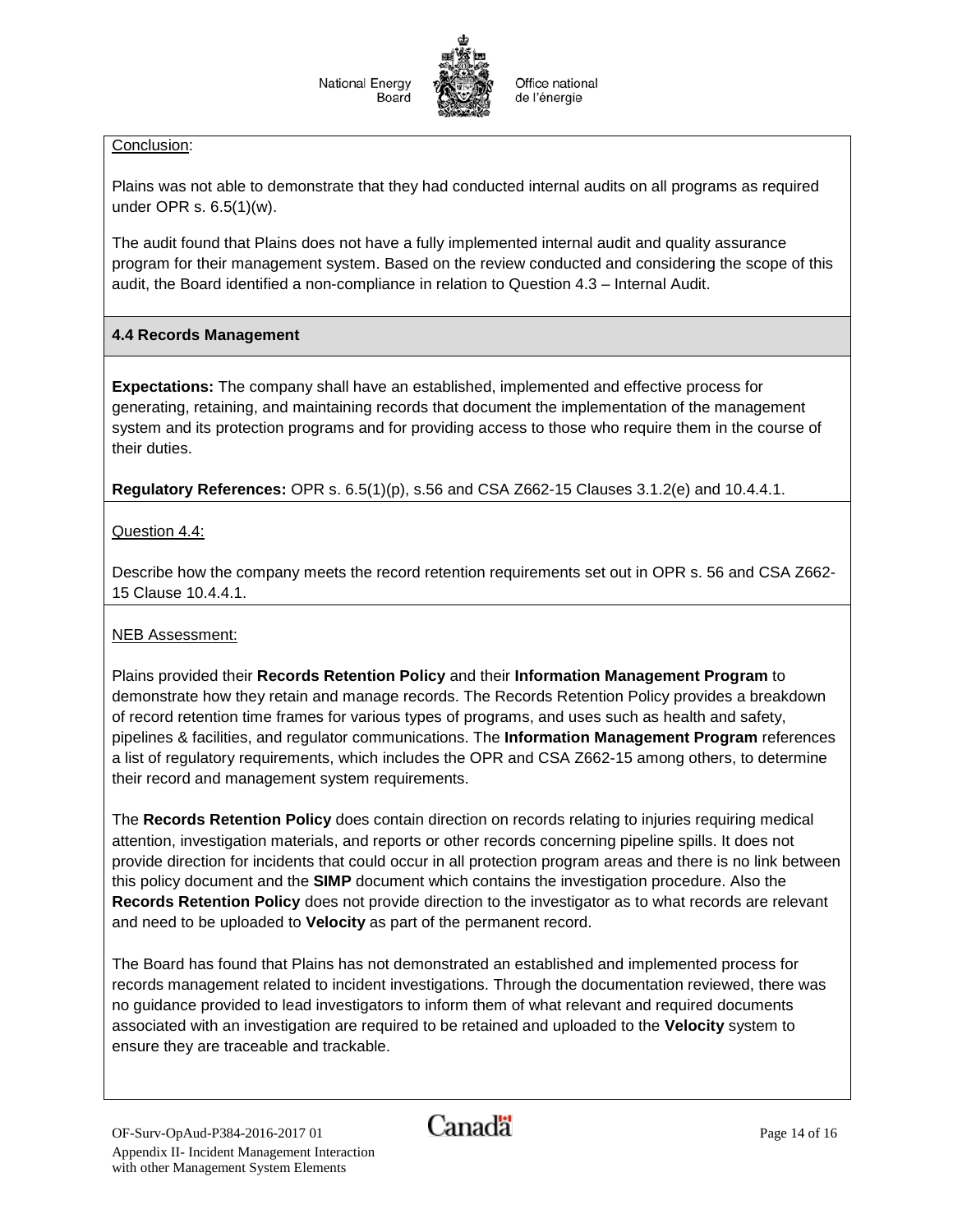

Office national de l'énergie

The Board has found that the Plains **Eastern Area Incident Investigation & Corrective Action Procedure** does contain some direction to guide investigators as to what documents are to be stored in **Velocity.** However it is not a corporate wide procedure and may not list all of the relevant documents to be retained.

#### Conclusion:

The Board has found that Plains has demonstrated they have an incident investigation database to track and store information incident investigation records.

The Board has found Plains was not able to demonstrate that they had an established and implemented process for records management related to incident investigation to ensure required records and associated material are traceable and trackable.

The audit found Plains does not have a fully implemented records management process. Based on the review conducted and considering the scope of this audit, the Board identified a non-compliance with OPR s.6.5(1)(p) in relation to Question 4.4 – Records Management.

#### **5.0 MANAGEMENT REVIEW**

**Expectations:** The company shall have an established, implemented and effective process for conducting an annual management review of the management system and each protection program and for ensuring continual improvement in meeting the company's obligations to perform its activities in a manner that ensures the safety and security of the public, company employees, the pipeline, and protection of property and the environment. The management review should include a review of any decisions, actions and commitments which relate to the improvement of the management system and protection programs, and the company's overall performance.

The company shall complete an annual report for the previous calendar year, signed by the accountable officer, that describes the performance of the company's management system in meeting its obligations for safety, security and protection of the environment; and the company's achievement of its goals, objectives and targets during that year, as measured by the performance measures developed under the management system and any actions taken during that year to correct deficiencies identified by the quality assurance program. The company shall submit to the Board a statement, signed by the accountable officer, no later than April 30 of each year, indicating that it has completed its annual report.

**Regulatory References:** OPR s. 6.5(1)(w) and (x) and s.6.6, and CSA Z662-15 Clause 3.1.2 (h)(vii).

Question 5.0:

Describe the company process for conducting management reviews as it relates to sub-element 4.2.

NEB Assessment:

Plains provided their **Management Review Process** document which states "Plains requires an established, implemented and effective process for review of the management system and each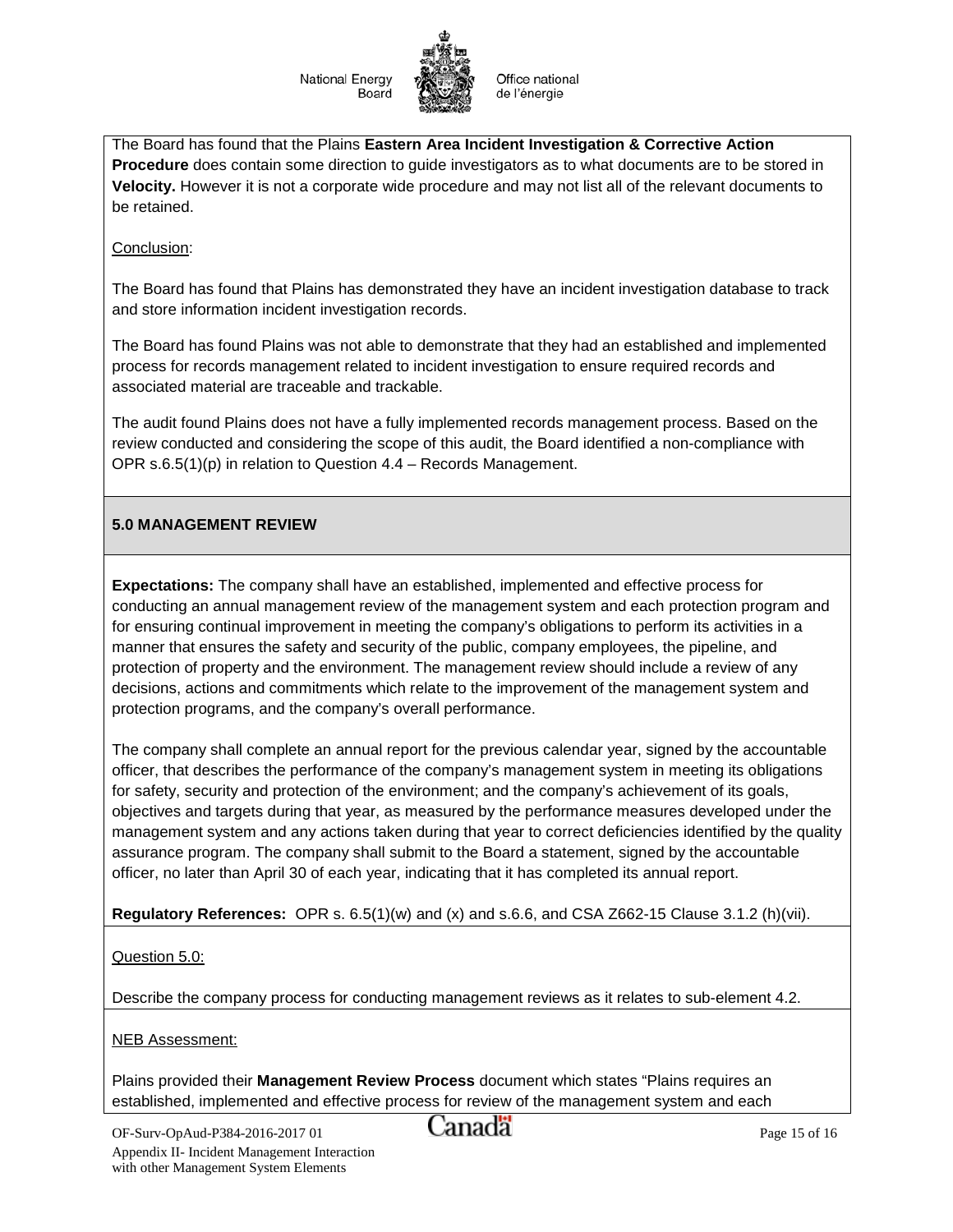Office national de l'énergie

protection program and for ensuring continual improvement in meeting the company's obligations to perform its activities in a manner that ensures the safety and security of the public, company employees and protection of property and the environment." For this focused audit there are two key objectives from the process document that are applicable:

- Complete an annual report for the previous calendar year, signed by the accountable officer that describes the performance of the management system in meeting its obligations and the company's achievement of its goals, objectives and targets during that year, as measured by the performance measures developed; and
- Review the corrective and preventative actions taken during the year to correct any deficiencies identified by the quality assurance program and other methods.

The process document provides additional details on the requirements for management level meetings on various schedules, i.e. bi-weekly, quarterly, to discuss topics such as hazards, incidents and near-misses.

Plains provided their **2015 Operations Annual Report** for Board review which contained a significant amount of information. Related to this focused audit, the report provided information on incident investigation, corrective actions, trending and analysis and the annual report signed by the Accountable Officer.

## Conclusion:

The audit verified that Plains has a process for conducting management reviews as it relates to subelement 4.2. Based on the review conducted and considering the scope of this audit, the Board did not identify compliance issues in relation to Question 5.0 - Management Review.

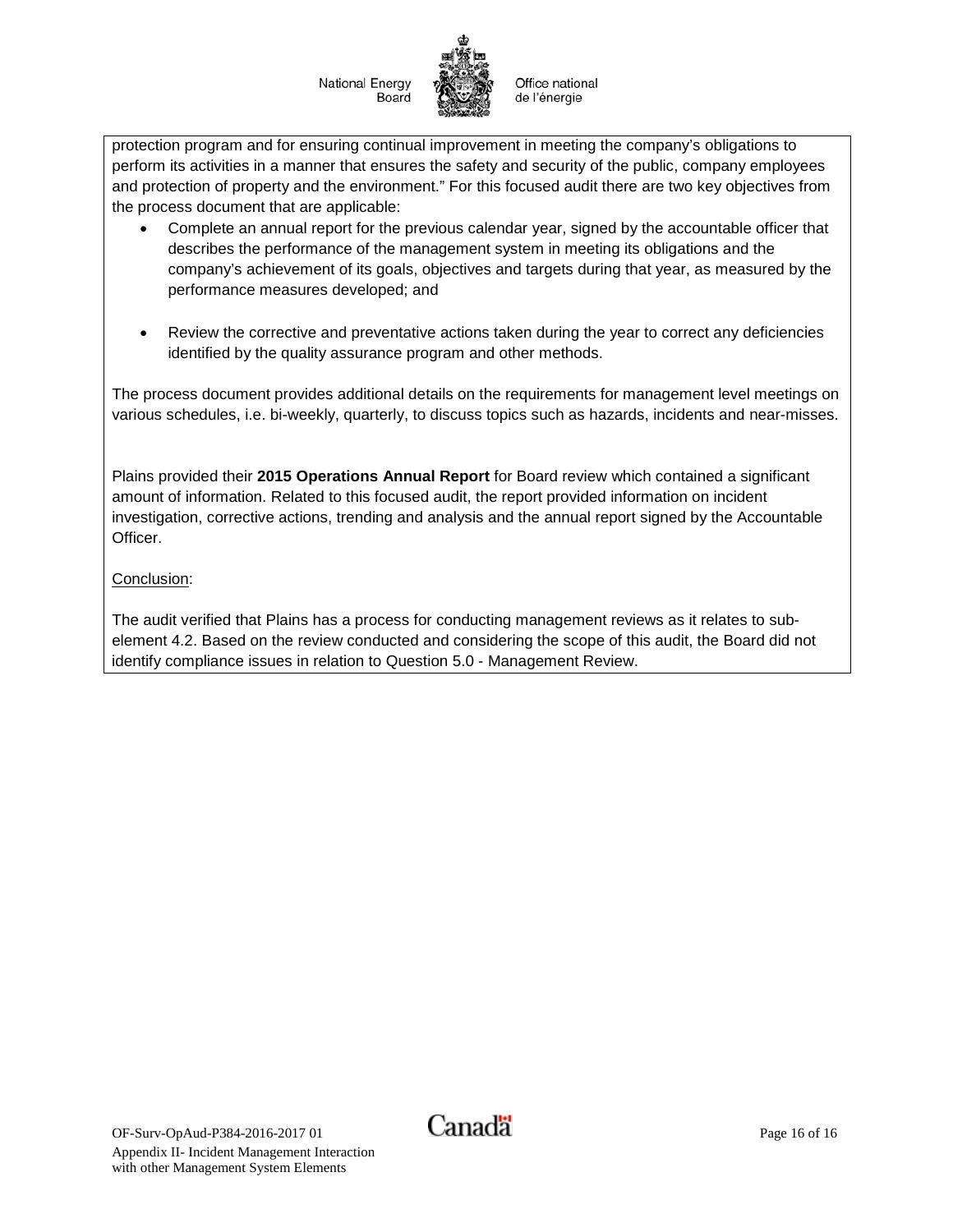# **APPENDIX III**

# **PLAINS MIDSTREAM CANADA ULC (Plains) AURORA PIPELINE COMPANY LTD. (Aurora) MAPS AND SYSTEM DESCRIPTION**

Plains and Aurora, collectively referred to as Plains in this audit, is an indirect subsidiary of [Plains All American \(PAA\) Pipeline,](http://www.paalp.com/) L.P. Plains specializes in the transportation, storage, processing and marketing solutions for crude oil, natural gas, and natural gas liquids (NGL's) and links petroleum producers with refiners and other customers via pipeline, truck and rail transportation. Plains also operate facilities for crude oil and NGL storage, separation of NGL from natural gas and fractionation of NGL into specification products.

Plains is headquartered in Calgary, Alberta, with Canadian facilities located in four provinces and they conduct business in eight provinces. Plains has both provincially regulated and federally regulated pipelines. The Board currently regulates approximately 704 kilometers of their pipelines as well as their storage facilities in Windsor, Ontario.



## **Figure 1: Plains Midstream Canada ULC**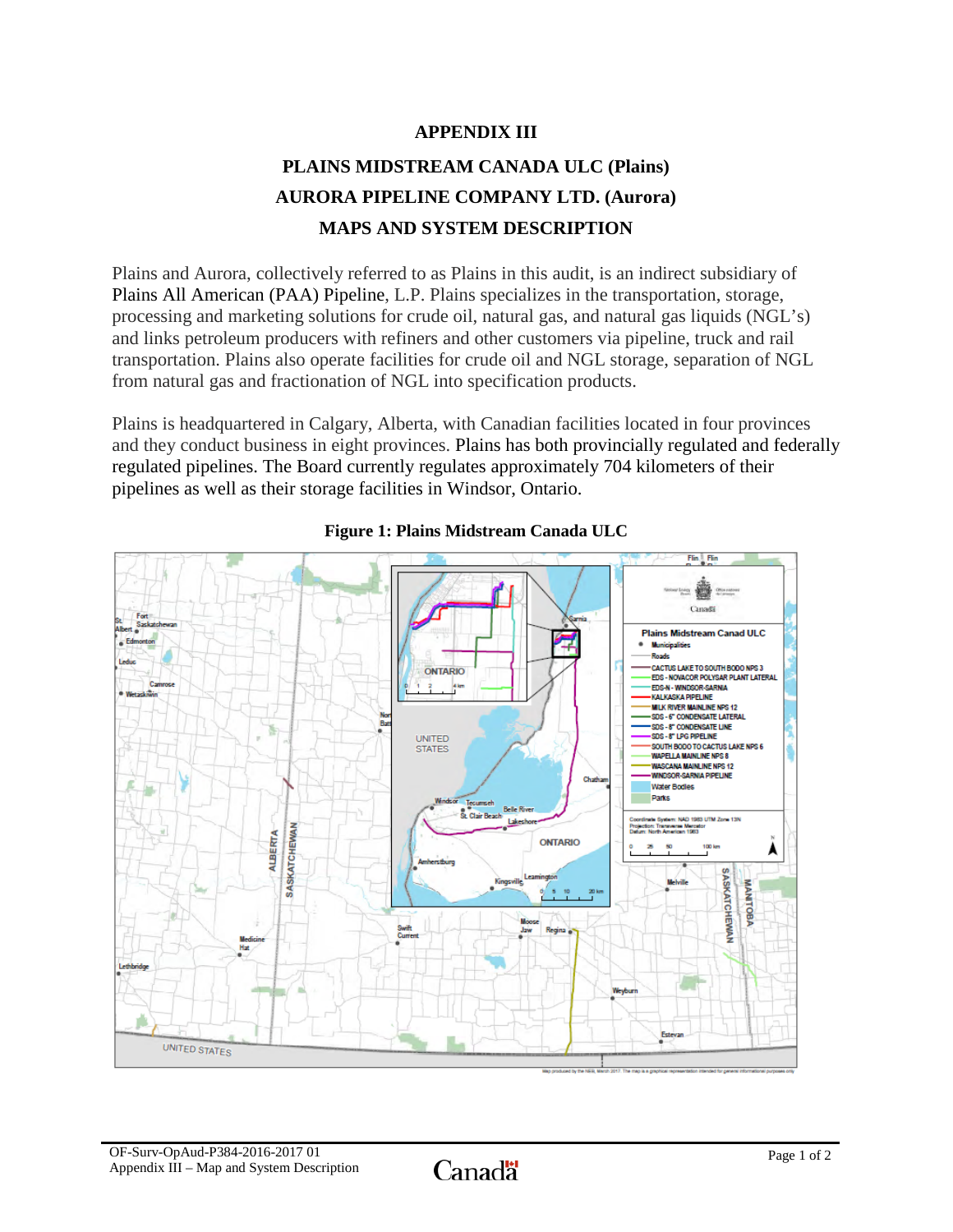

# **Figure 2 Aurora Pipe Line Company Ltd.**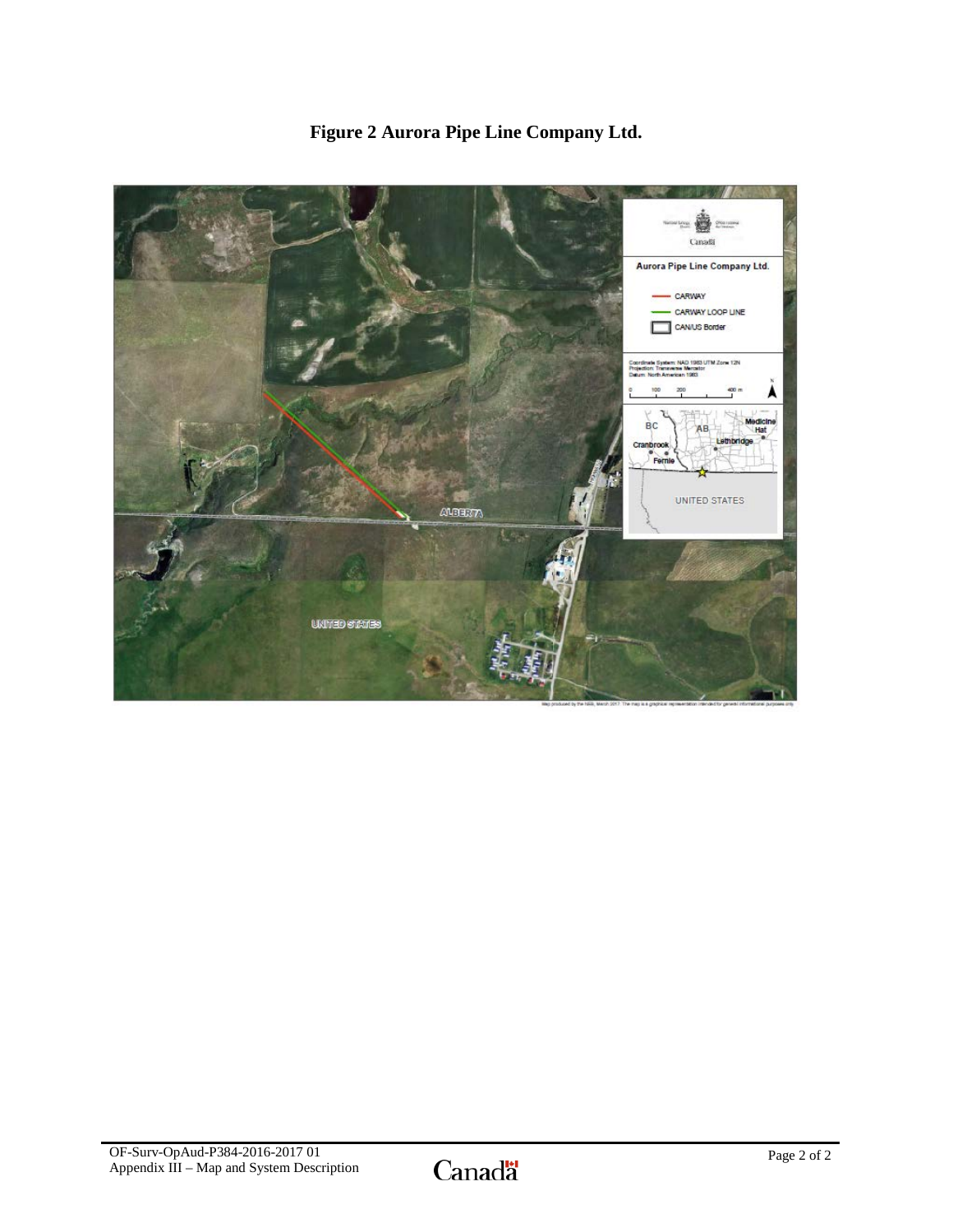# **APPENDIX IV**

# **PLAINS MIDSTREAM CANADA (ULC)**

# **COMPANY REPRESENTATIVES INTERVIEWED**

| <b>Company Representative</b><br><b>Interviewed</b> | <b>Job Title</b>                               |
|-----------------------------------------------------|------------------------------------------------|
|                                                     | Manager Health & Safety                        |
|                                                     | Specialist, Assurance                          |
|                                                     | Director, Health & Safety                      |
|                                                     | Specialist, Health & Safety                    |
|                                                     | Manager, Health & Safety Planning              |
|                                                     | Metrics Analyst, Health & Safety               |
|                                                     | Manager, OMS                                   |
|                                                     | <b>OCC</b> Manager                             |
|                                                     | <b>OCC Training Supervisor</b>                 |
|                                                     | OCC Specialist/Console Supervisor              |
|                                                     | <b>Console Supervisor</b>                      |
|                                                     | Process Safety Management - Specialist - Field |
|                                                     | <b>Process Safety</b>                          |
|                                                     | Health & Safety Advisor                        |
|                                                     | <b>District Manager</b>                        |
|                                                     | <b>Environmental Advisor</b>                   |
|                                                     | Facility Team Lead                             |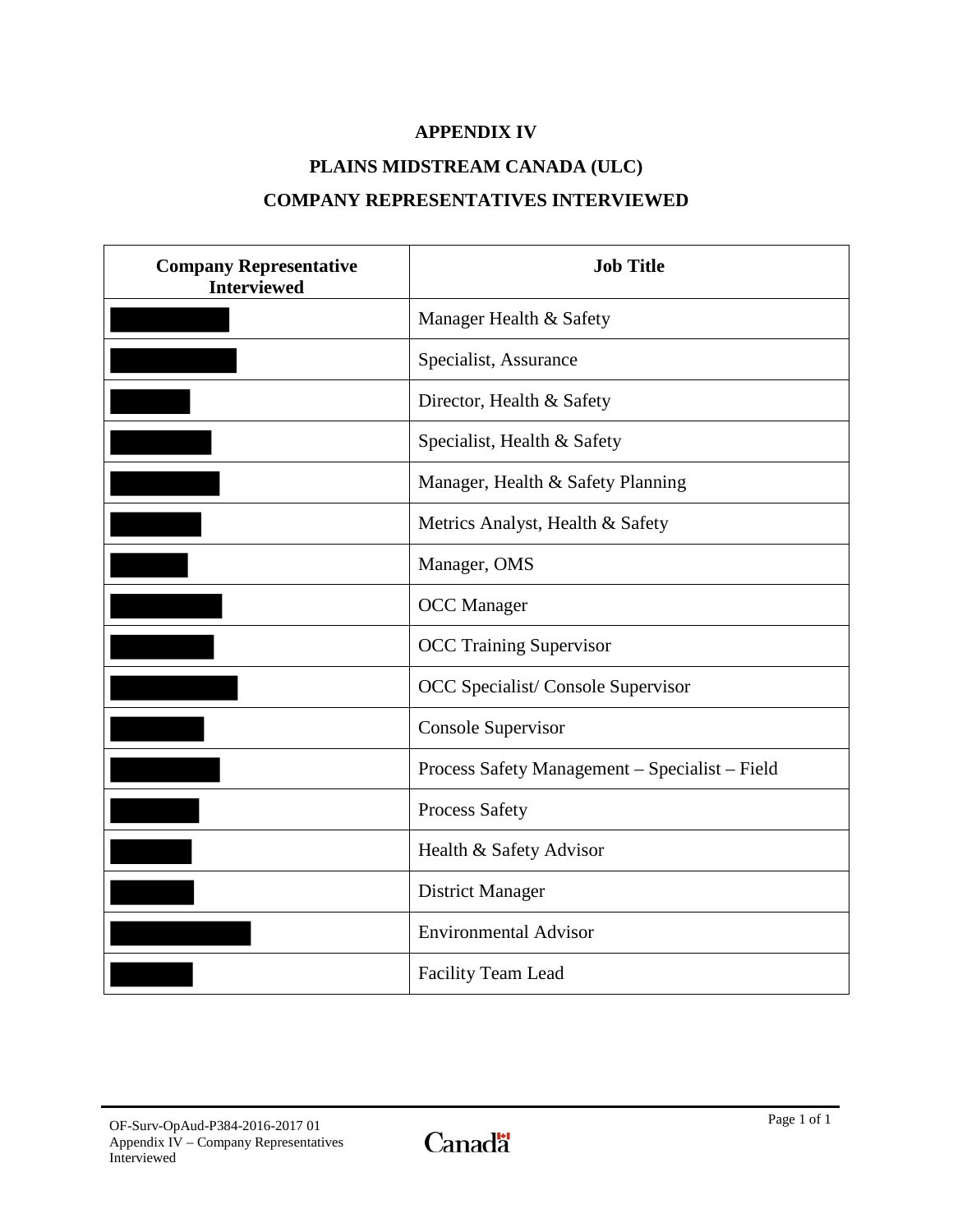# **APPENDIX V**

## **Plains Midstream Canada (ULC)**

# **Aurora Pipeline Company Ltd.**

# **DOCUMENTS & RECORDS REVIEWED**[∗](#page-49-0)

| EA-SAF-44-0002A Eastern Area Incident-Accident Report Form.pdf                      |  |  |
|-------------------------------------------------------------------------------------|--|--|
| EA-SAP-44-0001 Incident Investigation Procedure.pdf                                 |  |  |
| Incident Reporting at PMC for Office Personnel 2016.pptx                            |  |  |
| IR request Feb 15 2017.docx                                                         |  |  |
| NEB Investigation and Reporting Incidents and Near Misses Document Concordance.xlsx |  |  |
| ORM Process Including Risk Register Procedure.docx                                  |  |  |
| Plains - Information Request Correlation Table - Feb 6 2017.docx                    |  |  |
| PMC - SAR Incident Investigation 101 Training<br>Jan 2015.pptx                      |  |  |
| Training record request Feb 8 2017.docx                                             |  |  |
| Training Report Requested by NEB for IRIP Audit Feb 2017 v.2.xls                    |  |  |
| Accountable Officer Acknowledgement - Jan 2016 1.1.pdf                              |  |  |
| Accountable Officer Annual Report Notification 1.1.pdf                              |  |  |
| Management Review Process 1.1.pdf                                                   |  |  |
| Operational Governance Process 1.1.pdf                                              |  |  |
| Operations Management System 1.1.pdf                                                |  |  |
| Operations Policy 1.1.pdf                                                           |  |  |
| 2015 Annual Planning Process.pdf                                                    |  |  |
| Environmental Protection Program.pdf                                                |  |  |
| HSMP Commitment Statement.pdf                                                       |  |  |
| 3.0 Developing and Implementing Corrective and Preventive Actions.docx              |  |  |
| 4.0 Communication of Findings, Follow Up and Shared Learnings.docx                  |  |  |
| Corrective Actions Closure Procedure.pdf                                            |  |  |
| Corrective Actions Management Program.pdf                                           |  |  |
| Hazard Prevention Program (1).pdf                                                   |  |  |
| Health and Safety Communications Process.pdf                                        |  |  |
| Incident Reporting and Investigation Program (IRIP) - 4.0.pdf                       |  |  |
| 5.0 Analysis and Trending of Data Related to Incidents and Near-Misses.docx         |  |  |
| Health and Safety Metrics Analysis and Performing Reporting Process.pdf             |  |  |
| PMC Q3 2016 Oversight HSE 31October2016.pdf                                         |  |  |
| Weekly Executive Summary (08-Nov-2016).pdf                                          |  |  |
| Formal Hazard Assessment (FHA) Process.pdf                                          |  |  |
| Operational Risk Management Matrix.pdf                                              |  |  |

<span id="page-49-0"></span><sup>∗</sup> Document titles are shown as presented in the electronic portal from Plains Midstream Canada (ULC).

l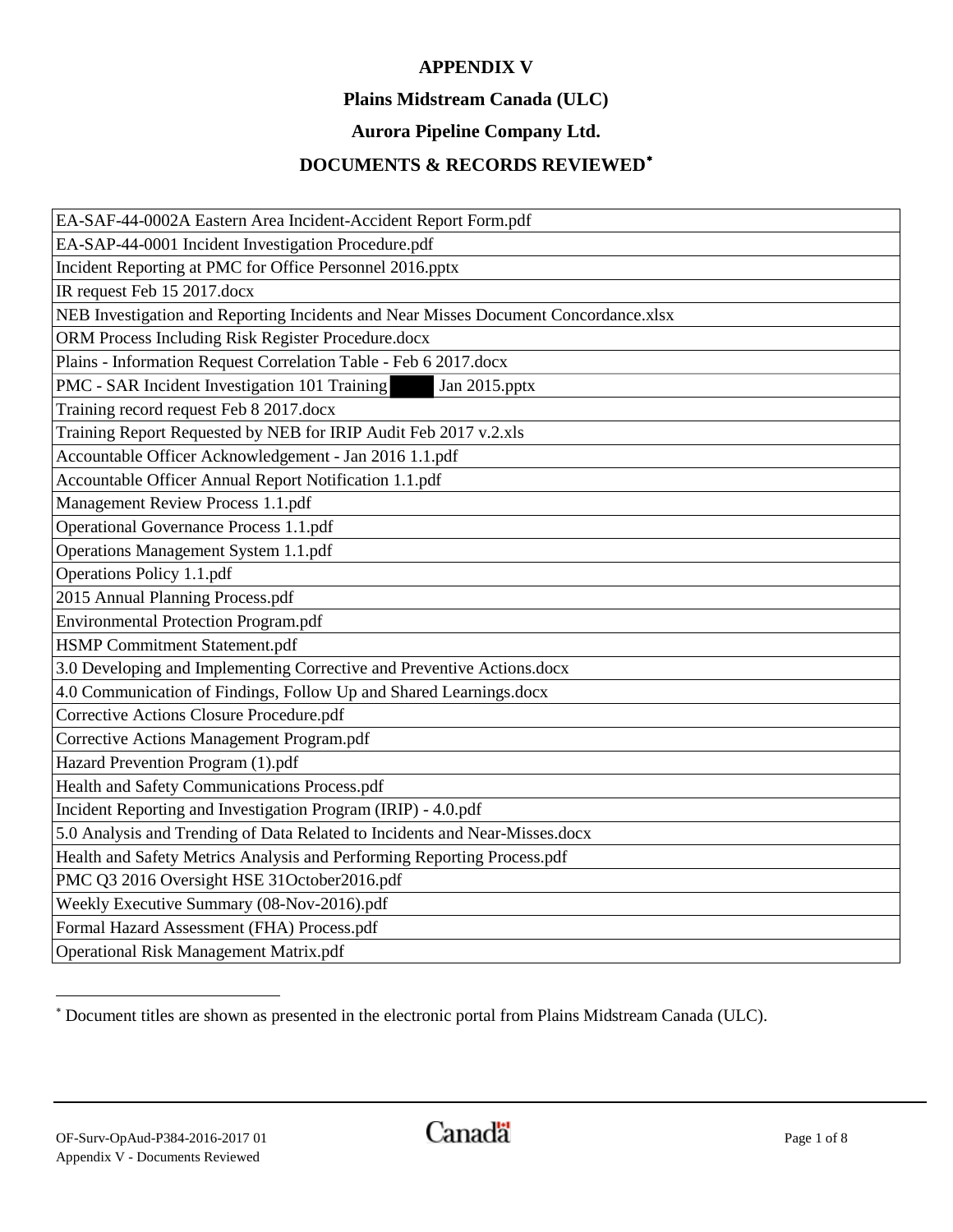| ORM Hazard Identification Guide (inventory).pdf                                       |  |
|---------------------------------------------------------------------------------------|--|
| Copy of legal list.xlsm                                                               |  |
| Managing and Monitoring Regulatory Legislative Amendments and Updates 2.2.pdf         |  |
| 2016 Health and Safety Annual Plan.docx                                               |  |
| Annual Planning Process 2.3.pdf                                                       |  |
| KPI OLT Scorecard Q3 v1.xlsx                                                          |  |
| <b>Construction Safety Manual.pdf</b>                                                 |  |
| Health and Safety Management Program (4).pdf                                          |  |
| Incident Reporting and Investigation Program (IRIP) - 1.0.pdf                         |  |
| Organizational Health and Safety Roles and Responsibilities.pdf                       |  |
| Corrective Actions Management Program (1).pdf                                         |  |
| 3.1 Operational Control-Normal Operations.docx                                        |  |
| 3.2 Operational Control-Upset or AOC.docx                                             |  |
| Management of Change Process.pdf                                                      |  |
| <b>Contractor Safety Requirements.pdf</b>                                             |  |
| Health and Safety Training Process.pdf                                                |  |
| IRIP presentation for safety meeting - Nov 2016 (1).pptx                              |  |
| Regina Site Specific Orientation - December 2014.pptx                                 |  |
| Safety Training Requirements.pdf                                                      |  |
| Training Sign In and Knowledge Test and Answer Key for IRIP (1).docx                  |  |
| VFINAL - DD - PMC - General Orientation - Dec 7, 2015.docx                            |  |
| 3.4 Training, Competence and Evaluation.docx                                          |  |
| 3.5 Communication.docx                                                                |  |
| 3.6 Documentation and Document Control.docx                                           |  |
| Purpose and Use of PMC Safe Operating Policies, Procedures, and Practices Manual.pdf  |  |
| Review and Approval Process - Policies and Governance.pdf                             |  |
| 4.1 Inspection, Measurement and Monitoring.docx                                       |  |
| 4.2 Investigations of Incidents, Near misses and Non-compliances.docx                 |  |
| <b>OMS</b> Assessment Guidance Questions 4.3.pdf                                      |  |
| <b>OMS</b> Assessment Process 4.3.pdf                                                 |  |
| <b>OMS</b> Gap Management Process 4.3.pdf                                             |  |
| Operations - 2015 OMS Assessments Report 4.3.pdf                                      |  |
| <b>Operations Assurance Framework Document.pdf</b>                                    |  |
| Plains Midstream Canada ULC COR Audit 2016 (AB, SK, MB, ON).pdf                       |  |
| <b>Information Management Program.pdf</b>                                             |  |
| Policy - PMC Records Retention 4.4.pdf                                                |  |
| 2015 Operations Annual Report.pdf                                                     |  |
| 5.5 Incident Management - Sub-Element Summary Form.docx                               |  |
| Bi Weekly HS Report November 26 to December 9.docx                                    |  |
| Management Review Process.pdf                                                         |  |
| Quarterly Oversight Meeting Example.pdf                                               |  |
| 20130404-001 - 04-Apr-2013 E1 cavern flare and burn pit RCA report pre-lim report.pdf |  |
| 20130404-001 - April 4_13 Windsor E1 Photos.doc                                       |  |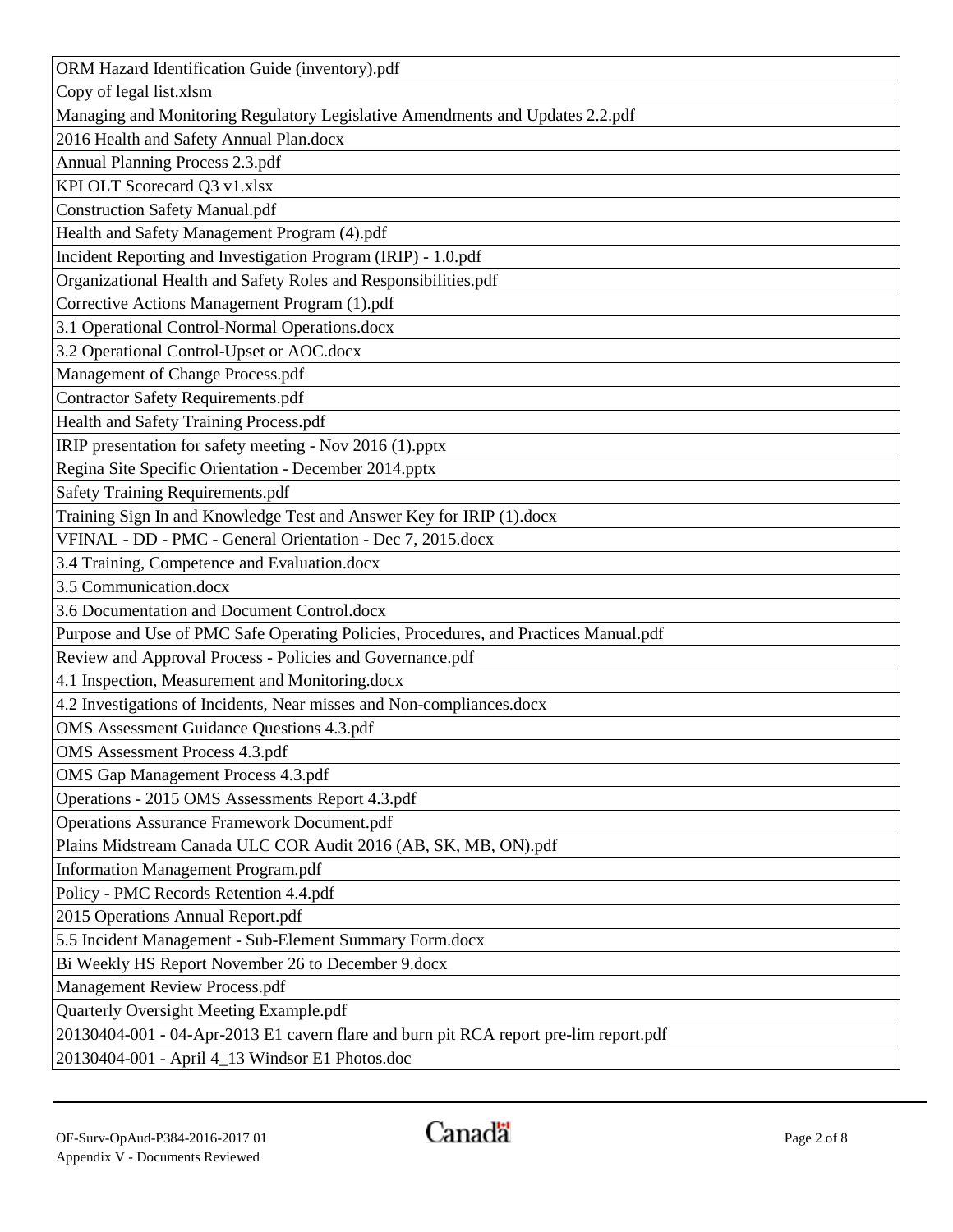| 20130404-001 - Cavern Stringer Historical Data (1).xls                                                       |
|--------------------------------------------------------------------------------------------------------------|
| 20130404-001 - E1 Cavern Incident Overview pics 04_13 (2).doc                                                |
| 20130404-001 - Q2EHS Review Incident Learnings overview - Windsor E1 cavern failure and fire (2).docx        |
| 20130404-001 - Windsor Incident IN-20130404-001 KMI Response (1).pdf                                         |
| 20130404-001 -IN-20130404-001.pdf                                                                            |
| 20140515-002 - IN-20140515-002.pdf                                                                           |
| 20140515-002 - Steelman Gas Release report 07222014 - Final Report.docx                                      |
| 20140605-002 - FINAL WIN Incident Investigation Report June 5 2014 Tech cable severed during excavation.docx |
| 20140605-002 - IN-20140605-002.pdf                                                                           |
| 20140605-002 - Windsor GD Incident IN-20140605-002 Additional Photos.docx                                    |
| 20140605-002 - Windsor GD Incident IN-20140605-002 Preliminary Photos.docx                                   |
| 20140605-003 - IN-20140605-003 Summary.docx                                                                  |
| 20140605-003 - IN-20140605-003.pdf                                                                           |
| 20140605-003 - Safety Bulletin OHS - 2014-11-07 (3).docx                                                     |
| 20140605-003 - Snap chart - Autumn.jpg                                                                       |
| 20140605-003 - Snap Chart Summer.jpg                                                                         |
| 20140605-003 - Statement<br>.pdf                                                                             |
| 20140605-003 - Tire Invoice -<br>.pdf                                                                        |
| 20140605-003 - Tire Invoice- Driver.pdf                                                                      |
| 20140807-008 - 01-2001 previous incident.doc                                                                 |
| 20140807-008 - 020.JPG                                                                                       |
| 20140807-008 - 0290011-CRANE.pdf                                                                             |
| 20140807-008 - August 8 2014 investigation meeting.docx                                                      |
| 20140807-008 - DFI-HS0-001 HEALTH SAFETY AND ENVIRONMENT PROGRAM.pdf                                         |
| 20140807-008 - DFI-TR1-001 - DFI Training Procedures (rev1).pdf                                              |
| 20140807-008 - Fort Saskatchewan power line strike report (20140807-008).msg                                 |
| 20140807-008 - IN-20140807-008.pdf                                                                           |
| 20140807-008 - Investigation documentation.pdf                                                               |
| 20140807-008 - PDO-HS6-001 REV2 NODE 1 - PILING CRANE OPERATIONS.pdf                                         |
| 20140807-008 - RE Power line strike statement.msg                                                            |
| 20140807-008- FSK power line strike summary for Engineering safety meeting - October 2014 [Autosaved].pptx   |
| 20140807-008- FW Struck Power line at PFS- expansion project.msg                                             |
| 20140807-008 -Permit page 1.pdf                                                                              |
| 20140807-008- Scanned from a Xerox multifunction device001.pdf                                               |
| 20140807-008 - Training Documentation - Caleb Odegard.pdf                                                    |
| 20140807-008 - Training Documentation - Troy Learn.pdf                                                       |
| 20150105-004 - IN-20150105-004.pdf                                                                           |
| 20150105-004 - Palladin First Aid Jan 5, 2015.pdf                                                            |
| 20160525-001 - Email to SAR and WIN RE Rail Fatalities Reality Check.msg                                     |
| 20160525-001 - HSSE Alert 2016-15 (NE-20160525-001 Working Safely Around Rail Cars.pdf                       |
| 20160525-001 - NE-20150525-001.pdf                                                                           |
| 20160525-001 - Sarnia and Windsor Rail Safety ROT.docx                                                       |
| 20160824-003 - IN-20160824-003.pdf                                                                           |
|                                                                                                              |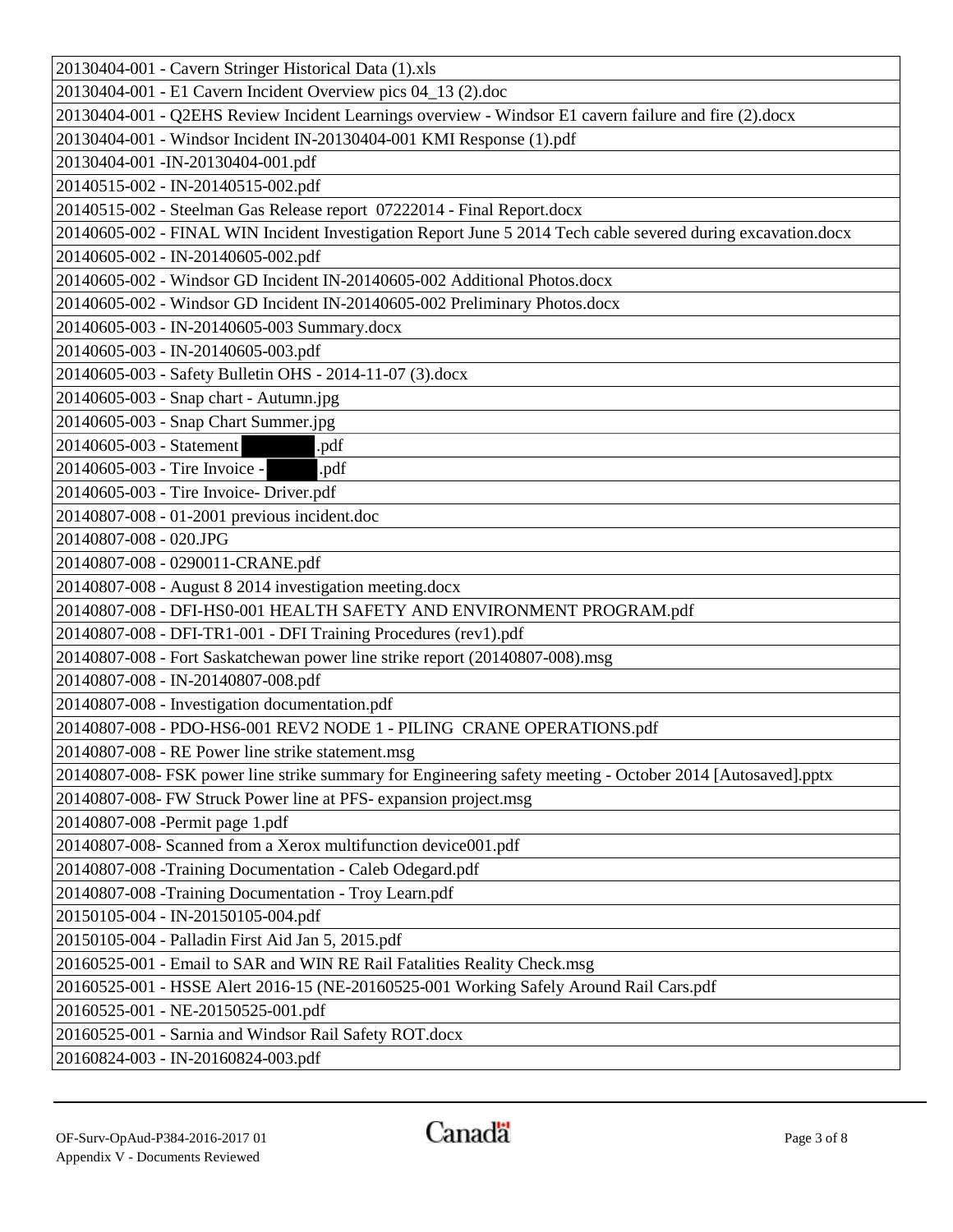| 20160824-003 - SCADA Mode Switch.docx                                                    |  |
|------------------------------------------------------------------------------------------|--|
| GCP64-01 Corrective Actions Management Program.docx                                      |  |
| 20130404-001 - 04-Apr-2013 E1 cavern flare and burn pit RCA report final.pdf             |  |
| 20140207-003 - IN-20140207-003.xps                                                       |  |
| 20140207-003 -<br>.docx                                                                  |  |
| 20140207-003 - RBPL 24 Integrity Digs 2014 DWR<br>.xlsx                                  |  |
| 20140308-00 - site with new mud - photo 4-<br>$-Apr22.JPG$                               |  |
| 20140308-004 - Daily Update Mar 714 HID 462 HDD-LeonN.msg                                |  |
| 20140308-004 - Community Concerns Rangeland-Garrington Lateral -title change -ScottB.msg |  |
| 20140308-004 - Daily Work Report Calgary March 7-LeonN.docx                              |  |
| 20140308-004 - Environ Release - Frac Mud -drilling events March.msg                     |  |
| 20140308-004 - Environ release -HDD Frac mud photo 2.JPG                                 |  |
| 20140308-004 - Environ release -HDD Frac mud photo 3.JPG                                 |  |
| 20140308-004 - Environ release -HDD Frac mud-photo 1.JPG                                 |  |
| 20140308-004 - Frac Out Pictures - LeonN-Apr11.msg                                       |  |
| 20140308-004 - Garrington HDD Frac Out-notice -new mud-RyanN-Apr22.msg                   |  |
| 20140308-004 - Garrington HDD Frac Out-update -new mud-ScottB-Apr23.msg                  |  |
| 2015 Summary of OCC.docx                                                                 |  |
| 20150903-001 - attachments (3).msg                                                       |  |
| 20150903-001 - attachments (3).pdf                                                       |  |
| 20150903-001 - attachments (4).msg                                                       |  |
| 20150903-001 - attachments (4).pdf                                                       |  |
| 20150903-001 - attachments (5).msg                                                       |  |
| 20150903-001 - attachments (5).pdf                                                       |  |
| 20150903-001 - attachments (6).msg                                                       |  |
| 20150903-001 - attachments (7).msg                                                       |  |
| 20150903-001 - attachments (8).msg                                                       |  |
| 20150916-003 - TT CSA Material Spec sheet.pdf                                            |  |
| 20150916-005 - 22 Inch flange for barrel HT_AG053.pdf                                    |  |
| 20150916-005 - Broken Pressure Recorder Equipment.jpg                                    |  |
| 20150916-005 - CB2015-206-0085314_01-01R0 Examination of a failed Pig Receiver 2.pdf     |  |
| 20150916-005 - CB2015-206-0085314_01-01R0 Examination of a failed Pig Receiver.pdf       |  |
| 20150916-005 - Exact Incident Report.pdf                                                 |  |
| 20150916-005 - Executive Summary.pdf                                                     |  |
| 20150916-005 - Image 4.jpg                                                               |  |
| 20150916-005 - Image 5.jpg                                                               |  |
| 20150916-005 - Image 6.JPG                                                               |  |
| 20150916-005 - Image.jpg                                                                 |  |
| 20150916-005 - IMG_1437.JPG                                                              |  |
| 20150916-005 - IMG_1440.JPG                                                              |  |
| 20150916-005 - IMG_1442.JPG                                                              |  |
| 20150916-005 - IMG_1444.JPG                                                              |  |
| 20150916-005 - IMG_1445.JPG                                                              |  |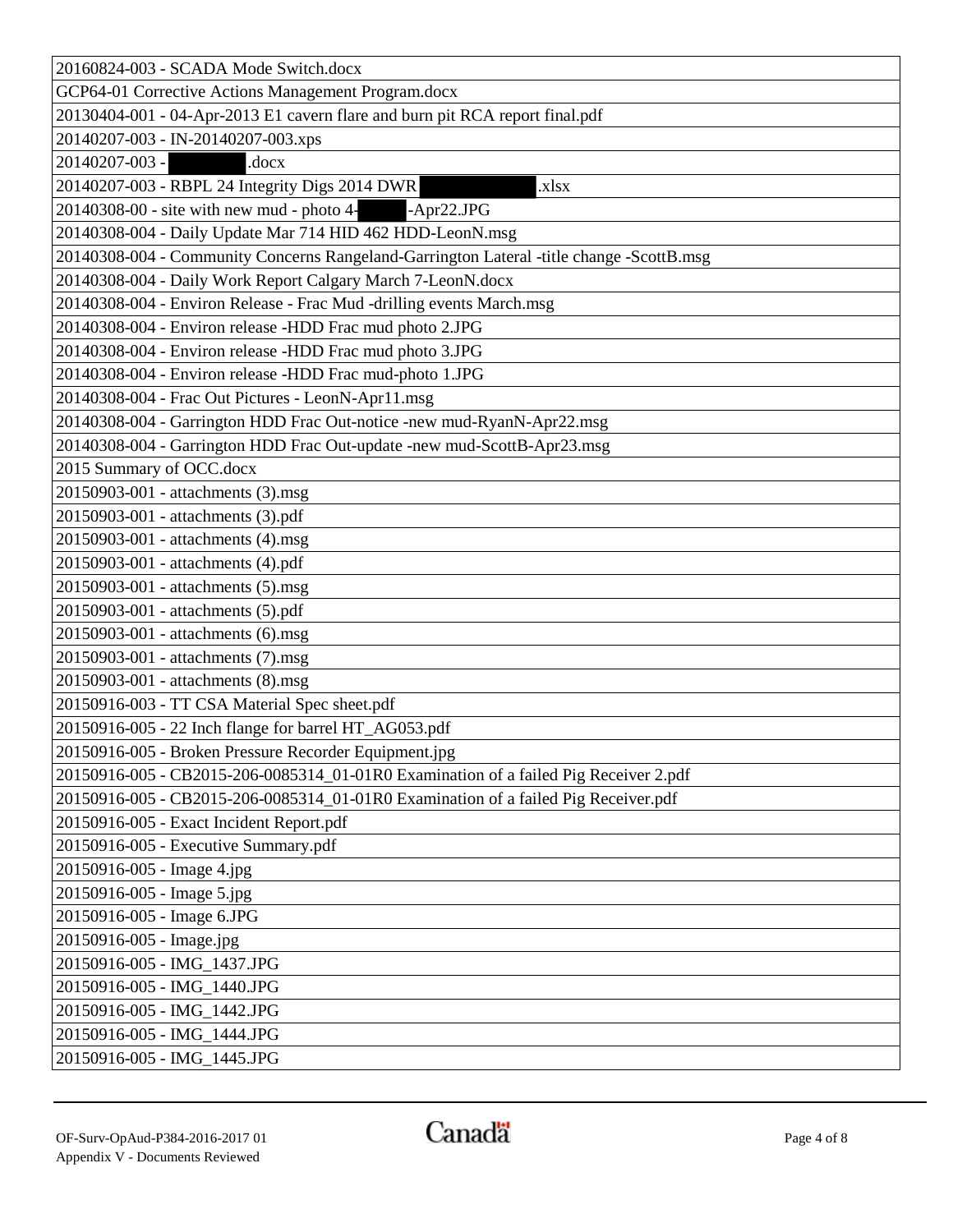| 20150916-005 - IN-20150916-005.xps                                                                              |
|-----------------------------------------------------------------------------------------------------------------|
| response to Utikuma Pressure Test Incident 20150916-005_Draft Report.docx<br>20150916-005 -                     |
| 20150916-005 - MOC C4025 - Engineer Action Items Checklist.docx                                                 |
| 20150916-005 - MOC C4025 - Operations Action Items Checklist.docx                                               |
| 20150916-005 - MS Q to ops who requested flange pressure test.msg                                               |
| 2015-0916-005 - Safety Bulletin - Pressure Test Draft review P L _20150710_MS.docx                              |
| 20150916-005 - Utikuma Pressure Test Incident 20150916-005.pdf                                                  |
| 20150916-005 - Yuri Comments Utikuma Pressure Test General Contractor Incident 20150916-005_Draft Report.docx   |
| 20151217-003 - IN-20151217-003.xps                                                                              |
| 20151217-003 - Process Safety Pipeline Contact Incident reported at Sarnia Downstream Pipeline (SDS) - CAN.msg  |
| 2016 Process Safety Bulletin - July.pdf                                                                         |
| 20160623-006 - IN-20160623-006.xps                                                                              |
| 20160623-006 - PMC_HighTan_ATW-CAN003360_v2_AK.pdf                                                              |
| 20160623-006 - PMC_HighTan_CarsonJHA_v1_DM.pdf                                                                  |
| 20160623-006 - PMC_HighTan_CEDAIncidentReport_v1_BS.pdf                                                         |
| 20160623-006 - PMC_HighTan_CEDAProcedures_v1_BS.pdf                                                             |
| 20160623-006 - PMC_HighTan_RIP-KM160623BCEDA_v1_KM.pdf                                                          |
| 20160623-006 - PMC_HighTan_SafetyStanddownMinutes_v1_KM.pdf                                                     |
| 20160623-006 - PMC_HighTan_TECLIncidentReport_v1_CD.pdf                                                         |
| 20160623-006 - PMC_HighTan_WitnessStatementsCarson_v1_KM.pdf                                                    |
| 20160623-006 - PMC_HighTan_WitnessStatementsCEDA_v1_KM.pdf                                                      |
| 20160623-006 - Regina High Tan - Employee Update.msg                                                            |
| 2016-09-08 Operations Bi-Weekly Attendance and Minutes.pdf                                                      |
| 2016-09-22 Operations Bi-Weekly Attendance v2.docx                                                              |
| 2016-10-03 Operations Bi-Weekly Attendance v2.docx                                                              |
| 2016-10-20 Operations Bi-Weekly Attendance (Final).docx                                                         |
| Abnormal Operating Condition (AOC) Incident reported at Rangeland Pipeline - Hartell Truck Terminal (South).msg |
| Abnormal Operating Conditions Investigation Procedure (1).pdf                                                   |
| Compliance tracking.xlsx                                                                                        |
| TapRoot.pdf                                                                                                     |
| Creating an Operation Change Notice (OCN).pdf                                                                   |
| TapRoot certificate.pdf                                                                                         |
| Developing Controls Draft.docx                                                                                  |
| FHA Operations Worker.pdf                                                                                       |
| TapRoot certificate.pdf                                                                                         |
| Fort Sask 2016.pptx                                                                                             |
| GCP25-01 Hazard Prevention Program Development.pdf                                                              |
| GCP25-02 Industrial Hygiene Program Implementation.pdf                                                          |
| GCP25-03 Construction Safety Program PSP Implementation, V3.pdf                                                 |
| GCP25-04 Safety Culture Strategy Implementation.pdf                                                             |
| GCP25-05 HSMP Enhancements.pdf                                                                                  |
| GCP45-01 Authorization to Work, V3.pdf                                                                          |
| GCP55-01 Incident Reporting and Investigation Program Implementation.pdf                                        |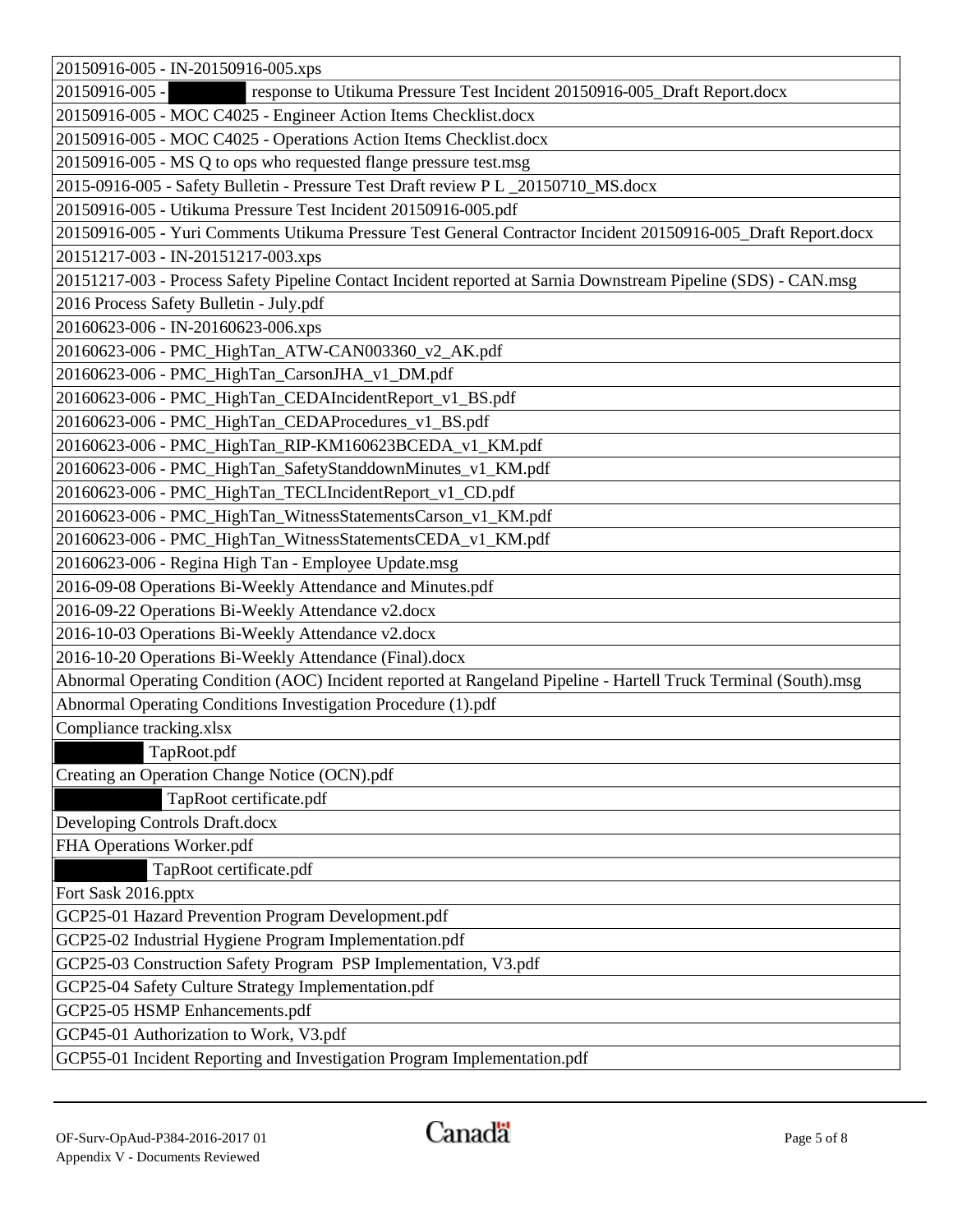| TapRoot certificate.pdf                                                                           |
|---------------------------------------------------------------------------------------------------|
| Health and Safety Risk Register, August 2016 Annual Review, V1.xlsx                               |
| IN-20150212-001 Incident Report.pdf                                                               |
| IN-20150212-001 Nexsource Hazard Assessment 2.pdf                                                 |
| IN-20150212-001 Nexsource Hazard Assessment.pdf                                                   |
| IN-20150212-001 Nexsource Statement Form.pdf                                                      |
| IN-20150212-001 Permit 12022015.pdf                                                               |
| IN-20150212-001 Permit exerpts.docx                                                               |
| IN-20150212-001.xps                                                                               |
| IN-20150331-008 runadvatt.pdf                                                                     |
| IN-20150331-008.xps                                                                               |
| In-20150903-001 Air patrol picture.pdf                                                            |
| IN-20160112-003 RE batteries.msg                                                                  |
| IN-20160112-003 Statement<br>.pdf                                                                 |
| IN-20160112-003.xps                                                                               |
| <b>Incident Documentation.docm</b>                                                                |
| Incident Reporting and Investigation Program.pdf                                                  |
| Incidents.xlsx                                                                                    |
| IRIP Trng Record Mtce group (incident reporting and investigation program).pdf                    |
| IRIP Trng Record Staff(incident reporting and investigation program).pdf                          |
| <b>Taproot Certificate.PDF</b>                                                                    |
| Learnings Tracking.xlsx                                                                           |
| LRN-2016-03-09-002-01.docx                                                                        |
| LRN-2016-09-08-001.docx                                                                           |
| LRN-2016-11-21.docx                                                                               |
| MOC example from Velocity - hazard identification report 20161120-002.docx                        |
| MOC example from Velocity - incident 20160710-002.docx                                            |
| MOC for non conformance incident - 2016 NC-20140501-001 MOC3640 for Med River piping changes.docx |
| TapRoot certificate.pdf                                                                           |
| NE-20150407-001 Update 1 on Exposed line<br>.msg                                                  |
| NE-20150407-001 Update 2 on Petro Sleeve Installed<br>.msg                                        |
| NE-20150407-001 Update 2<br>Apr 8th 2015.msg                                                      |
| NE-20150407-001.xps                                                                               |
| NE-20150407-001FW Emergency Dig Kicked Off - 8 Co-Ed Condensate Mainline- Update R. Pischke.msg   |
| NE-20150812-001.xps                                                                               |
| NE-20151123-001 FW Vent line at Northern Blizzard 16-09.msg                                       |
| NE-20151123-001 HID 16886.pdf                                                                     |
| NE-20151123-001 JHA.pdf                                                                           |
| NE-20151123-001 Statement and meeting notes.pdf                                                   |
| NE-20151123-001.xps                                                                               |
| NE-20160802-001 Air Patrol from July.msg                                                          |
| NE-20160802-001 Alberta One Call - Notice of intent to excavate.pdf                               |
| NE-20160802-001 Crossing Agreement.pdf                                                            |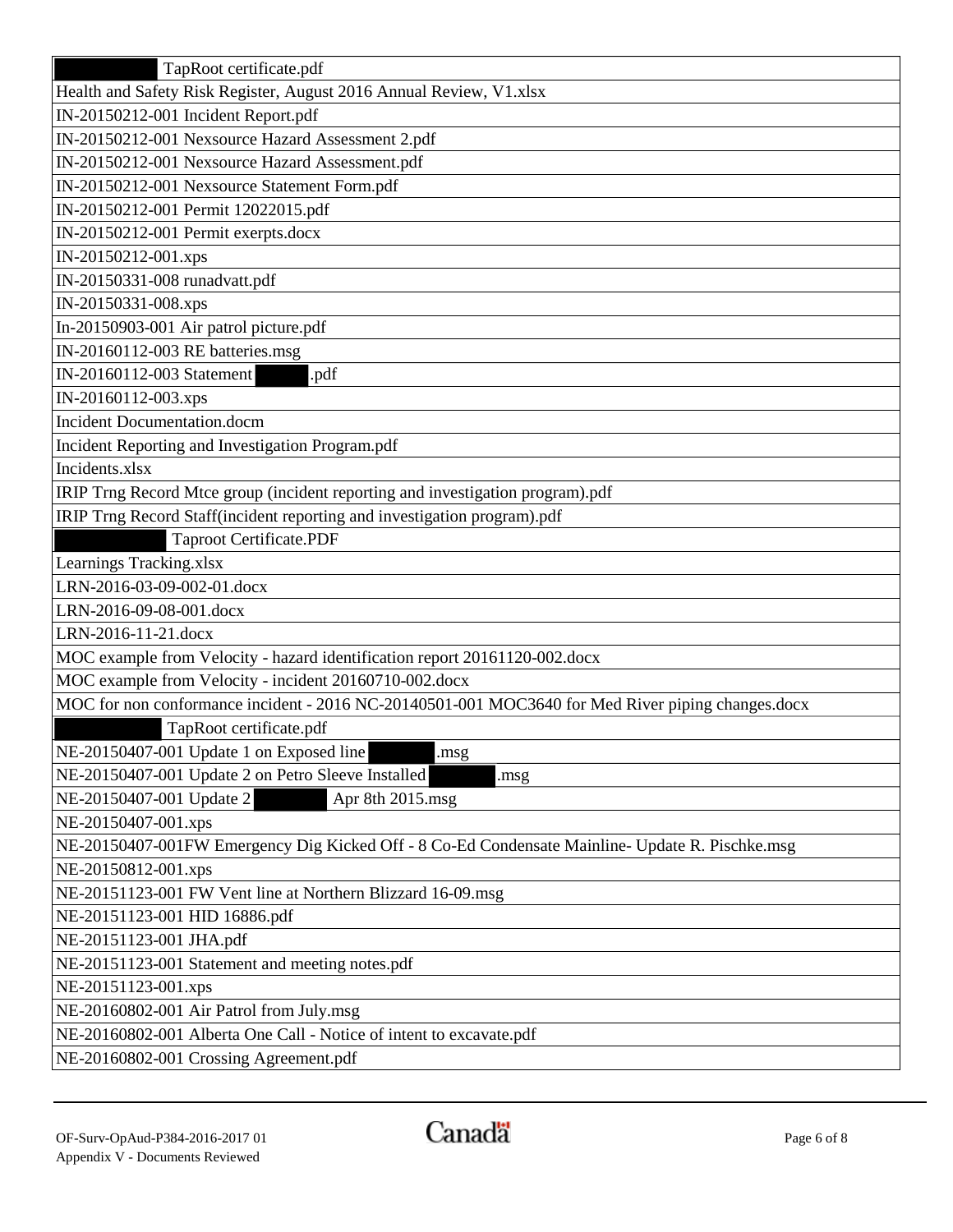| NE-20160802-001 DSCF1367.JPG                                                   |  |  |
|--------------------------------------------------------------------------------|--|--|
| NE-20160802-001 DSCF1368.JPG                                                   |  |  |
| NE-20160802-001 DSCF1369.JPG                                                   |  |  |
| NE-20160802-001 DSCF1371.JPG                                                   |  |  |
| NE-20160802-001 DSCF1373.JPG                                                   |  |  |
| NE-20160802-001 DSCF1376.JPG                                                   |  |  |
| NE-20160802-001 ICS 214 - Unit Log Sundre Golf Course.pdf                      |  |  |
| NE-20160802-001 ICS201.pdf                                                     |  |  |
| NE-20160802-001 IMG 0653.JPG                                                   |  |  |
| NE-20160802-001 IMG_0654.JPG                                                   |  |  |
| NE-20160802-001 IMG_0655.JPG                                                   |  |  |
| NE-20160802-001<br>Ground Disturbance.pdf                                      |  |  |
| Line Locating Ticket.pdf<br>NE-20160802-001                                    |  |  |
| NE-20160802-001 Last calibration of locator.JPG                                |  |  |
| NE-20160802-001<br>Ground_Disturbance.pdf                                      |  |  |
| NE-20160802-001 One Call.pdf                                                   |  |  |
| NE-20160802-001 Plains PL GD INC LTR, 2016 08 03, P5844, 034, FIS 20162130.pdf |  |  |
| NE-20160802-001 Plains PL GD INC LTR, P5844, 034, FIS 20162130 - Response.pdf  |  |  |
| NE-20160802-001 Plains Response to AER Rangeland Incident 06Oct02016.pdf       |  |  |
| NE-20160802-001 Signed ICS214 Lindsay McQuaid.pdf                              |  |  |
| NE-20160802-001.xps                                                            |  |  |
| OA 8 - Olds Control Centre - 2016.xlsx                                         |  |  |
| OLT Scorecard 2016Q3 (Draft).pdf                                               |  |  |
| Tap Root Certificate.pdf                                                       |  |  |
| Permanent OCN Examples.pdf                                                     |  |  |
| PMC 2016 Injuries.docx                                                         |  |  |
| Q1 meeting.docx                                                                |  |  |
| Railroad engineer has seizure while operating train.pdf                        |  |  |
| Root Cause August 31, 2015.docx                                                |  |  |
| Root Cause High Risk.xlsx                                                      |  |  |
| Root cause tree.pdf                                                            |  |  |
| Root Cause_Number of Days to Close CA.pptx                                     |  |  |
| Safety Forum Statistics.pptx                                                   |  |  |
| TapRoot Certificate.JPG                                                        |  |  |
| TapRooT certificate.JPG                                                        |  |  |
| Situation learning 2016 04 21 pt 01.pdf                                        |  |  |
| Situation Learning 2016 04 21 pt 02.pdf                                        |  |  |
| Task Hazard Inventory V1.xlsm                                                  |  |  |
| Temporary OCN Examples.pdf                                                     |  |  |
| TapRoot certificate.pdf                                                        |  |  |
| TapRoot certificate.pdf                                                        |  |  |
| TapRoot certificate.pdf                                                        |  |  |
| Trucking MVA Presentation 2016.pptx                                            |  |  |